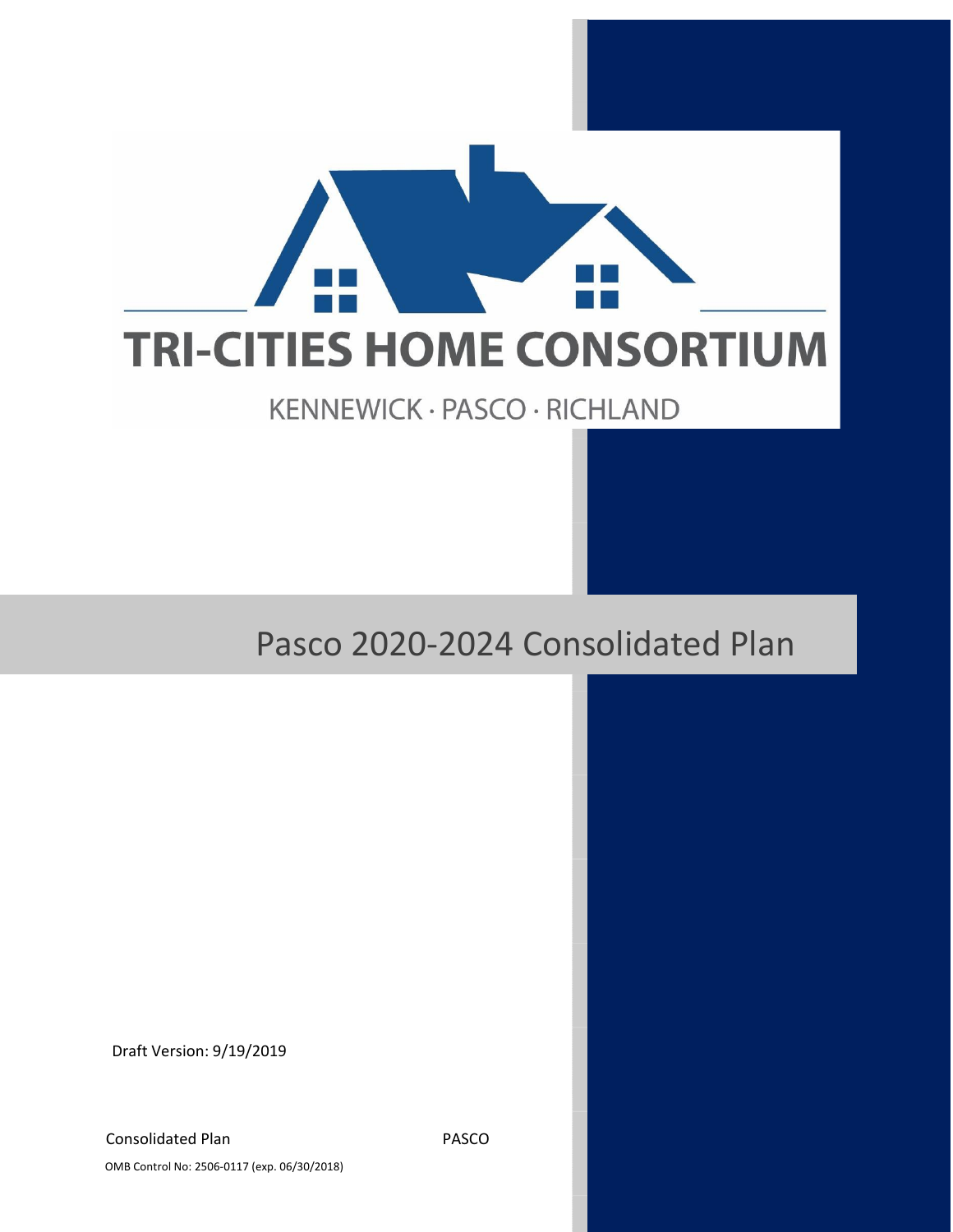## **Contents**

<span id="page-1-0"></span>

| PR-10 Consultation - 91.100, 91.110, 91.200(b), 91.300(b), 91.215(l) and 91.315(l)7 |  |
|-------------------------------------------------------------------------------------|--|
|                                                                                     |  |
|                                                                                     |  |
|                                                                                     |  |
|                                                                                     |  |
|                                                                                     |  |
|                                                                                     |  |
|                                                                                     |  |
|                                                                                     |  |
| MA-60 Broadband Needs of Housing occupied by Low- and Moderate-Income Households -  |  |
|                                                                                     |  |
|                                                                                     |  |
|                                                                                     |  |
|                                                                                     |  |
|                                                                                     |  |
|                                                                                     |  |
|                                                                                     |  |
|                                                                                     |  |
|                                                                                     |  |
|                                                                                     |  |
|                                                                                     |  |
|                                                                                     |  |
|                                                                                     |  |
|                                                                                     |  |
|                                                                                     |  |
|                                                                                     |  |
|                                                                                     |  |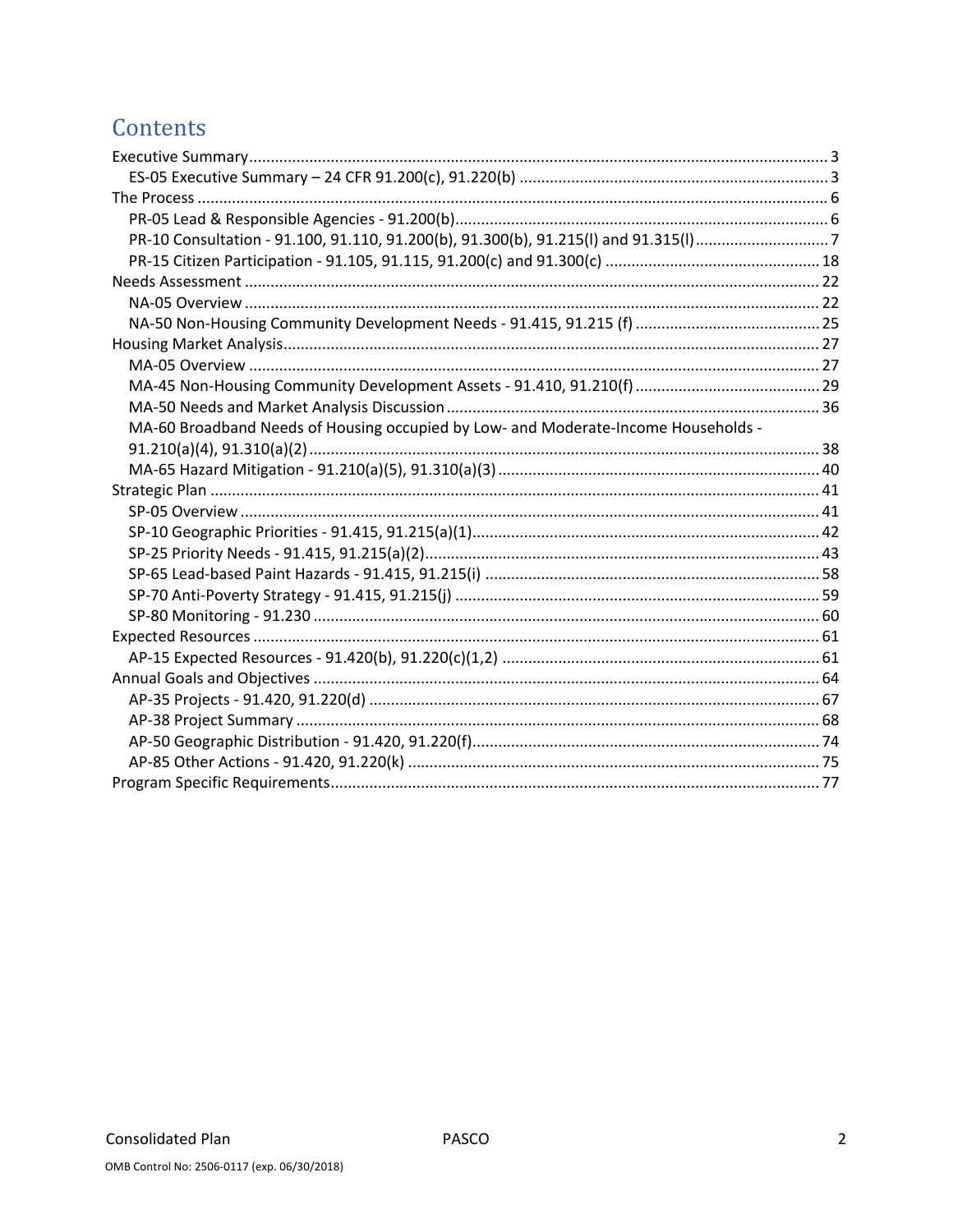## **Executive Summary**

## <span id="page-2-0"></span>**ES-05 Executive Summary – 24 CFR 91.200(c), 91.220(b)**

#### **1. Introduction**

*The 2020-2024 Tri-Cities Consortium Consolidated Plan* represents a continuing collaboration of the three principal cities in developing common goals and directions to meet affordable housing, infrastructure, community development, and public service needs. The Consolidated Plan provides the community with the following sections:

- Needs Assessment An assessment of housing and community development needs with a focus on low- and moderate-income persons (defined as households with incomes falling below 80% of the HUD-defined Area Median Income, AMI)
- Market Analysis A review of housing market conditions
- Strategic Plan Established goals responding to priority needs and a basis for developing annual plans

## **2. Summary of the objectives and outcomes identified in the Plan Needs Assessment Overview**

Three priority needs were identified with goals corresponding to those needs. The priority needs were determined by review of data, community meetings, public survey, and City staff consultations. The priority needs are bolded below.

**Affordable Housing -** There is a need for affordable housing creation and preservation. The corresponding goal is to increase and preserve affordable housing choices. Activities under this goal would include expanding the supply of affordable housing units by developing owner and renteroccupied housing, including acquisition and rehabilitation. Activities would also include providing financial assistance to local housing development organizations to increase the supply of affordable housing. Funds will sustain or improve the quality of existing affordable housing stock, such as rehabilitation of housing, eligible code enforcement tasks, energy efficiency/weatherization improvements, removal of spot blight conditions, and ADA improvements. Funds will increase community awareness of lead-paint hazards and assist with testing for lead hazards. Homeownership opportunities will be provided through such activities as gap financing, down payment assistance, and infill ownership.

**Community Development -** Activities would include support for businesses that create jobs for lowerincome residents and/or businesses that provide essential services to lower-income neighborhoods or provide stability to at-risk or blighted areas through activities such as façade improvements and support for micro-enterprises. Funds may support activities that improve the skills of the local workforce, including those unstably housed and those with special needs. Community infrastructure would be

#### Consolidated Plan 3 and 2008 and 2008 and 2008 and 2008 and 2008 and 2008 and 2008 and 2008 and 2008 and 2008 a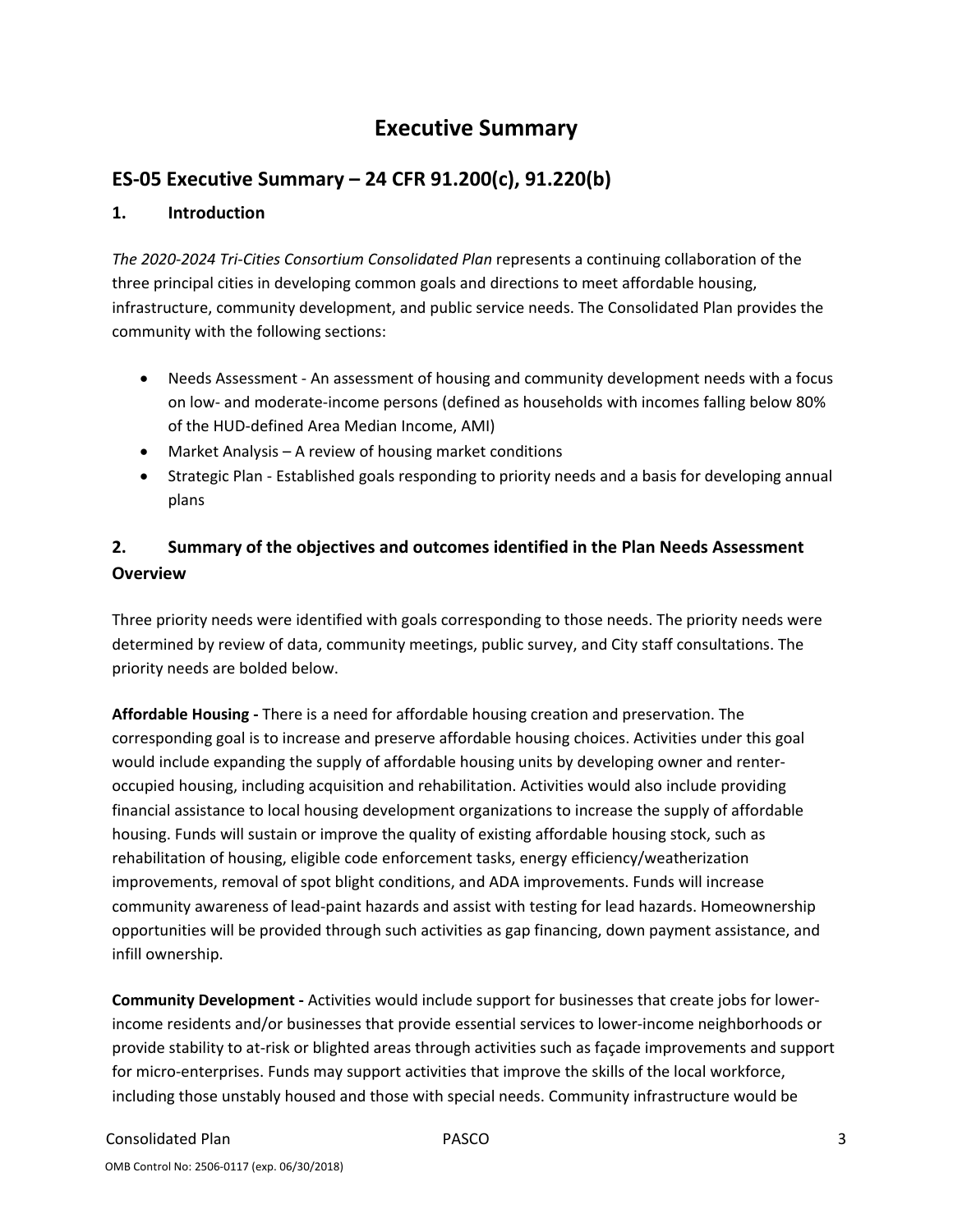supported by provision and improvements such as ADA ramps, sidewalks, curbs, gutters, streets, parks, playgrounds, community gardens, and street lights. Funds may provide LID assessment payments for lower income households. Funds will be used to provide or improve public facilities, including neighborhood centers, recreation facilities, and neighborhood beautification projects.

**Public Services** - Activities and projects will support public services that respond to the immediate needs of persons in crisis and support regional efforts to meet the basic living needs of lower-income households and individuals including persons with special needs, such as seniors and disadvantaged youth. Activities and projects will support homeless facilities and increase housing resources that assist homeless persons toward housing stability and self-sufficiency. Projects could also support increased case management and a high degree of coordination among providers.

### **3. Evaluation of past performance**

The individual cities and the Tri-Cities HOME Consortium have made significant accomplishments in the course of implementing the last Consolidated Plan (2015-2019). This reflects strong relationships with community partners in implementing projects beyond the capacity of any one agency. The ability to leverage funds and to coordinate projects to make the best use of resources is essential in light of increasing need and diminishing resources.

Kennewick, Pasco and Richland have made significant progress in achieving the goals outlined in the last Consolidated Plan. Over the course of past reporting year alone (2019), Neighborhoods have been improved with the addition of street lightings, curbs, gutters and sidewalks, along with improvements to meet ADA requirements. The potential for jobs and economic development is reflected in support provided for training and technical assistance, along with improvements to business districts. Accomplishments also include continued support for low-income populations in the form of services. Notably this includes support for senior citizens (meals and in-home chore services), disadvantaged youth, and persons with disabilities. A particular accomplishment was completion of a project to provide housing for persons with developmental disabilities. Projects also contributed to successful transition from homelessness and emergency relief to prevent homelessness.

#### **4. Summary of citizen participation process and consultation process**

Steps outlined in the Citizen Participation Plan for Housing and Community Development Programs provide opportunities for citizen involvement in the planning process and to assure that key organizations and agencies were consulted. The Citizen Participation Plan provides for broad involvement; public hearing, community meetings, public survey, and agency consultations. Public hearings were held to solicit input on needs and again to solicit input on the draft Consolidated Plan and Annual Action Plans. During the planning process, focus groups were held to gain input on types of needs related to specific populations. Finally, numerous reports and strategic plans were reviewed and incorporated into this Consolidated Plan.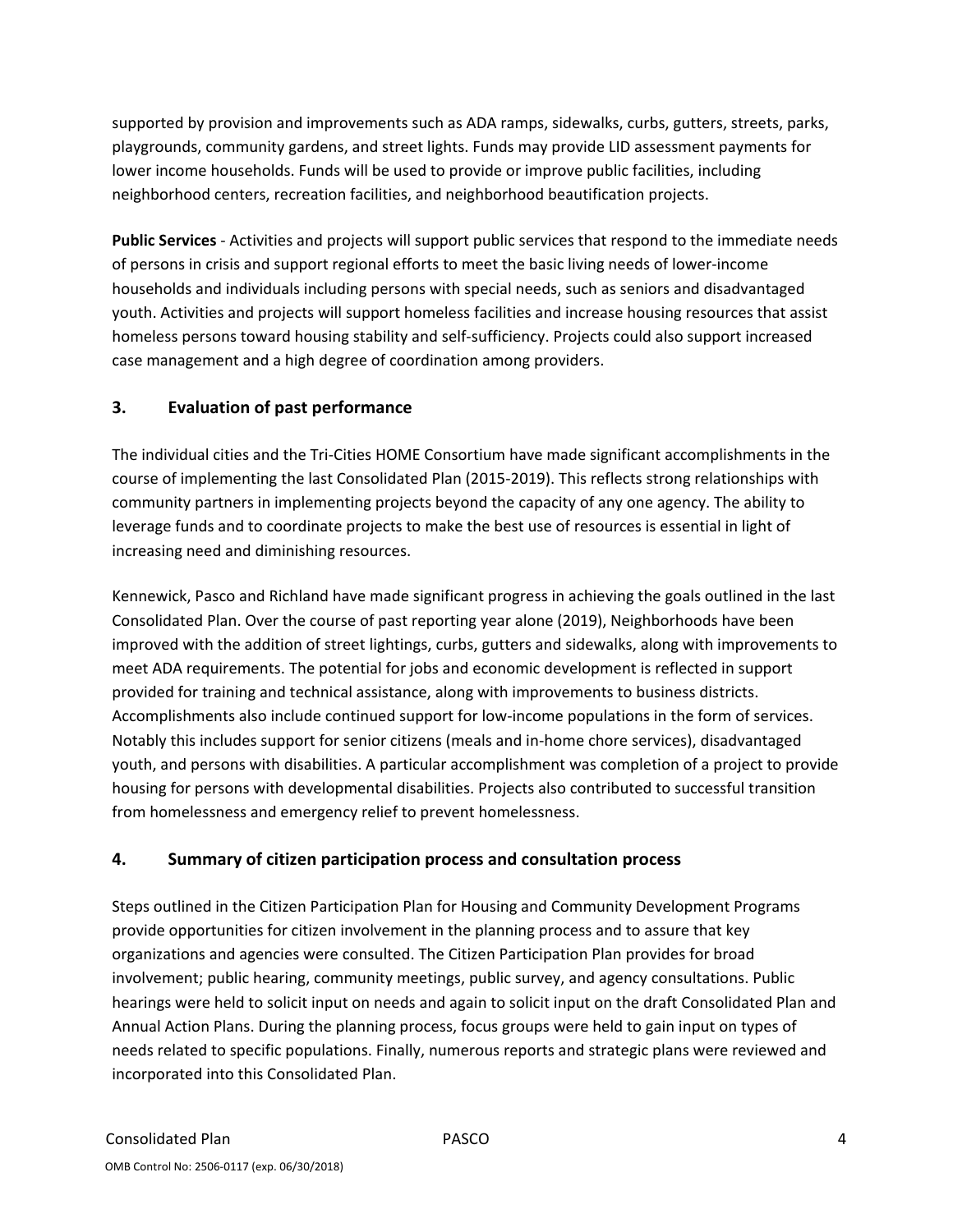### **5. Summary of public comments**

No comments were received.

### **6. Summary of comments or views not accepted and the reasons for not accepting them**

No comments were received.

#### **7. Summary**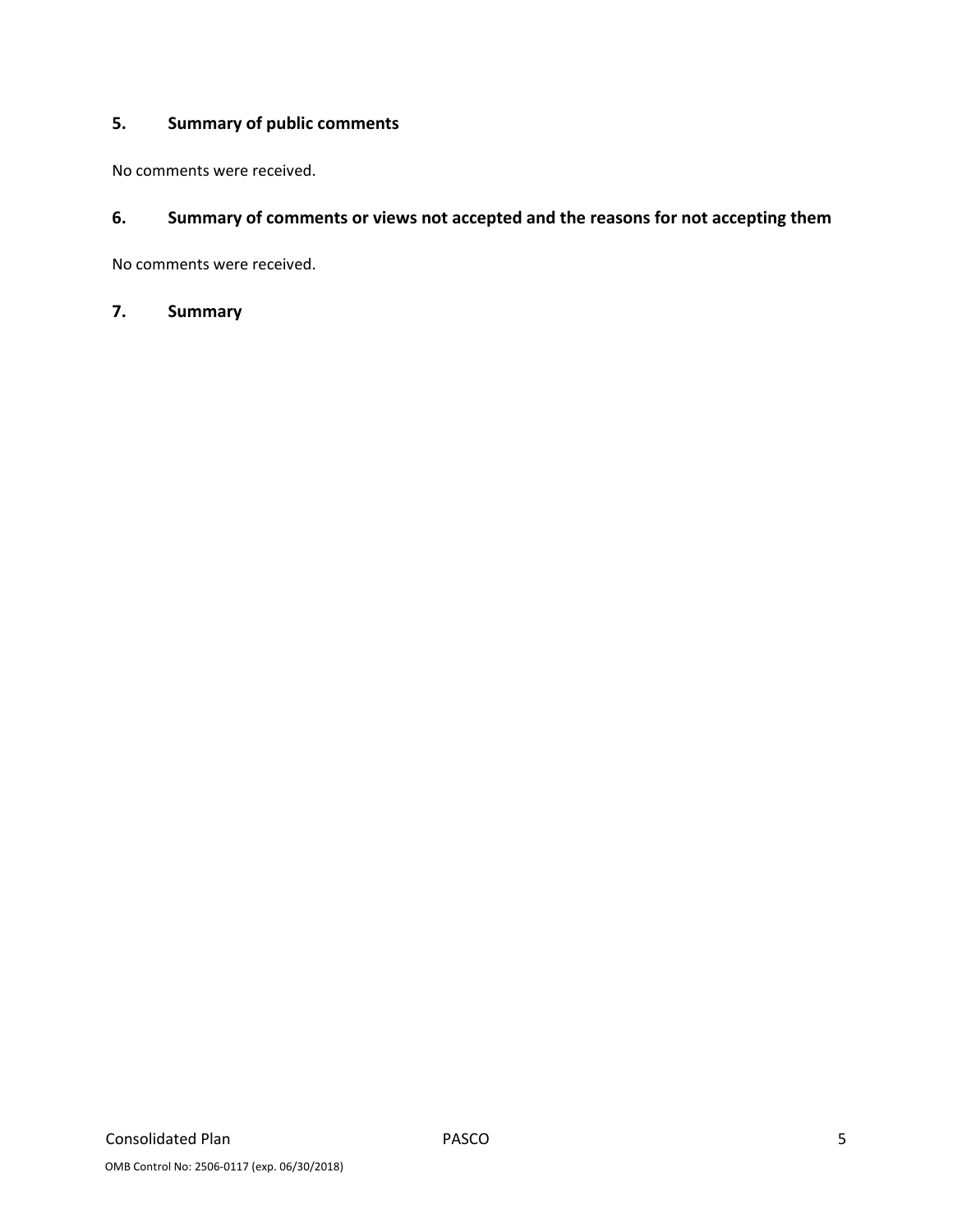## **The Process**

## <span id="page-5-1"></span><span id="page-5-0"></span>**PR-05 Lead & Responsible Agencies - 91.200(b)**

## **1. Describe agency/entity responsible for preparing the Consolidated Plan and those responsible for administration of each grant program and funding source**

The following are the agencies/entities responsible for preparing the Consolidated Plan and those responsible for administration of each grant program and funding source.

| <b>Agency Role</b>        | <b>Name</b>       | Department/Agency      |
|---------------------------|-------------------|------------------------|
| <b>CDBG Administrator</b> | <b>PASCO</b>      |                        |
|                           |                   | Development Department |
|                           | $\cdots$<br>----- |                        |

**Table 1– Responsible Agencies**

#### **Narrative**

Each of the three cities receives an annual entitlement of CDBG funds for housing and community development activities within their jurisdiction. The staff of Kennewick and Pasco Departments of Community and Economic Development, and staff of the Richland Planning and Redevelopment Department, each administer CDBG funds for their individual cities.

The City of Richland has been the designated lead entity for the HOME consortium. The City of Richland Planning and Redevelopment Department administers the HOME Program for the consortium and is the legal entity for the Consolidated Plan. The City of Kennewick and the City of Pasco support the City of Richland in the administration of the HOME Program and in meeting the Consolidated Plan requirements.

#### **Consolidated Plan Public Contact Information**

City of Pasco

Angela Pitman, Block Grant Administrator

525 N Third Avenue

Pasco, WA 99301

(509) 543-5739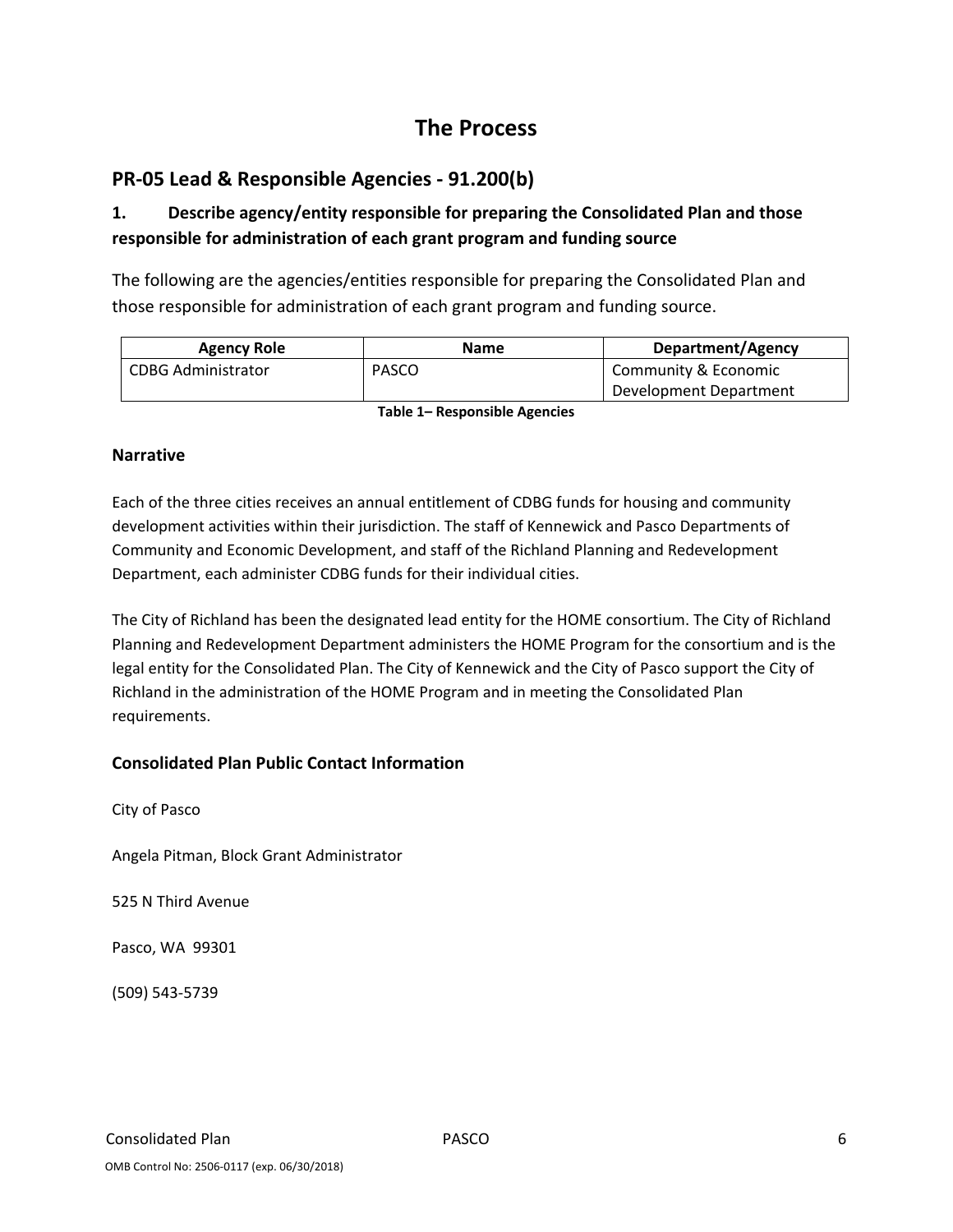## <span id="page-6-0"></span>**PR-10 Consultation - 91.100, 91.110, 91.200(b), 91.300(b), 91.215(l) and 91.315(l)**

#### **1. Introduction**

**Provide a concise summary of the jurisdiction's activities to enhance coordination between public and assisted housing providers and private and governmental health, mental health and service agencies (91.215(I)).**

In the process of developing the 2020-2024 Consortium Consolidated Plan the Cities reached out to organizations and agencies in a number of ways. Focused meetings were held to gain input in identified areas, particularly housing, human services, fair housing, and emergency services/basic needs. In addition to targeted email invitations, notices were placed in local newspapers. Well attended, the meetings yielded valuable input.

These focused meetings had the intention of bringing together organizations at different administrative levels (government, non-profit, for-profit, etc.), including residents at-large, and create space for conversation around a single topic to enhance understanding of the issue at-hand from other perspectives. The Cities offered the use of government building space to ensure access to the meetings; meetings were held over two days at the Richland and Kennewick City Buildings.

Focused scheduled meetings included: affordable housing, including supportive housing; public, human services, including special and basic needs; code enforcement and emergency services, including first responders; and, community infrastructure needs, provision and opportunities. Each of the three cities worked with an advisory board in preparation of the Consolidated Plan: Housing and Community Development Advisory Committee, City of Richland; Community Development Block Grant Advisory Committee, City of Kennewick; and Planning Commission, City of Pasco.

## **Describe coordination with the Continuum of Care and efforts to address the needs of homeless persons (particularly chronically homeless individuals and families, families with children, veterans, and unaccompanied youth) and persons at risk of homelessness**

Each of the cities works with and supports actions and priorities of the Continuum of Care (CoC), managed by Benton & Franklin Counties Department of Human Services. Each of the cities send staff to the regularly held CoC meetings, aimed to increase coordination and pool resources and knowledge across the human service system in the Tri-Cities. The CoC has established three primary goals to pursue in coordinating the homeless provider community in its efforts to end homelessness in the two counties:

• To communicate, coordinate and collaborate among providers and others in development of the Benton and Franklin County 10-Year Homeless Housing Plan to work toward reducing

#### Consolidated Plan 7 and 2008 PASCO 2008 PASCO 2008 PASCO 2008 PASCO 2008 PASCO 2008 PASCO 2008 PASCO 2008 PASCO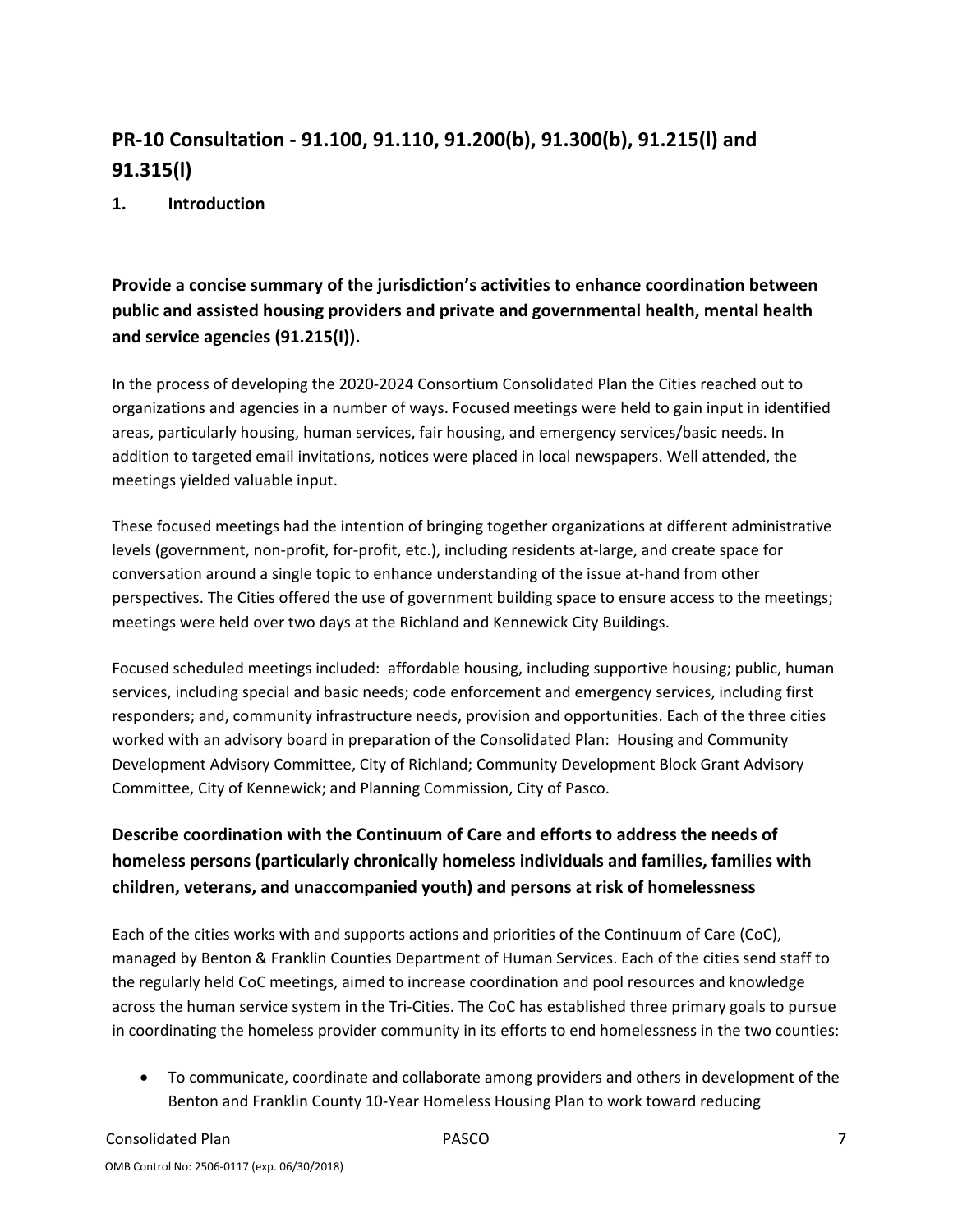homelessness. The Plan is used in securing resources and funding pertaining to the concerns of people who are without a safe, decent, and affordable place to live.

- To develop and recommend the Continuum's objectives, projects and strategies to meet specific needs that will increase housing, decrease homelessness; alter the public's perception of homelessness; provide education, training and technical assistance to advocates, providers and other Continuum members.
- To invite and encourage low-income/homeless individuals to participate in the planning process through public meetings held at Community Based Organizations and/or by any other means the Continuum may deem appropriate.

Phase II strategies of the Continuum's Action plan include a focus on:

- Implementation of a Benton-Franklin County Coordinated Entry System
- Recognizing that homelessness results from a complex set of challenges, creating more linkages across community services, and providing comprehensive case management
- Improving outcomes and evaluating data to improve and determine effective services
- Encouraging flexibility in providing services and meeting housing needs
- Meeting the needs of currently underserved "special need" populations

Members of the Continuum meet frequently to work on these strategies and coordinate on a wide variety of issues facing the homeless in the area. In addition, members of the Continuum are currently active on the Steering Committee of the 33-county Balance of Washington State Continuum and are active in the subcommittee structure.

## **Describe consultation with the Continuum(s) of Care that serves the jurisdiction's area in determining how to allocate ESG funds, develop performance standards and evaluate outcomes, and develop funding, policies and procedures for the administration of HMIS**

The Benton & Franklin Counties Department of Human Services is an active member of the Washington Balance of State (BoS) Continuum (WA-501). The Emergency Shelter Grant (ESG) funds made available to the Tri-Cities are allocated from the Washington BoS. The ESG Program coordination is conducted through the Balance of State Steering Committee on a policy level and through the Department of Commerce for administrative procedures. The Department of Commerce also staffs the HMIS system which is essentially statewide. While staff at the local nonprofit and county Continuum level enters data in the HMIS, they also maintain the data and prepare periodic reports on program outcomes which are readily accessible to the Tri-Cities Continuum. At least once a year the Department consults with all ESG stakeholders to review performance standards and obtain their input on fund allocation proposals, policy plans and administrative procedures.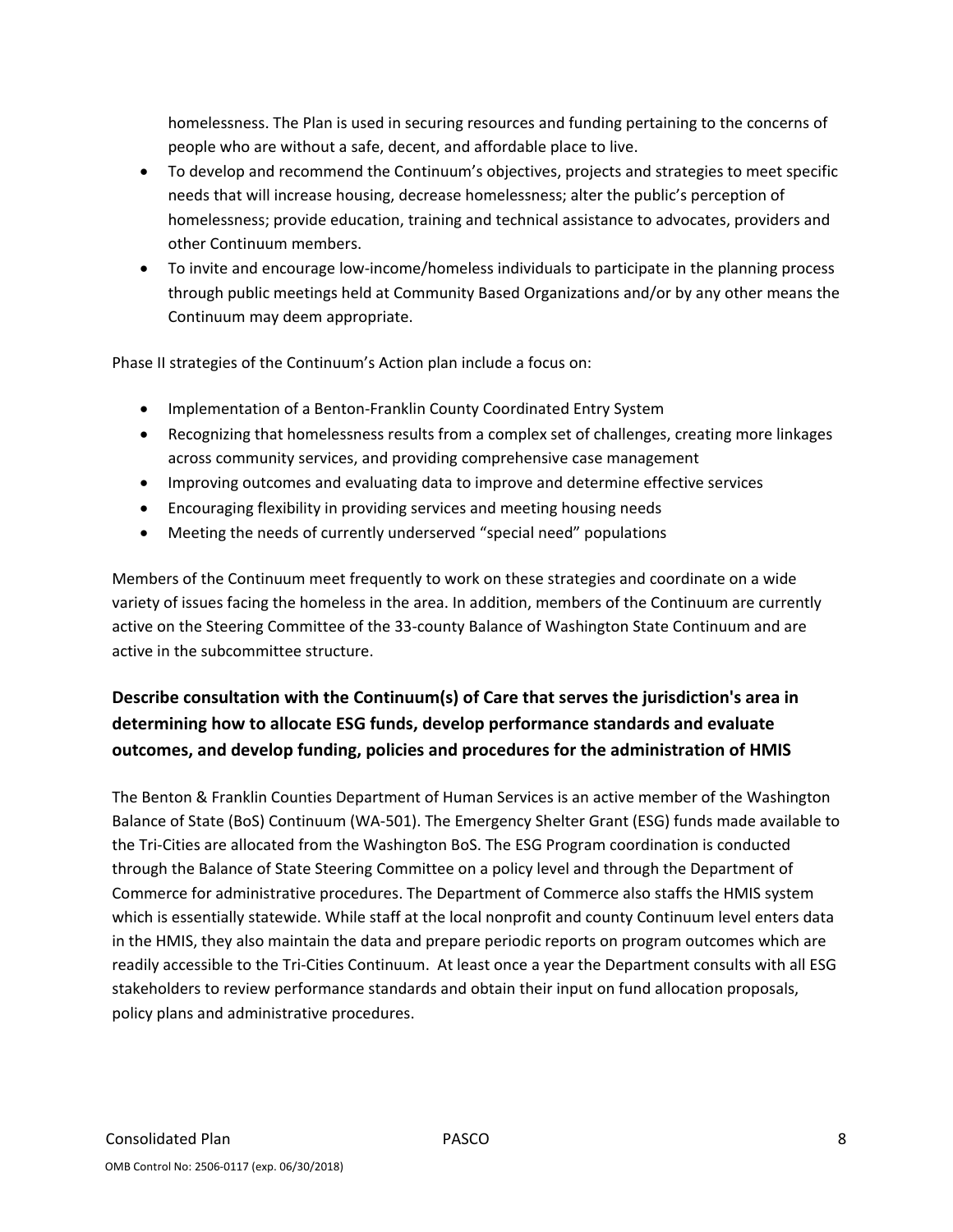**2. Describe Agencies, groups, organizations and others who participated in the process and describe the jurisdictions consultations with housing, social service agencies and other entities**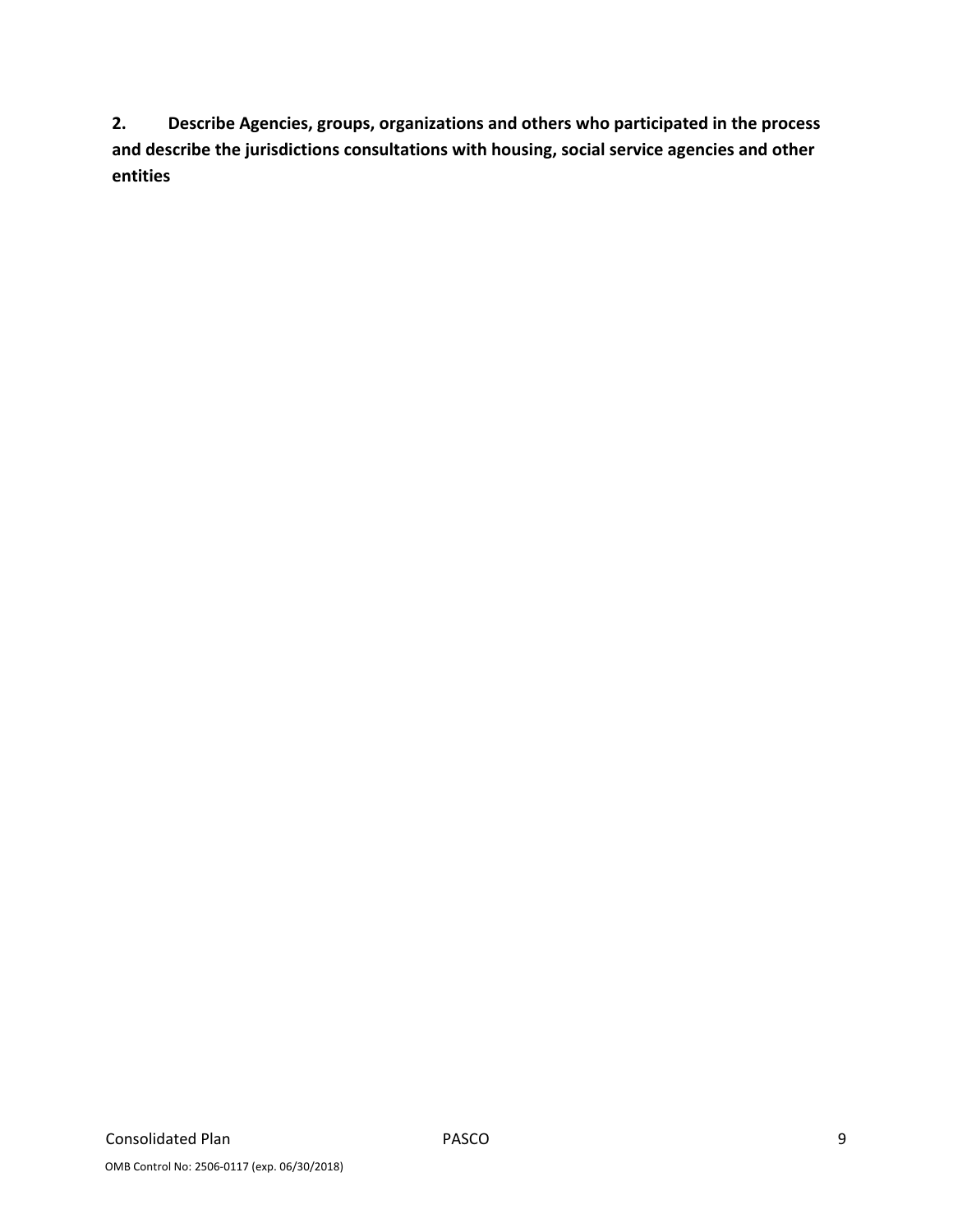| $\mathbf{1}$ | Agency/Group/Organization                                                                                                                           | <b>BENTON FRANKLIN</b><br><b>COMMUNITY ACTION</b><br><b>COMMITTEE</b>                                                                                                                                                                                                            |
|--------------|-----------------------------------------------------------------------------------------------------------------------------------------------------|----------------------------------------------------------------------------------------------------------------------------------------------------------------------------------------------------------------------------------------------------------------------------------|
|              | <b>Agency/Group/Organization Type</b>                                                                                                               | Housing<br>Services - Housing<br>Services-Children<br>Services-Elderly Persons<br>Services-Persons with<br><b>Disabilities</b><br>Services-Persons with HIV/AIDS<br>Services-homeless<br>Services-Health<br>Services-Employment<br>Service-Fair Housing<br>Regional organization |
|              | What section of the Plan was addressed by Consultation?                                                                                             | <b>Housing Need Assessment</b><br><b>Public Housing Needs</b><br>Homeless Needs - Chronically<br>homeless<br>Homeless Needs - Families with<br>children<br>Non-Homeless Special Needs<br>Anti-poverty Strategy                                                                   |
|              | How was the Agency/Group/Organization consulted and<br>what are the anticipated outcomes of the consultation or<br>areas for improved coordination? | Focus groups                                                                                                                                                                                                                                                                     |
| 2            | Agency/Group/Organization                                                                                                                           | <b>CATHOLIC CHARITIES</b>                                                                                                                                                                                                                                                        |
|              | <b>Agency/Group/Organization Type</b>                                                                                                               | Housing<br>Services - Housing<br>Services-Children<br>Services-Elderly Persons<br>Services-Persons with<br><b>Disabilities</b><br>Services-Persons with HIV/AIDS<br>Services-homeless<br>Services-Health<br>Services-Employment<br>Service-Fair Housing<br>Regional organization |

#### **Table 2– Agencies, groups, organizations who participated**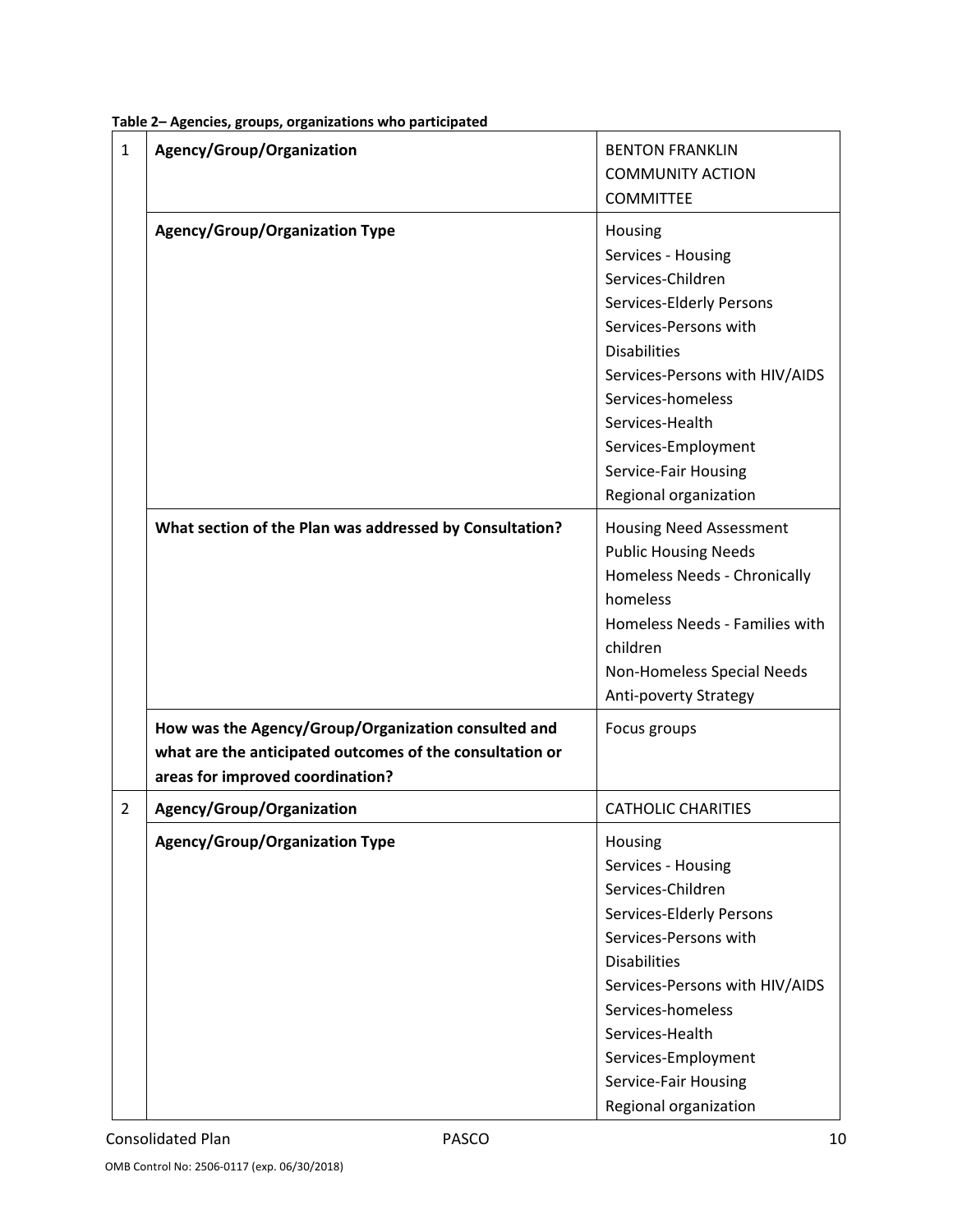|   | What section of the Plan was addressed by Consultation?<br>How was the Agency/Group/Organization consulted and<br>what are the anticipated outcomes of the consultation or<br>areas for improved coordination? | <b>Housing Need Assessment</b><br><b>Public Housing Needs</b><br>Homeless Needs - Chronically<br>homeless<br>Homeless Needs - Families with<br>children<br>Non-Homeless Special Needs<br>Anti-poverty Strategy<br>Focus groups |
|---|----------------------------------------------------------------------------------------------------------------------------------------------------------------------------------------------------------------|--------------------------------------------------------------------------------------------------------------------------------------------------------------------------------------------------------------------------------|
| 3 | Agency/Group/Organization                                                                                                                                                                                      | <b>TRI-COUNTY PARTNERS</b><br><b>HABITAT FOR HUMANITY</b>                                                                                                                                                                      |
|   | <b>Agency/Group/Organization Type</b>                                                                                                                                                                          | Housing<br>Services - Housing<br>Regional organization                                                                                                                                                                         |
|   | What section of the Plan was addressed by Consultation?                                                                                                                                                        | <b>Housing Need Assessment</b><br>Non-Homeless Special Needs<br><b>Market Analysis</b>                                                                                                                                         |
|   | How was the Agency/Group/Organization consulted and<br>what are the anticipated outcomes of the consultation or<br>areas for improved coordination?                                                            | Focus groups                                                                                                                                                                                                                   |
| 4 | Agency/Group/Organization                                                                                                                                                                                      | Housing Authority City of<br>Kennewick                                                                                                                                                                                         |
|   | <b>Agency/Group/Organization Type</b>                                                                                                                                                                          | Housing<br>PHA<br>Services - Housing<br>Service-Fair Housing<br>Other government - Local<br>Planning organization                                                                                                              |
|   | What section of the Plan was addressed by Consultation?                                                                                                                                                        | <b>Housing Need Assessment</b><br><b>Public Housing Needs</b><br>Non-Homeless Special Needs<br>Market Analysis                                                                                                                 |
|   | How was the Agency/Group/Organization consulted and<br>what are the anticipated outcomes of the consultation or<br>areas for improved coordination?                                                            | Focus groups                                                                                                                                                                                                                   |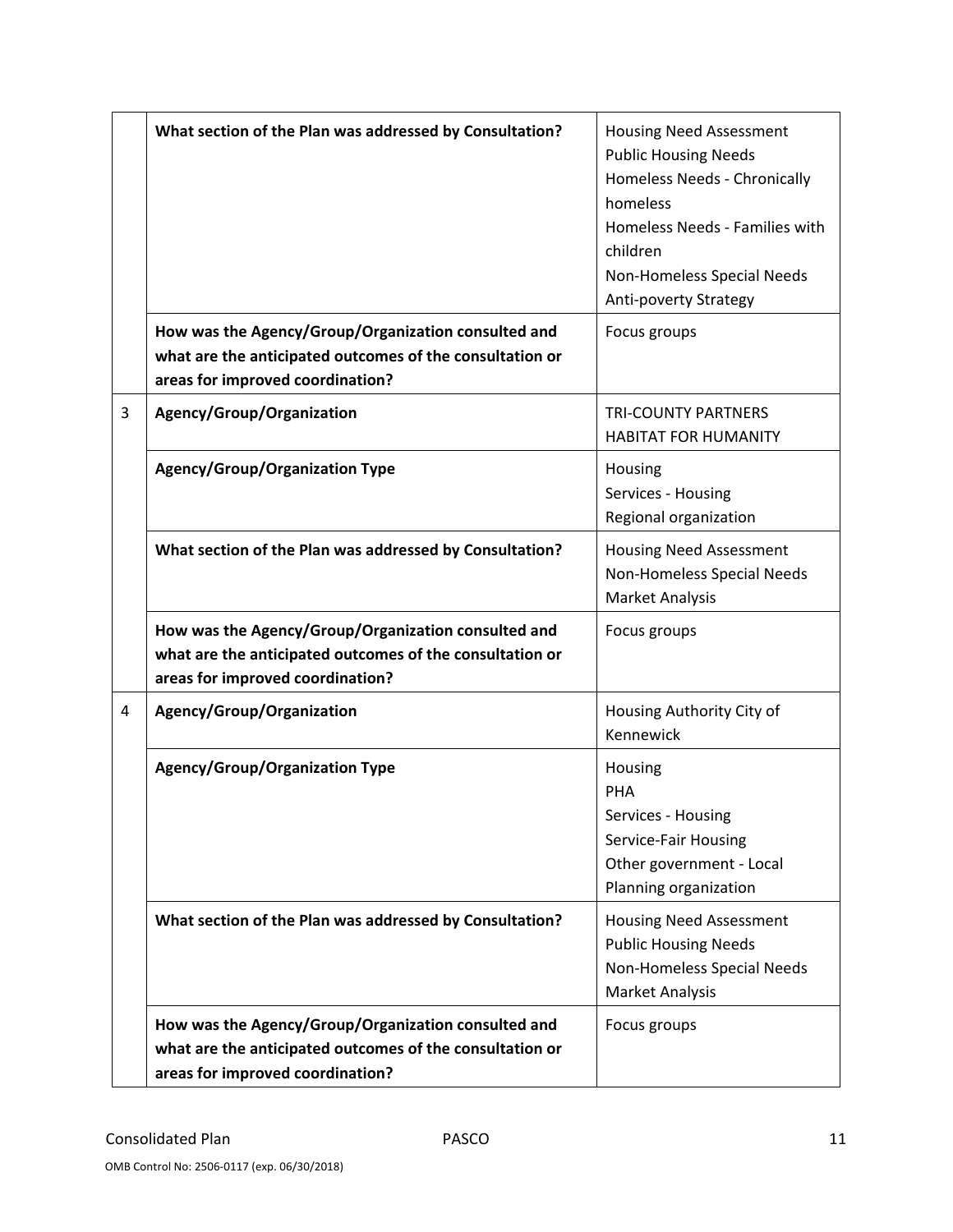| 5 | Agency/Group/Organization                                                                                                                           | <b>HOUSING AUTHORITY OF</b><br>PASCO AND FRANKLIN COUNTY                                                                                                                                                                                                                                        |
|---|-----------------------------------------------------------------------------------------------------------------------------------------------------|-------------------------------------------------------------------------------------------------------------------------------------------------------------------------------------------------------------------------------------------------------------------------------------------------|
|   | <b>Agency/Group/Organization Type</b>                                                                                                               | Housing<br>PHA<br>Services - Housing<br>Regional organization                                                                                                                                                                                                                                   |
|   | What section of the Plan was addressed by Consultation?                                                                                             | <b>Housing Need Assessment</b><br><b>Public Housing Needs</b><br>Non-Homeless Special Needs<br><b>Market Analysis</b>                                                                                                                                                                           |
|   | How was the Agency/Group/Organization consulted and<br>what are the anticipated outcomes of the consultation or<br>areas for improved coordination? | documentation and housing<br>plans                                                                                                                                                                                                                                                              |
| 6 | Agency/Group/Organization                                                                                                                           | <b>BENTON FRANKLIN</b><br><b>CONTINUUM OF CARE</b>                                                                                                                                                                                                                                              |
|   | <b>Agency/Group/Organization Type</b>                                                                                                               | Housing<br>Services-homeless<br>Regional organization<br>Planning organization                                                                                                                                                                                                                  |
|   | What section of the Plan was addressed by Consultation?                                                                                             | <b>Housing Need Assessment</b><br><b>Homelessness Strategy</b><br>Homeless Needs - Chronically<br>homeless<br>Homeless Needs - Families with<br>children<br>Homelessness Needs - Veterans<br>Homelessness Needs -<br>Unaccompanied youth<br>Non-Homeless Special Needs<br>Anti-poverty Strategy |
|   | How was the Agency/Group/Organization consulted and                                                                                                 | Focus groups and                                                                                                                                                                                                                                                                                |
|   | what are the anticipated outcomes of the consultation or<br>areas for improved coordination?                                                        | documentation                                                                                                                                                                                                                                                                                   |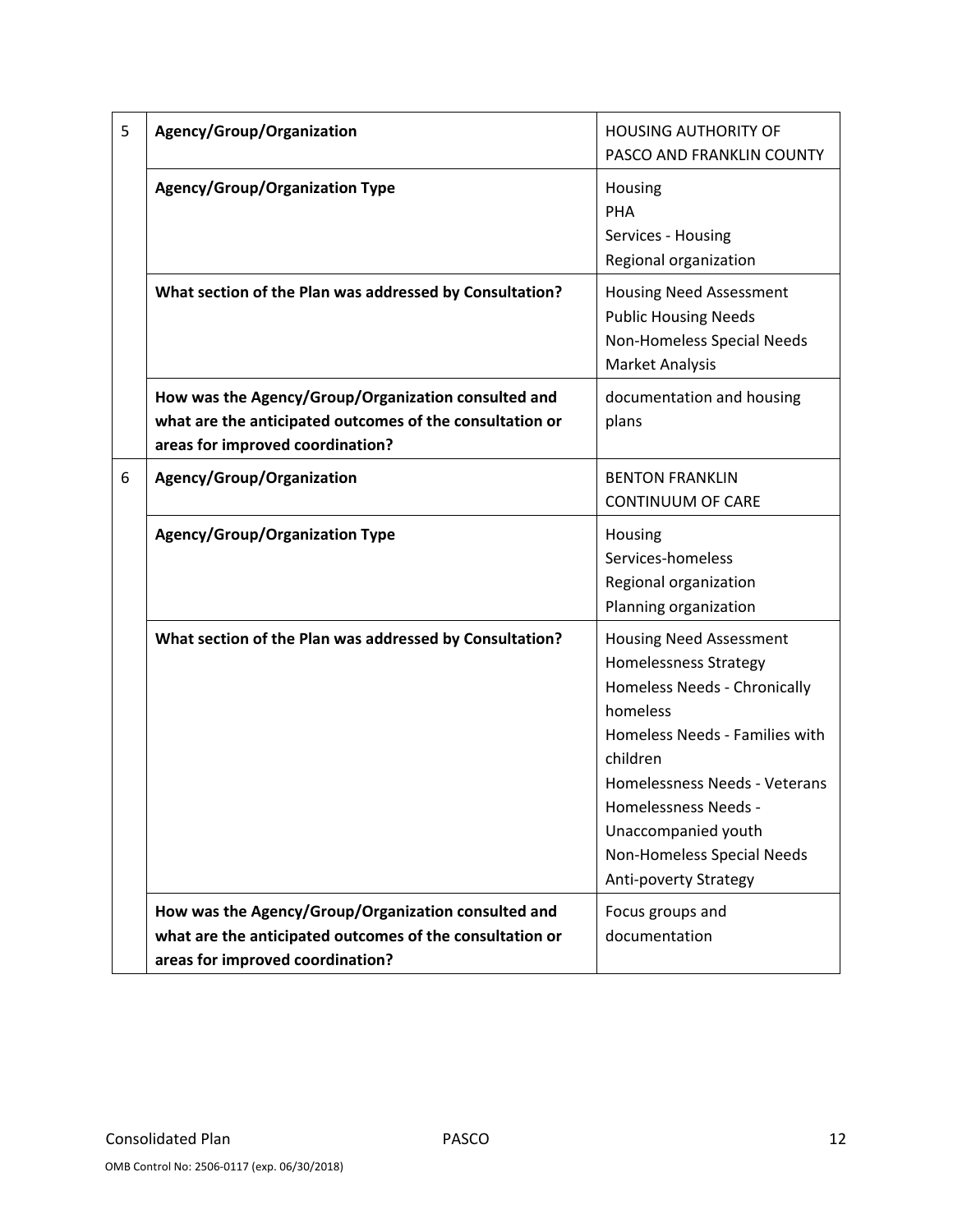| $\overline{7}$ | Agency/Group/Organization                                                                                                                           | <b>Benton Franklin Counties</b><br>Department of Human Services                                                                                                                                                                                                                                         |
|----------------|-----------------------------------------------------------------------------------------------------------------------------------------------------|---------------------------------------------------------------------------------------------------------------------------------------------------------------------------------------------------------------------------------------------------------------------------------------------------------|
|                | <b>Agency/Group/Organization Type</b>                                                                                                               | Housing<br>Services - Housing<br>Services-Children<br>Services-Elderly Persons<br>Services-Persons with<br><b>Disabilities</b><br>Services-Persons with HIV/AIDS<br>Services-Victims of Domestic<br>Violence<br>Services-homeless<br>Services-Health<br>Services-Education<br>Other government - County |
|                | What section of the Plan was addressed by Consultation?                                                                                             | <b>Housing Need Assessment</b><br>Non-Homeless Special Needs<br>Anti-poverty Strategy                                                                                                                                                                                                                   |
|                | How was the Agency/Group/Organization consulted and<br>what are the anticipated outcomes of the consultation or<br>areas for improved coordination? | Focus groups                                                                                                                                                                                                                                                                                            |
| 8              | Agency/Group/Organization                                                                                                                           | DOMESTIC VIOLENCE SERVICES<br>OF BENTON AND FRANKLIN<br><b>COUNTIES</b>                                                                                                                                                                                                                                 |
|                | <b>Agency/Group/Organization Type</b>                                                                                                               | Services - Housing<br>Services-Elderly Persons<br>Services-Persons with<br><b>Disabilities</b><br>Services-Victims of Domestic<br>Violence<br>Services-Health<br>Services-Education<br>Services-Employment<br>Services - Victims                                                                        |
|                | What section of the Plan was addressed by Consultation?                                                                                             | <b>Housing Need Assessment</b><br>Non-Homeless Special Needs<br>Anti-poverty Strategy                                                                                                                                                                                                                   |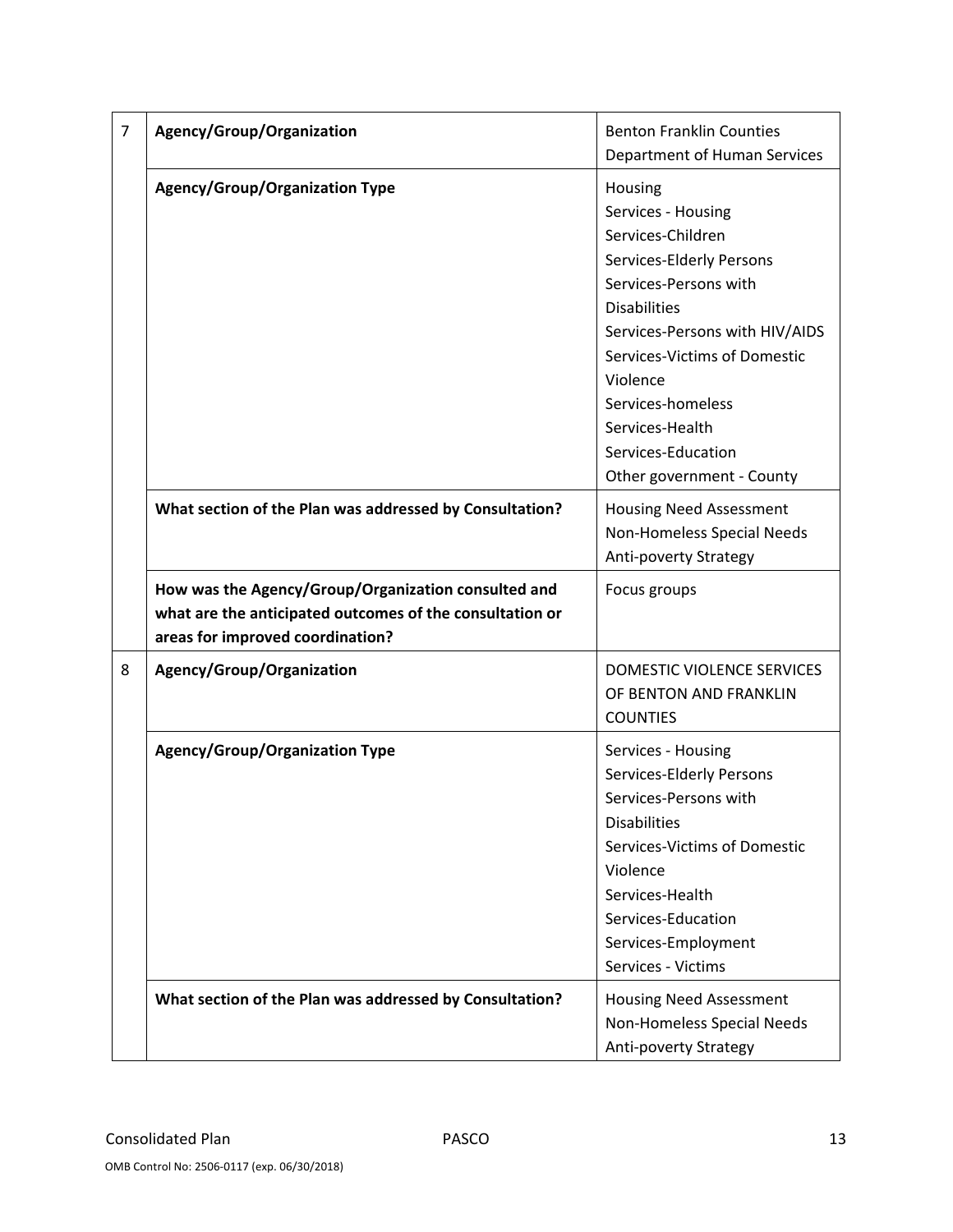|    | How was the Agency/Group/Organization consulted and<br>what are the anticipated outcomes of the consultation or<br>areas for improved coordination? | Focus groups                                                                                                                   |
|----|-----------------------------------------------------------------------------------------------------------------------------------------------------|--------------------------------------------------------------------------------------------------------------------------------|
| 9  | Agency/Group/Organization                                                                                                                           | City of Pasco Planning<br>Department                                                                                           |
|    | <b>Agency/Group/Organization Type</b>                                                                                                               | Services - Housing<br>Services-Persons with<br><b>Disabilities</b><br>Other government - Local                                 |
|    | What section of the Plan was addressed by Consultation?                                                                                             | <b>Housing Need Assessment</b><br>Non-Homeless Special Needs<br><b>Economic Development</b><br>Anti-poverty Strategy           |
|    | How was the Agency/Group/Organization consulted and<br>what are the anticipated outcomes of the consultation or<br>areas for improved coordination? | Focus groups and interviews                                                                                                    |
| 10 | Agency/Group/Organization                                                                                                                           | Greater Columbia Accountable<br>Community of Health                                                                            |
|    | <b>Agency/Group/Organization Type</b>                                                                                                               | <b>Health Agency</b><br>Regional organization<br>Planning organization                                                         |
|    | What section of the Plan was addressed by Consultation?                                                                                             | Housing Need Assessment<br>Non-Homeless Special Needs<br><b>Economic Development</b><br>Community development                  |
|    | How was the Agency/Group/Organization consulted and<br>what are the anticipated outcomes of the consultation or<br>areas for improved coordination? | Focus groups                                                                                                                   |
| 11 | Agency/Group/Organization                                                                                                                           | Kadlec                                                                                                                         |
|    | <b>Agency/Group/Organization Type</b>                                                                                                               | <b>Health Agency</b><br><b>Publicly Funded</b><br>Institution/System of Care<br>Regional organization<br>Planning organization |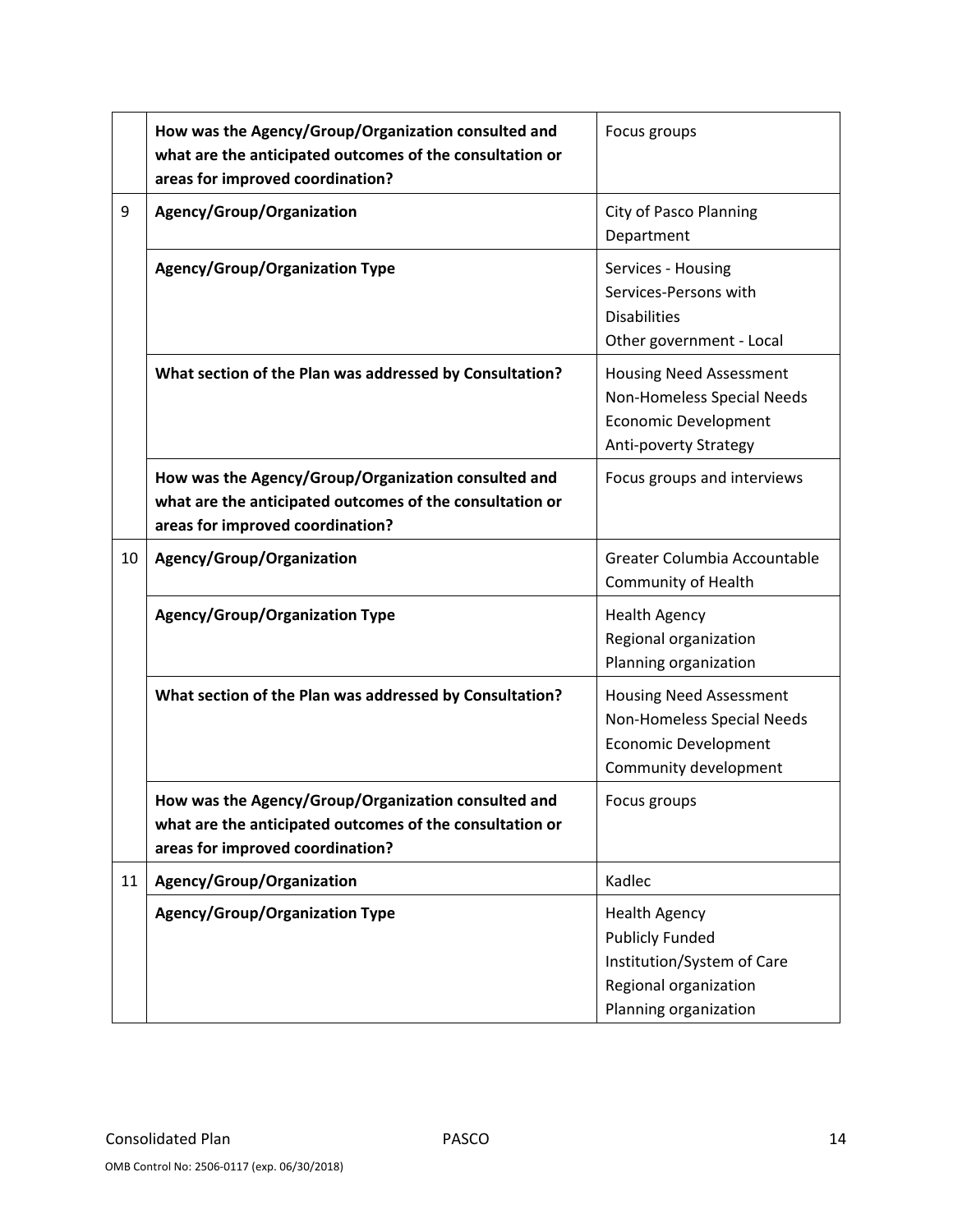|    | What section of the Plan was addressed by Consultation?                                                                                             | <b>Housing Need Assessment</b><br>Non-Homeless Special Needs<br><b>Economic Development</b><br>Community development                                                                                                                                                                                                                   |
|----|-----------------------------------------------------------------------------------------------------------------------------------------------------|----------------------------------------------------------------------------------------------------------------------------------------------------------------------------------------------------------------------------------------------------------------------------------------------------------------------------------------|
|    | How was the Agency/Group/Organization consulted and<br>what are the anticipated outcomes of the consultation or<br>areas for improved coordination? | Focus groups                                                                                                                                                                                                                                                                                                                           |
| 12 | Agency/Group/Organization                                                                                                                           | City of Pasco Administrative and<br><b>Community Services</b>                                                                                                                                                                                                                                                                          |
|    | <b>Agency/Group/Organization Type</b>                                                                                                               | Housing<br>Other government - Local<br>Planning organization                                                                                                                                                                                                                                                                           |
|    | What section of the Plan was addressed by Consultation?                                                                                             | <b>Housing Need Assessment</b><br>Lead-based Paint Strategy<br><b>Economic Development</b><br><b>Market Analysis</b><br>Anti-poverty Strategy                                                                                                                                                                                          |
|    | How was the Agency/Group/Organization consulted and<br>what are the anticipated outcomes of the consultation or<br>areas for improved coordination? | Focus groups and interviews                                                                                                                                                                                                                                                                                                            |
| 13 | Agency/Group/Organization                                                                                                                           | City of Pasco Community and<br><b>Economic Development</b>                                                                                                                                                                                                                                                                             |
|    | <b>Agency/Group/Organization Type</b>                                                                                                               | Other government - Local<br>Planning organization                                                                                                                                                                                                                                                                                      |
|    | What section of the Plan was addressed by Consultation?                                                                                             | <b>Housing Need Assessment</b><br>Lead-based Paint Strategy<br><b>Homelessness Strategy</b><br>Homeless Needs - Chronically<br>homeless<br>Homeless Needs - Families with<br>children<br>Homelessness Needs - Veterans<br>Non-Homeless Special Needs<br><b>Economic Development</b><br><b>Market Analysis</b><br>Anti-poverty Strategy |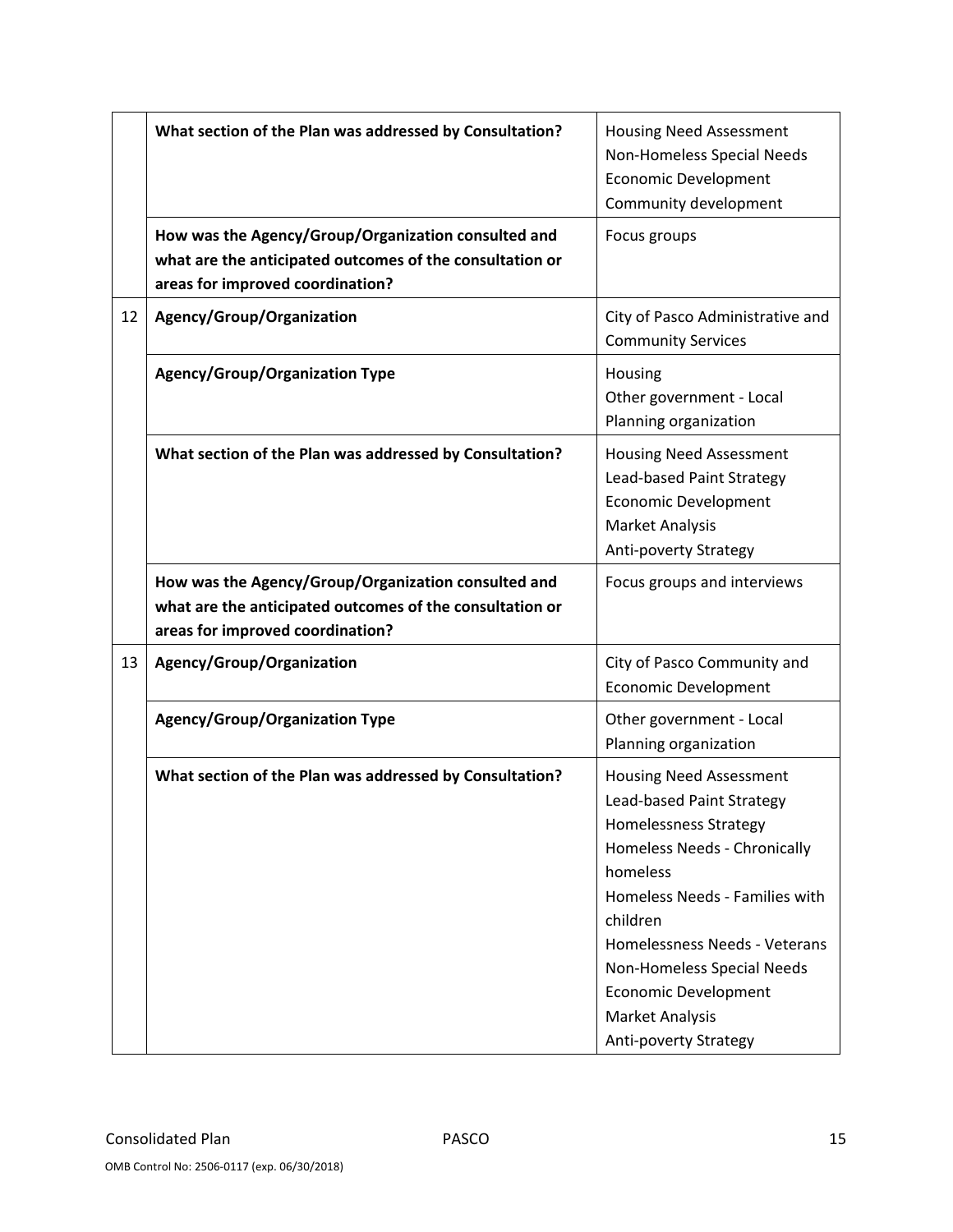|    | How was the Agency/Group/Organization consulted and<br>what are the anticipated outcomes of the consultation or<br>areas for improved coordination? | Individual interview                                                                                                                                                                                                   |
|----|-----------------------------------------------------------------------------------------------------------------------------------------------------|------------------------------------------------------------------------------------------------------------------------------------------------------------------------------------------------------------------------|
| 14 | Agency/Group/Organization                                                                                                                           | Northwest Justice Project                                                                                                                                                                                              |
|    | <b>Agency/Group/Organization Type</b>                                                                                                               | Regional organization                                                                                                                                                                                                  |
|    | What section of the Plan was addressed by Consultation?                                                                                             | <b>Housing Need Assessment</b><br>Lead-based Paint Strategy<br><b>Homelessness Strategy</b><br>Homeless Needs - Chronically<br>homeless<br>Homeless Needs - Families with<br>children<br>Homelessness Needs - Veterans |
|    | How was the Agency/Group/Organization consulted and<br>what are the anticipated outcomes of the consultation or<br>areas for improved coordination? | Focus groups                                                                                                                                                                                                           |

#### **Identify any Agency Types not consulted and provide rationale for not consulting**

No agencies involved in housing or community development were intentionally excluded from consultation. Every effort was made to ensure advance publication of meetings and opportunities to contribute. Similarly, those agencies that were unable to attend any in-person meeting were invited to hold individual interviews and/or submit any comments/feedback via email. Also, all stakeholders and organizations were invited to take part in the community-wide online survey.

#### **Other local/regional/state/federal planning efforts considered when preparing the Plan**

| Name of Plan       | <b>Lead Organization</b>        | How do the goals of your<br><b>Strategic Plan overlap with</b><br>the goals of each plan? |
|--------------------|---------------------------------|-------------------------------------------------------------------------------------------|
| Continuum of Care  | <b>Benton Franklin Counties</b> |                                                                                           |
|                    | Department of Human Services    |                                                                                           |
| Comprehensive Plan | City of Pasco                   |                                                                                           |

**Table 3– Other local / regional / federal planning efforts**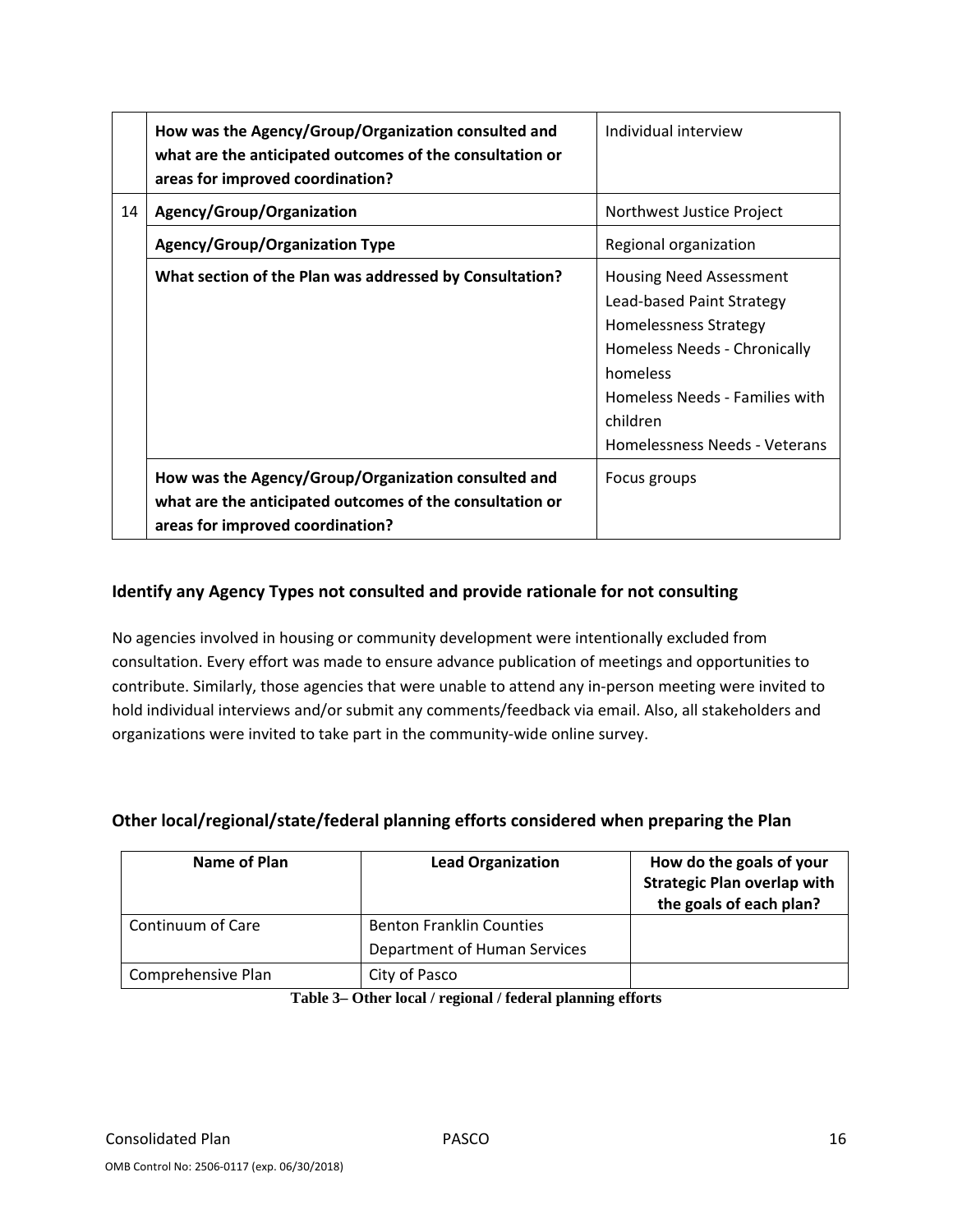## **Describe cooperation and coordination with other public entities, including the State and any adjacent units of general local government, in the implementation of the Consolidated Plan (91.215(l))**

Tri-Cities CDBG and HOME staff worked with a variety of nonprofit and governmental agencies during planning, proposal, and implementation of funded projects. While the City of Richland is the lead entity, it relies heavily on the staff in Kennewick and Pasco for support in implementing and reporting on HOME program activities. Each city is responsible for all functions of its CDBG program.

In addition to this and interdepartmental working relationships, Benton Franklin Community Action Connections (CAC), TRIDEC, Continuum of Care, Council of Governments, and several nonprofit agencies work in all three cities, improving the effectiveness of coordination and efficiencies. The three cities are in close geographic proximity, sharing both issues and opportunities, despite sitting in two counties. Nonprofit organizations and agencies commonly provide services across the region and participate in committees crossing jurisdictional lines.

The Commissioners of the Housing Authorities are appointed by the City Councils. There is a close working relationship with the Housing Authorities, some of whom have used HOME and CDBG funds for housing development activities and whose residents have benefitted from public services delivered by the area's nonprofit agencies.

#### **Narrative**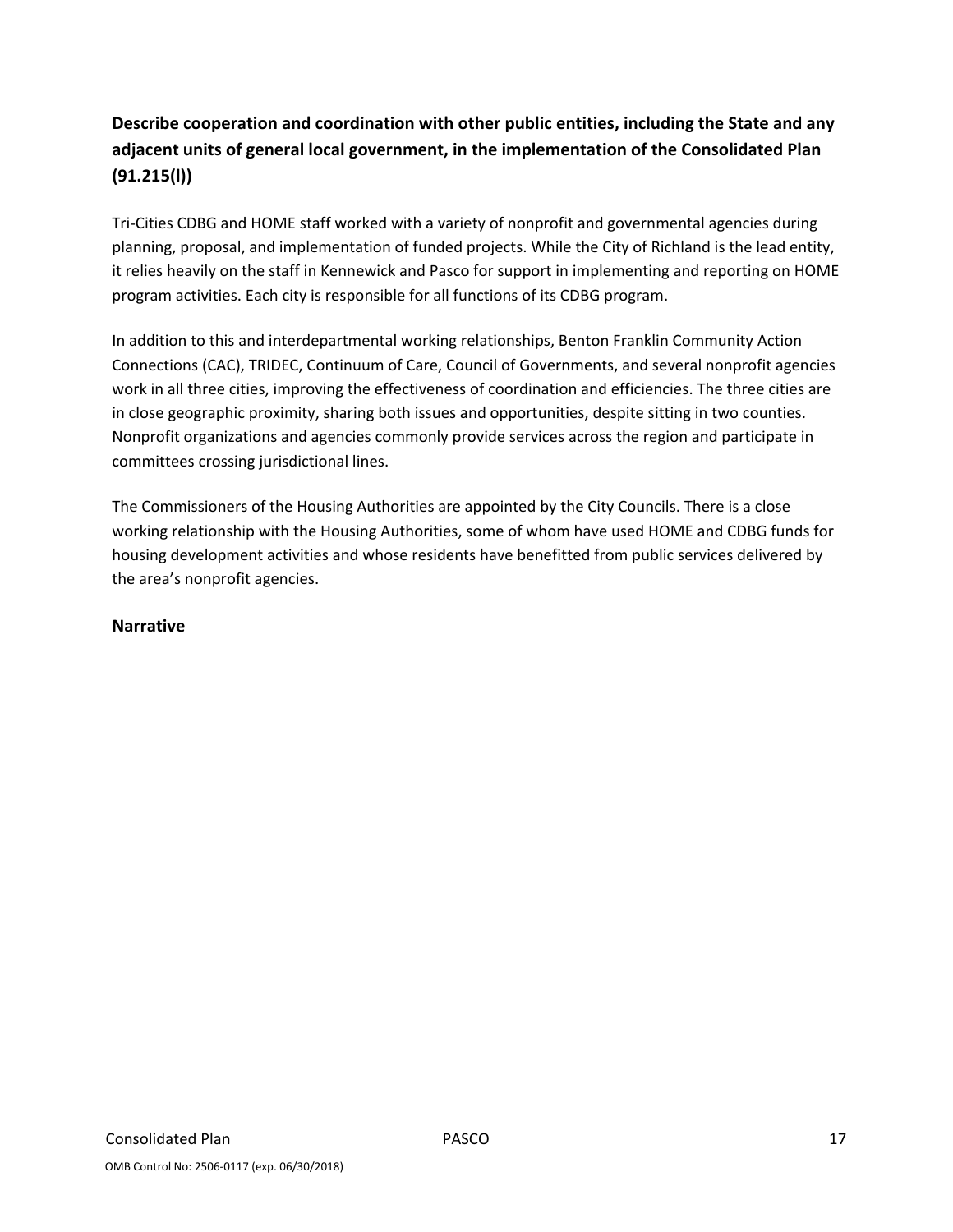## **PR-15 Citizen Participation - 91.105, 91.115, 91.200(c) and 91.300(c)**

### **1. Summary of citizen participation process/Efforts made to broaden citizen participation Summarize citizen participation process and how it impacted goal-setting**

The Cities have consistently used their relationships with faith-based and nonprofit organizations, and local coalitions to obtain input on needs in the community and proposed activities. Efforts to reach out, particularly to populations potentially served by CDBG and HOME programs, were made in several ways. Focused meetings were conducted to obtain input on needs and the strategic plan as it was developed. In addition to individual invitations, notices of meetings were publicized in advance and citizens with an interest in commenting were encouraged to attend. Notices of meetings were published in the *Tri-City Herald* and in Spanish in *Tu Decides.*

<span id="page-17-0"></span>A community-wide survey, including all three cities was held open for two months through Survey Monkey. The survey was disseminated through online channels such as Facebook and City websites. The planning process also incorporated needs assessments and strategic plans of agencies, including the Housing Authorities and key implementing agencies, and local governments.

Citizens and agencies in each of the cities were encouraged to comment on needs including at public hearings held in each city. The community was notified through newspaper advertisements of the availability of the draft Tri-Cities Consortium Consolidated Plan for review. The draft Plan was distributed to the Kennewick Housing Authority and the Housing Authority of the City of Pasco and Franklin County, made available on the website of each city and at each City Hall, and made available at libraries in Kennewick, Pasco and Richland.

A total of six (6) focus groups were held on a variety of topics. The meeting locations were at the Richland City building as well as the Kennewick City Building. All invitees were also invited to participate in the online survey, as well as conduct an individual interview if they were unable to attend the meeting in-person. The meeting topics, dates, and locations are listed below:

- Community and Economic Development June 26 @ Richland City Building
- Public Facilities/Public Works June 26 @ Richland City Building
- Fair Housing & Housing Issues for At-Risk Populations June 26 @ Richland City Building
- Homelessness & CoC June 27 @ Kennewick City Building
- Public Housing June 27 @ Kennewick City Building
- Homelessness & Social Services June 27 @ Kennewick City Building

Consolidated Plan 18 and 2008 18 and 2008 18 and 2008 18 and 2008 18 and 2008 18 and 2008 18 and 2008 18 and 20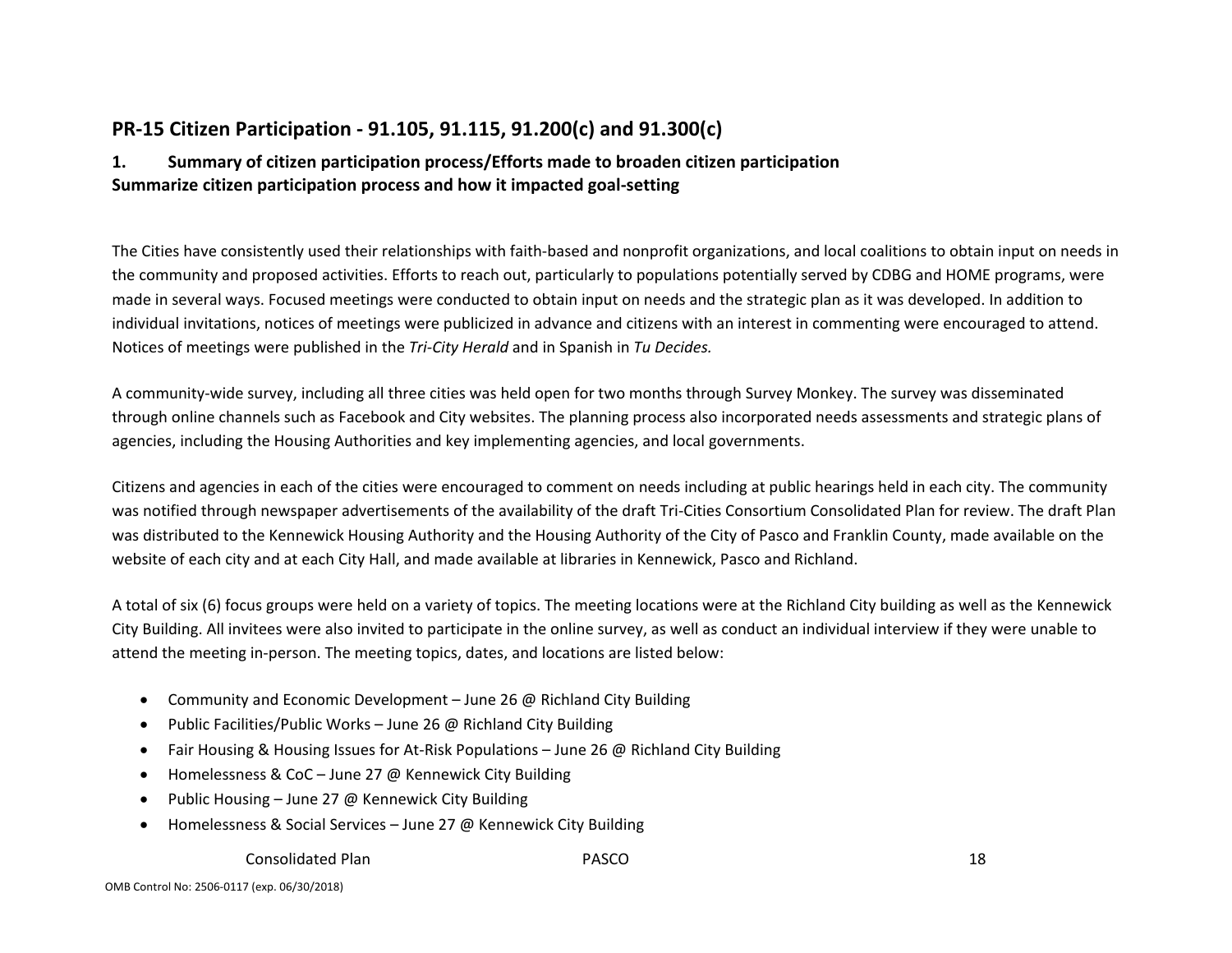• Affordable Housing – June 27 @ Kennewick City Building

All meetings had targeted invite lists as well as being made available to the public.

#### **Citizen Participation Outreach**

| <b>Sort Order</b> | <b>Mode of Outreach</b> | <b>Target of Outreach</b>  | <b>Summary of</b>      | Summary of        | <b>Summary of comments</b> | URL (If     |
|-------------------|-------------------------|----------------------------|------------------------|-------------------|----------------------------|-------------|
|                   |                         |                            | response/attendance    | comments received | not accepted               | applicable) |
|                   |                         |                            |                        |                   | and reasons                |             |
| $\mathbf{1}$      | <b>Public Meeting</b>   | Minorities                 | Some attendees         |                   |                            |             |
|                   |                         |                            | received targeted      |                   |                            |             |
|                   |                         | Non-English                | email invites and the  |                   |                            |             |
|                   |                         | Speaking - Specify         | meeting was also       |                   |                            |             |
|                   |                         | other language:            | made public via social |                   |                            |             |
|                   |                         | Spanish                    | media. All focus       |                   |                            |             |
|                   |                         |                            | groups were well       |                   |                            |             |
|                   |                         | Persons with               | attended, with ten to  |                   |                            |             |
|                   |                         | disabilities               | twenty attendees per   |                   |                            |             |
|                   |                         |                            | meeting.               |                   |                            |             |
|                   |                         | Non-                       |                        |                   |                            |             |
|                   |                         | targeted/broad             |                        |                   |                            |             |
|                   |                         | community                  |                        |                   |                            |             |
|                   |                         |                            |                        |                   |                            |             |
|                   |                         | <b>Residents of Public</b> |                        |                   |                            |             |
|                   |                         | and Assisted               |                        |                   |                            |             |
|                   |                         | Housing                    |                        |                   |                            |             |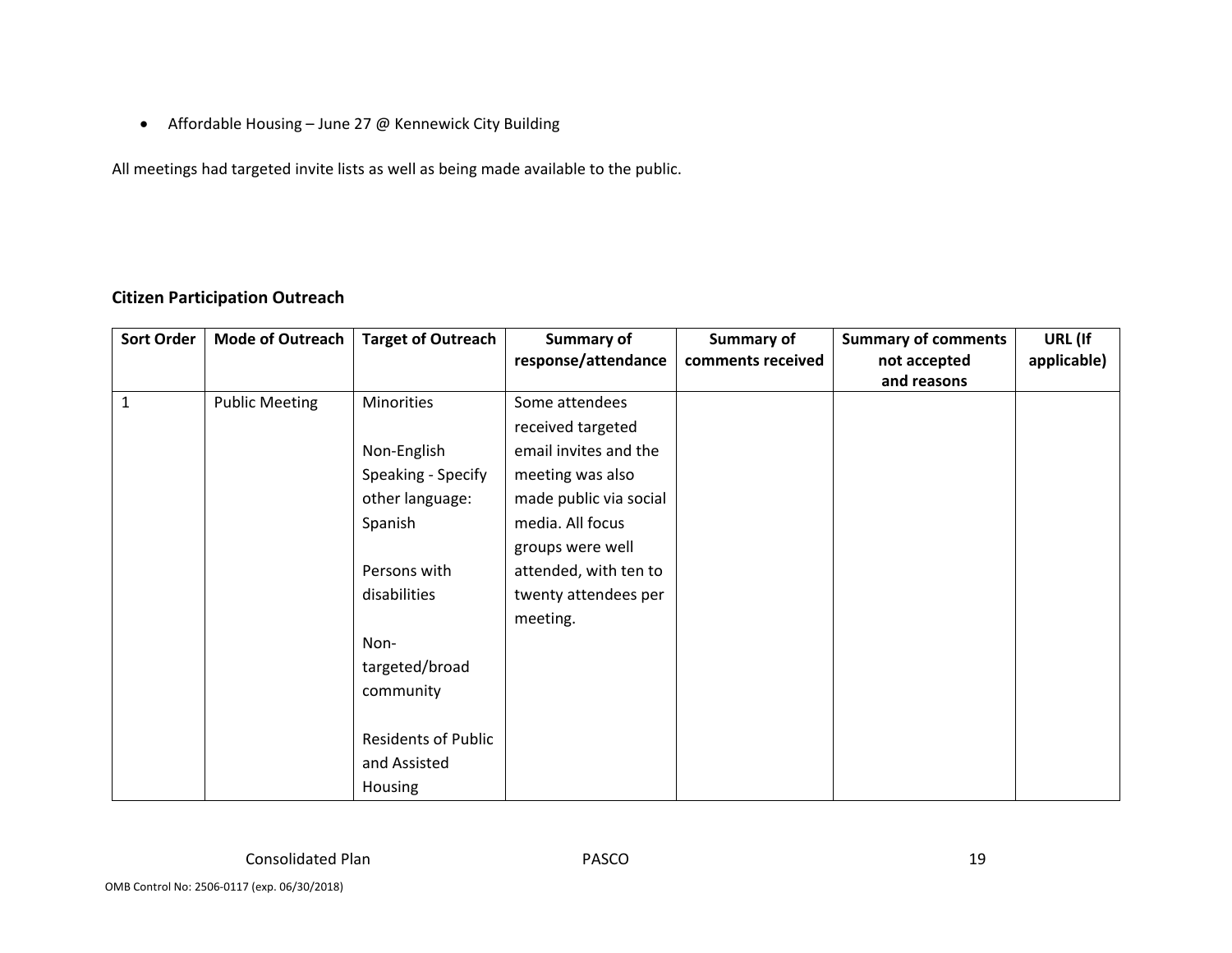| <b>Sort Order</b> | <b>Mode of Outreach</b> | <b>Target of Outreach</b>  | <b>Summary of</b>   | <b>Summary of</b> | <b>Summary of comments</b> | URL (If     |
|-------------------|-------------------------|----------------------------|---------------------|-------------------|----------------------------|-------------|
|                   |                         |                            | response/attendance | comments received | not accepted               | applicable) |
|                   |                         |                            |                     |                   | and reasons                |             |
| $\overline{2}$    | Internet Outreach       | Non-                       | The priority needs  |                   |                            |             |
|                   |                         | targeted/broad             | community survey    |                   |                            |             |
|                   |                         | community                  | was disseminated    |                   |                            |             |
|                   |                         |                            | through online      |                   |                            |             |
|                   |                         |                            | channels - social   |                   |                            |             |
|                   |                         |                            | media and city      |                   |                            |             |
|                   |                         |                            | websites.           |                   |                            |             |
| 3                 | <b>Public Hearing</b>   | Minorities                 | Public hearing on   |                   |                            |             |
|                   |                         |                            | needs and goals     |                   |                            |             |
|                   |                         | Non-English                |                     |                   |                            |             |
|                   |                         | Speaking - Specify         |                     |                   |                            |             |
|                   |                         | other language:            |                     |                   |                            |             |
|                   |                         | Spanish                    |                     |                   |                            |             |
|                   |                         |                            |                     |                   |                            |             |
|                   |                         | Persons with               |                     |                   |                            |             |
|                   |                         | disabilities               |                     |                   |                            |             |
|                   |                         |                            |                     |                   |                            |             |
|                   |                         | Non-                       |                     |                   |                            |             |
|                   |                         | targeted/broad             |                     |                   |                            |             |
|                   |                         | community                  |                     |                   |                            |             |
|                   |                         |                            |                     |                   |                            |             |
|                   |                         | <b>Residents of Public</b> |                     |                   |                            |             |
|                   |                         | and Assisted               |                     |                   |                            |             |
|                   |                         | Housing                    |                     |                   |                            |             |
|                   |                         |                            |                     |                   |                            |             |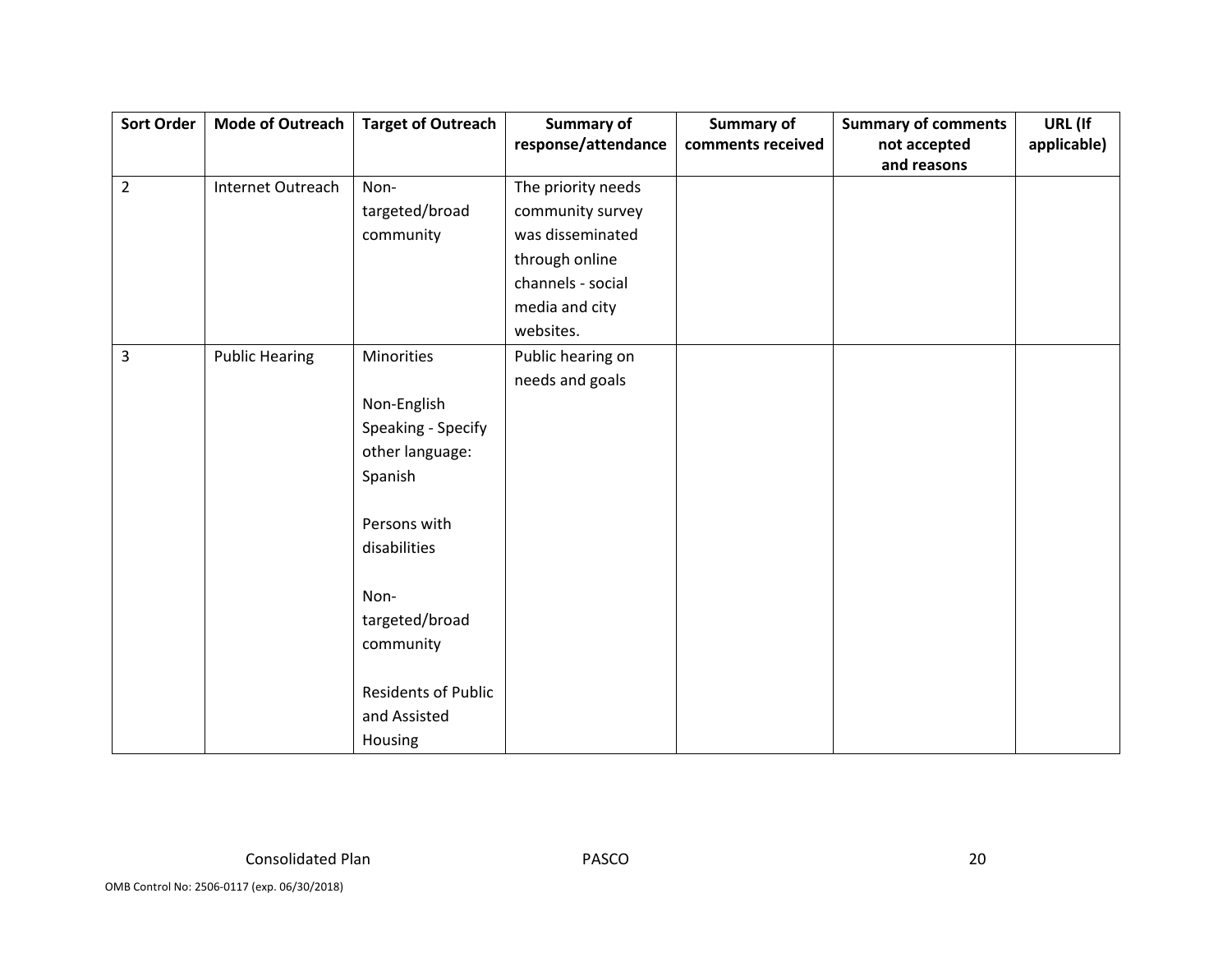| <b>Mode of Outreach</b> | <b>Target of Outreach</b> | Summary of                                                                           | Summary of        | <b>Summary of comments</b> | URL (If     |
|-------------------------|---------------------------|--------------------------------------------------------------------------------------|-------------------|----------------------------|-------------|
|                         |                           | response/attendance                                                                  | comments received | not accepted               | applicable) |
|                         |                           |                                                                                      |                   | and reasons                |             |
| <b>Public Hearing</b>   | Minorities                | Public hearing on the                                                                |                   |                            |             |
|                         |                           | proposed                                                                             |                   |                            |             |
|                         | Non-English               | Consolidated Plan                                                                    |                   |                            |             |
|                         | Speaking - Specify        | and Annual Action                                                                    |                   |                            |             |
|                         | other language:           | Plan.                                                                                |                   |                            |             |
|                         | Spanish                   |                                                                                      |                   |                            |             |
|                         |                           |                                                                                      |                   |                            |             |
|                         | Persons with              |                                                                                      |                   |                            |             |
|                         | disabilities              |                                                                                      |                   |                            |             |
|                         |                           |                                                                                      |                   |                            |             |
|                         | Non-                      |                                                                                      |                   |                            |             |
|                         |                           |                                                                                      |                   |                            |             |
|                         |                           |                                                                                      |                   |                            |             |
|                         |                           |                                                                                      |                   |                            |             |
|                         |                           |                                                                                      |                   |                            |             |
|                         |                           |                                                                                      |                   |                            |             |
|                         |                           |                                                                                      |                   |                            |             |
|                         |                           | targeted/broad<br>community<br><b>Residents of Public</b><br>and Assisted<br>Housing |                   |                            |             |

**Table 4– Citizen Participation Outreach**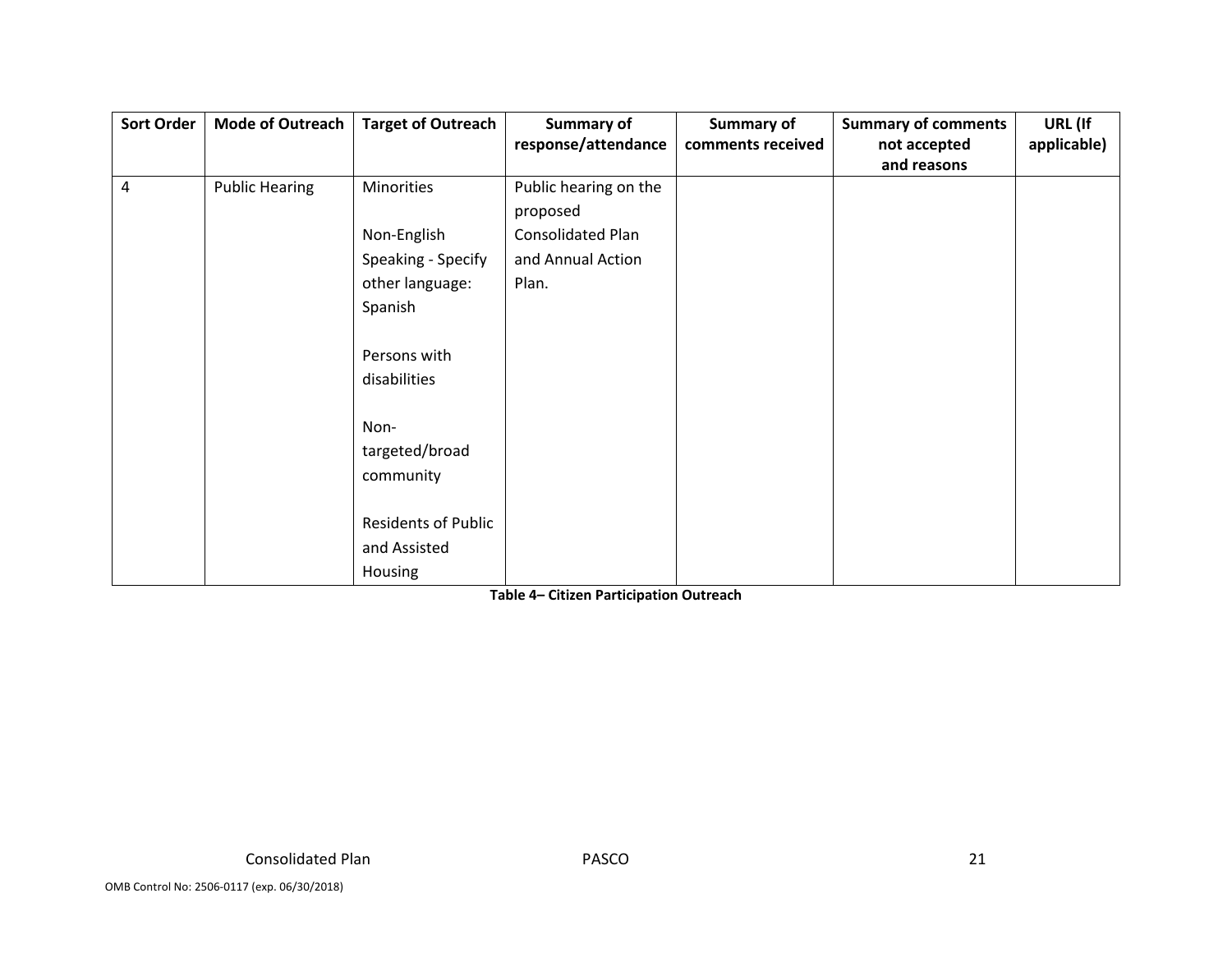## **Needs Assessment**

### <span id="page-21-1"></span><span id="page-21-0"></span>**NA-05 Overview**

#### **Needs Assessment Overview**

The Needs Assessment examines needs related to affordable housing, special needs housing, community development and homelessness for the Tri-Cities (Richland, Kennewick, and Pasco). The Needs Assessment includes the following sections:

- Housing Needs Assessment
- Disproportionately Greater Need
- Public Housing
- Homeless Needs Assessment
- Non-Homeless Special Needs Assessment
- Non-Housing Community Development Needs

The Needs Assessment identifies those needs with the highest priorities which form the basis for the Strategic Plan section and the programs and projects to be administered.

The housing portion of the needs assessment focuses largely on households experiencing a housing problem. HUD defines housing problems as:

- Units lacking complete kitchen facilities;
- Units lacking complete bathroom facilities;
- Housing cost burden of more than 30 percent of the household income (for renters, housing costs include rent paid by the tenant plus utilities and for owners, housing costs include mortgage payments, taxes, insurance, and utilities); and
- Overcrowding which is defined as more than one person per room, not including bathrooms, porches, foyers, halls, or half-rooms.

Two housing and community development entitlement programs, CDBG and HOME, operate under federally-established income limits.

Generally, very-low income refers to incomes at or below 30 percent of AMI; low-income refers to incomes between 31 and 50 percent of AMI; moderate-income refers to incomes between 51 and 80 percent of AMI; all adjusted for family size. The CDBG and HOME programs target low- and moderateincome beneficiaries; except that HOME rental activities can benefit those with income up to 60% of AMI. ESG activities are assumed to benefit low- and moderate-income persons.

The following table provides the current income limits subject to annual adjustments by HUD.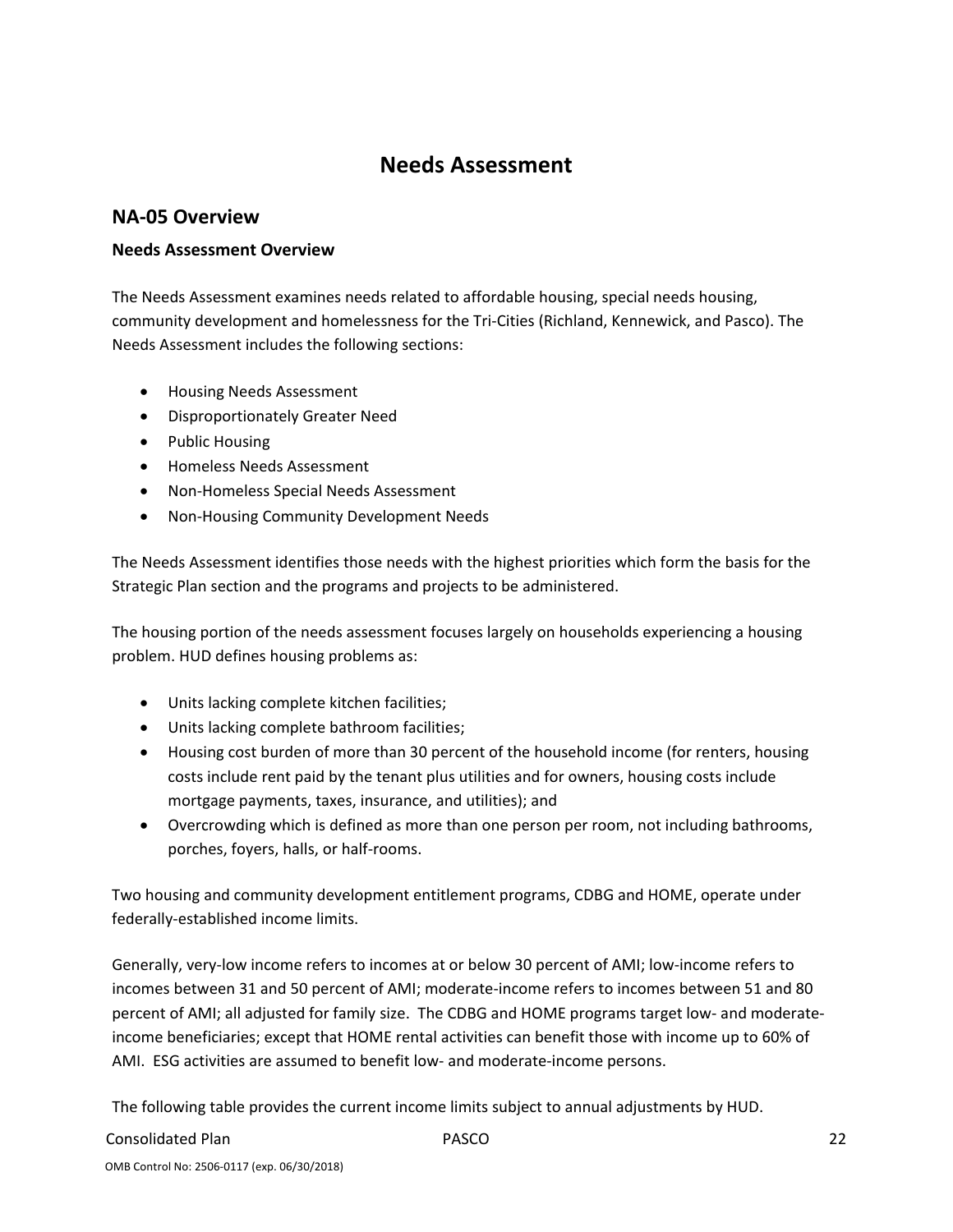| HUD Income Limits: Kennewick-Richland, WA MSA |                                                                                         |                             |               |                                         |  |
|-----------------------------------------------|-----------------------------------------------------------------------------------------|-----------------------------|---------------|-----------------------------------------|--|
| Household<br><b>Size</b>                      | 30% of Median<br><b>Very Low Income</b>                                                 | 50% of Median<br>Low Income | 60% of Median | 80% of Median<br><b>Moderate Income</b> |  |
| 1                                             | \$16,400                                                                                | \$27,300                    | \$32,760      | \$43,700                                |  |
| 2                                             | \$18,750                                                                                | \$31,200                    | \$37,440      | \$49,950                                |  |
| з                                             | \$21,100                                                                                | \$35,100                    | \$42,120      | \$56,200                                |  |
| 4                                             | \$23,400                                                                                | \$39,000                    | \$46,800      | \$62,400                                |  |
| 5                                             | \$25,300                                                                                | \$42,150                    | \$50,580      | \$67,400                                |  |
| 6                                             | \$27,150                                                                                | \$45,250                    | \$54,300      | \$72,400                                |  |
|                                               | \$29,050                                                                                | \$48,400                    | \$58,080      | \$77,400                                |  |
| 8                                             | \$30,900                                                                                | \$51,500                    | \$61,800      | \$82,400                                |  |
|                                               | Source: U.S. Department of Housing and Urban Development (HUD), effective June 28, 2019 |                             |               |                                         |  |

**Tri Cities Income Limits**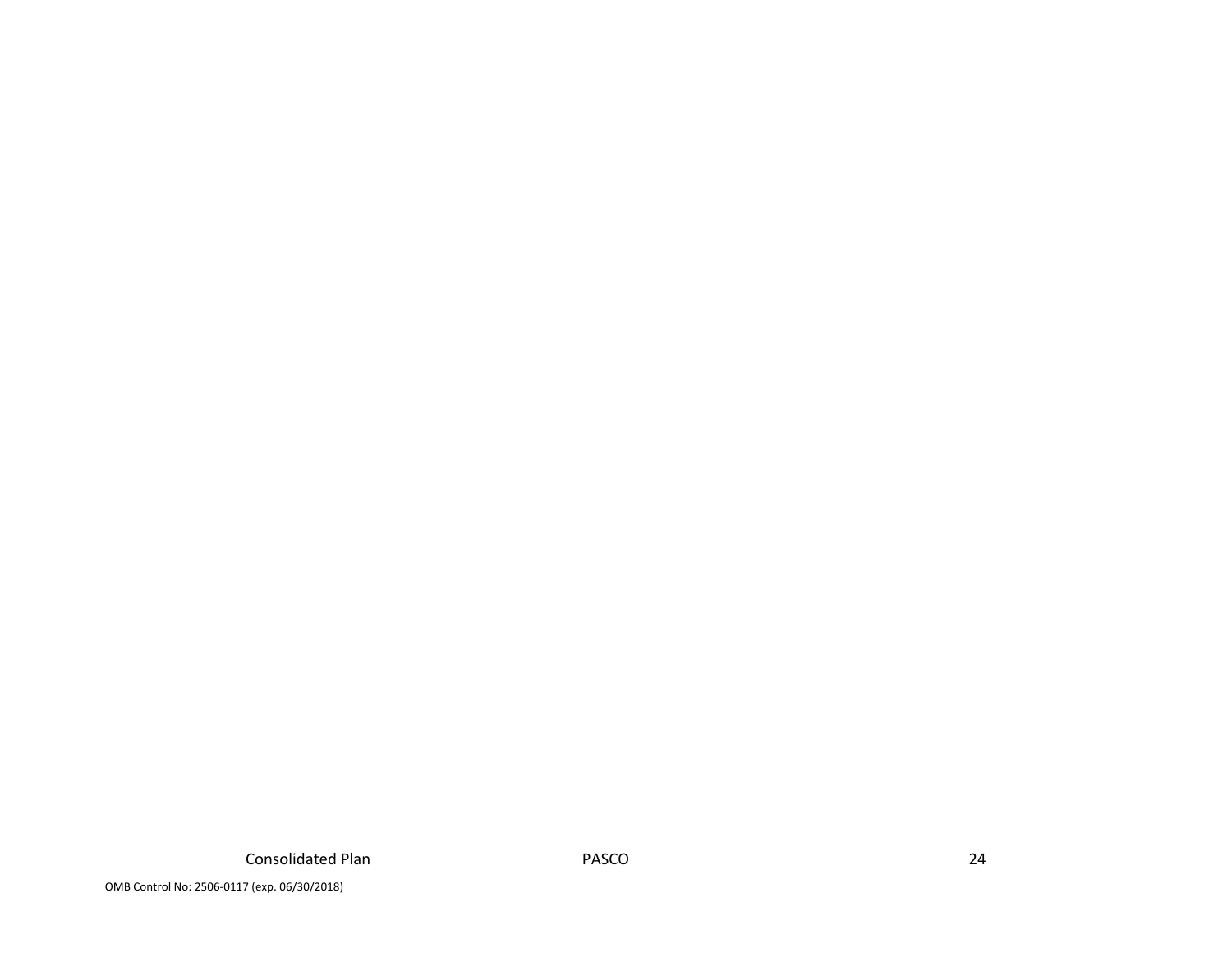## <span id="page-24-0"></span>**NA-50 Non-Housing Community Development Needs - 91.415, 91.215 (f) Describe the jurisdiction's need for Public Facilities:**

- 1. **Renovation and upgrades to parks and playground facilities**: Benton-Franklin Community Health Alliance: *Community Health Needs Assessment for Benton and Franklin Counties 2012* identified obesity as a major health concern and made recommendations to improve community health. These include alternative transportation (bikes, walking) and safe environments in which to do so. This is consistent with plans in the Tri-Cities to install or improve paths and alternative transportation routes. A major asset of all three communities is the riverfront park area. All three communities are making efforts to greatly improve access and use this as a major urban community park system.
- 2. **Improvements to or expansion of facilities owned and/or operated by nonprofit organizations serving vulnerable populations:** While discussed in the section on homelessness, facilities to more appropriately prevent and intervene continue to be a high priority need in the Tri-Cities. These include homeless shelters, hygiene centers, crisis response facilities, day facilities and detoxification facilities.

#### **How were these needs determined?**

Existing local and regional plans helped identify needs and were complemented by resident surveys and stakeholder focus groups.

#### **Describe the jurisdiction's need for Public Improvements:**

- 1. **Park improvement and expansion:** Park improvements and facilities in lower income neighborhoods, particularly those which support youth activities, were identified as needs by those interviewed in developing this Consolidated Plan. Options for youth are needed, both programs and facilities, to engage in positive recreation and employment.
- 2. **Water/sewer improvements:** The Benton-Franklin County Health District consider environmental health problems in the region associated with nitrates in water, particularly well water.
- 3. **Street, sidewalk and curb improvements:** The Tri-Cities continue to identify street and sidewalk improvements as "high" priority needs. Streets in several areas of all three cities lack sidewalks, curbs and gutters, and adequate lighting. All three cities continue to upgrade the most critical neighborhood streets – those with safety issues, particularly for children, the elderly and people with disabilities. Cities are also working to improve accessibility by making street crossings/curbs fully accessible.

#### **How were these needs determined?**

Consolidated Plan PASCO 25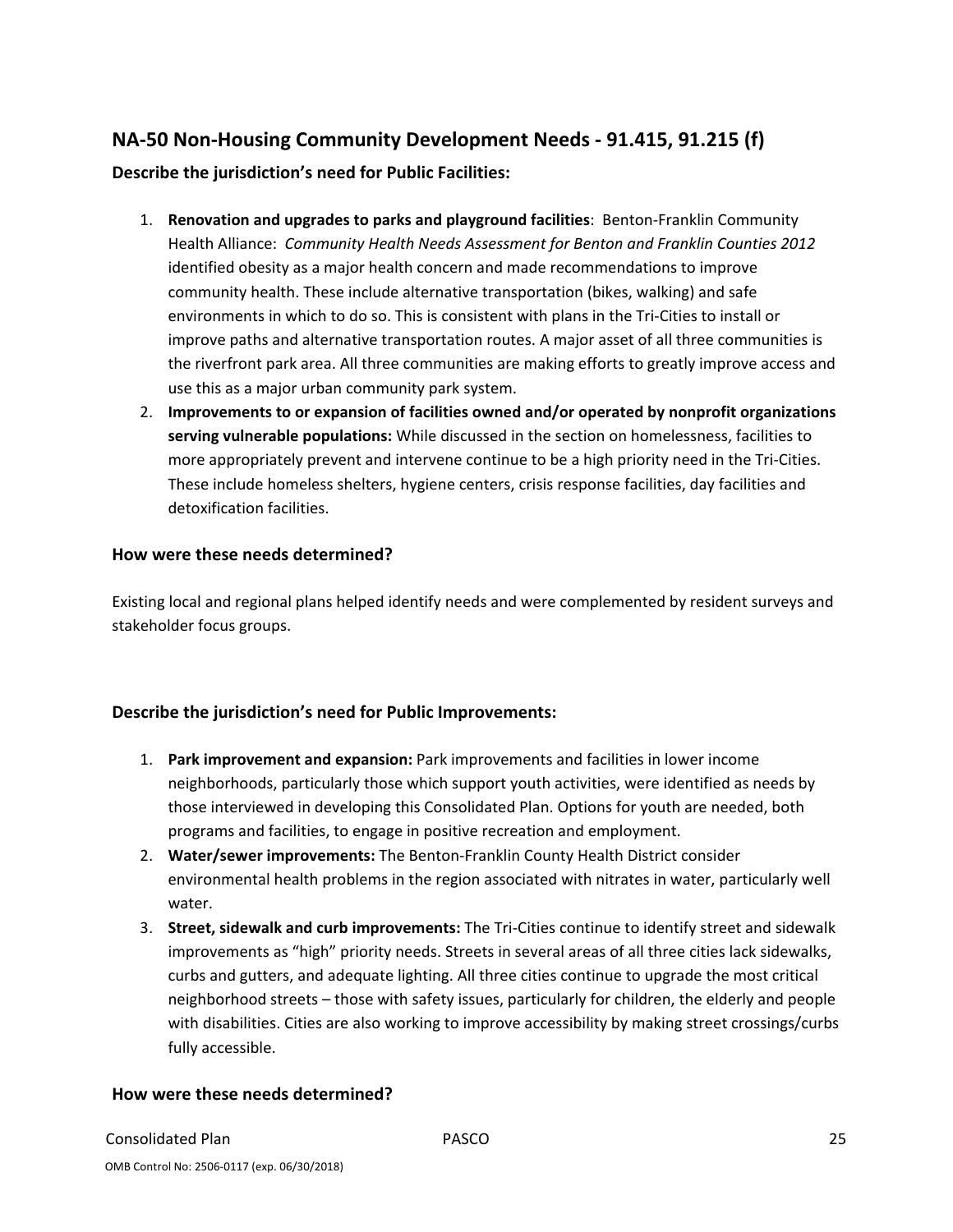Existing local and regional plans helped identify needs and were complemented by resident surveys and stakeholder focus groups.

#### **Describe the jurisdiction's need for Public Services:**

- 1. **Mental Health:** continues to be among the top priority need in the Tri-Cities. The crisis response center at Lourdes Health Network
- 2. **Substance abuse:** Often aligned with mental health is the need for substance abuse services. Cycling persons with these needs in and out of courts and jails in not an effective or suitable plan of action.
- 3. **Job training** including training appropriate for trainees (job readiness). There is a need for additional job skills training for youth, for seniors still needing to work, for people with disabilities, for people marginally employed, for refugees with limited skills, and for people transitioning to self-sufficiency (victims of domestic violence, returning veterans, people released from institutions). It was suggested that job training be matched to current skills (e.g., farm tractor driving to equipment operator).
- 4. **Homeless supportive services:** Persons who were formerly homeless but are living in permanent supportive housing need robust social services to successfully remain in their housing.
- 5. **Senior Services:** Nutrition services are especially needed for seniors aging in-place.
- 6. **Language services** are needed by a growing Hispanic population; the presence of other cultures was noted as well.
- 7. **Public transportation:** Job training and other services can be inaccessible because of limited access to public transportation, especially given increasing regionalization of job training services. The region needs improved public transit routes and hours of service; in addition, there is a continuing concern for social isolation.
- 8. **Youth Services** is a high priority need in all three jurisdictions.

#### **How were these needs determined?**

Existing local and regional plans helped identify needs and were complemented by resident surveys and stakeholder focus groups.

#### **Based on the needs analysis above, describe the State's needs in Colonias**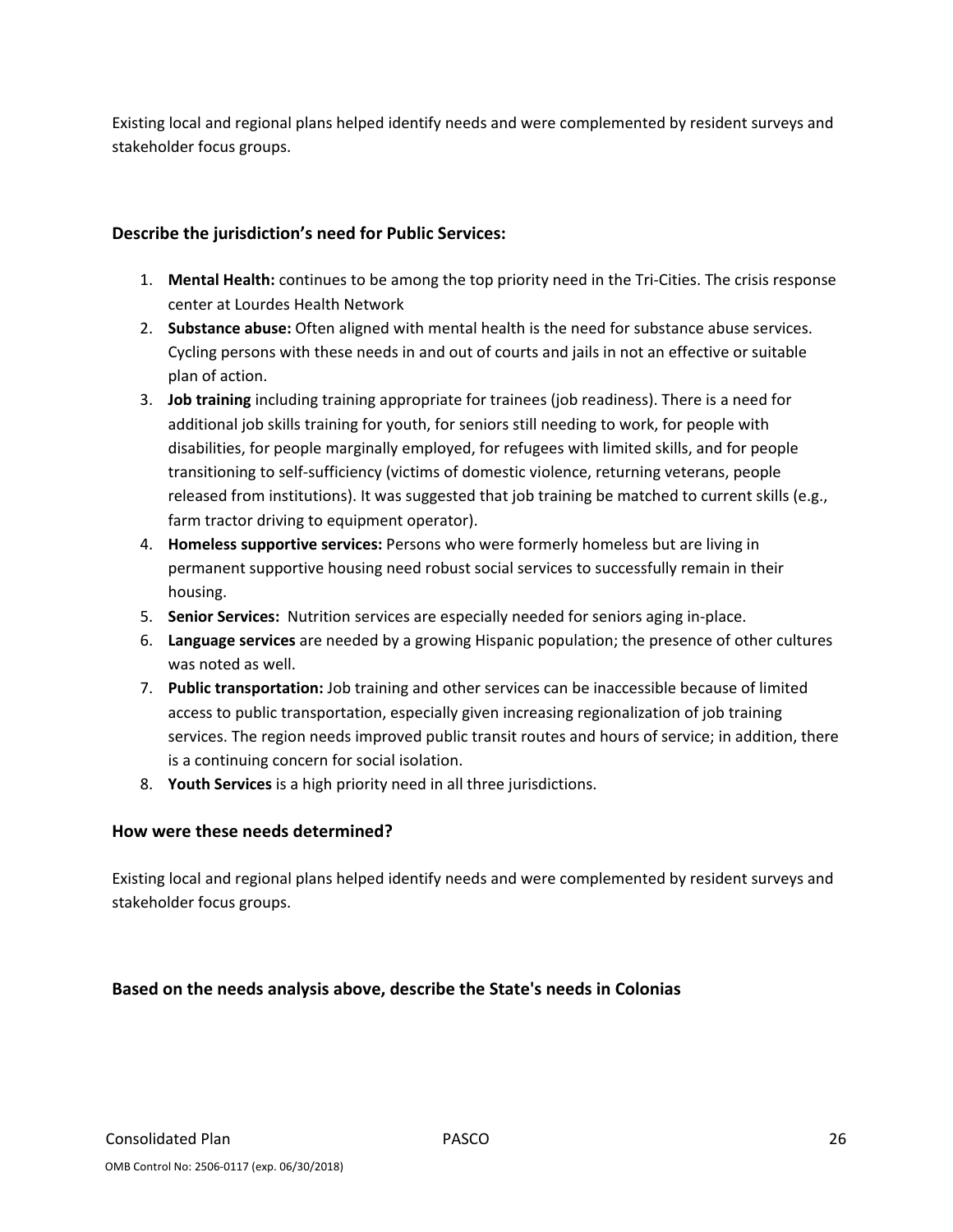## **Housing Market Analysis**

#### <span id="page-26-1"></span><span id="page-26-0"></span>**MA-05 Overview**

#### **Housing Market Analysis Overview:**

In 2013-2017, the Tri-Cities had 70,819 housing units that were occupied or had people living in them, while the remaining 3,604 were vacant. The figure below highlights the owner occupancy rate for the HUD jurisdictions. Of the occupied housing units, the percentage of these houses occupied by owners (also known as the homeownership rate) was 64.6 percent while renters occupied 34.4 percent. The average household size of owner-occupied houses was 2.88 and in renter-occupied houses it was 2.82.

12.9 percent of householders of these occupied houses had moved into their house since 2015, while 4.0 percent moved into their house in 1979 or earlier. Households without a vehicle available for personal use comprised 5.4 percent and another 27.5 percent had three or more vehicles available for use.

There is still a lot of land available in the Tri-Cities despite the many new residential and commercial development in recent years. Pasco continues to lead with a considerable amount of diversified types of housing including single family homes. Single family homes continue to be the largest share of product in all three housing markets. A barrier to increased diversification in product type continues to be the lack of land zoned for multifamily units and land readily available and primed for such development in already developed areas. Extensions of infrastructure in new areas may offer more opportunities for such development. This will be key in meeting the need for targeting lower-income households seeking opportunities for residence in subsidized units.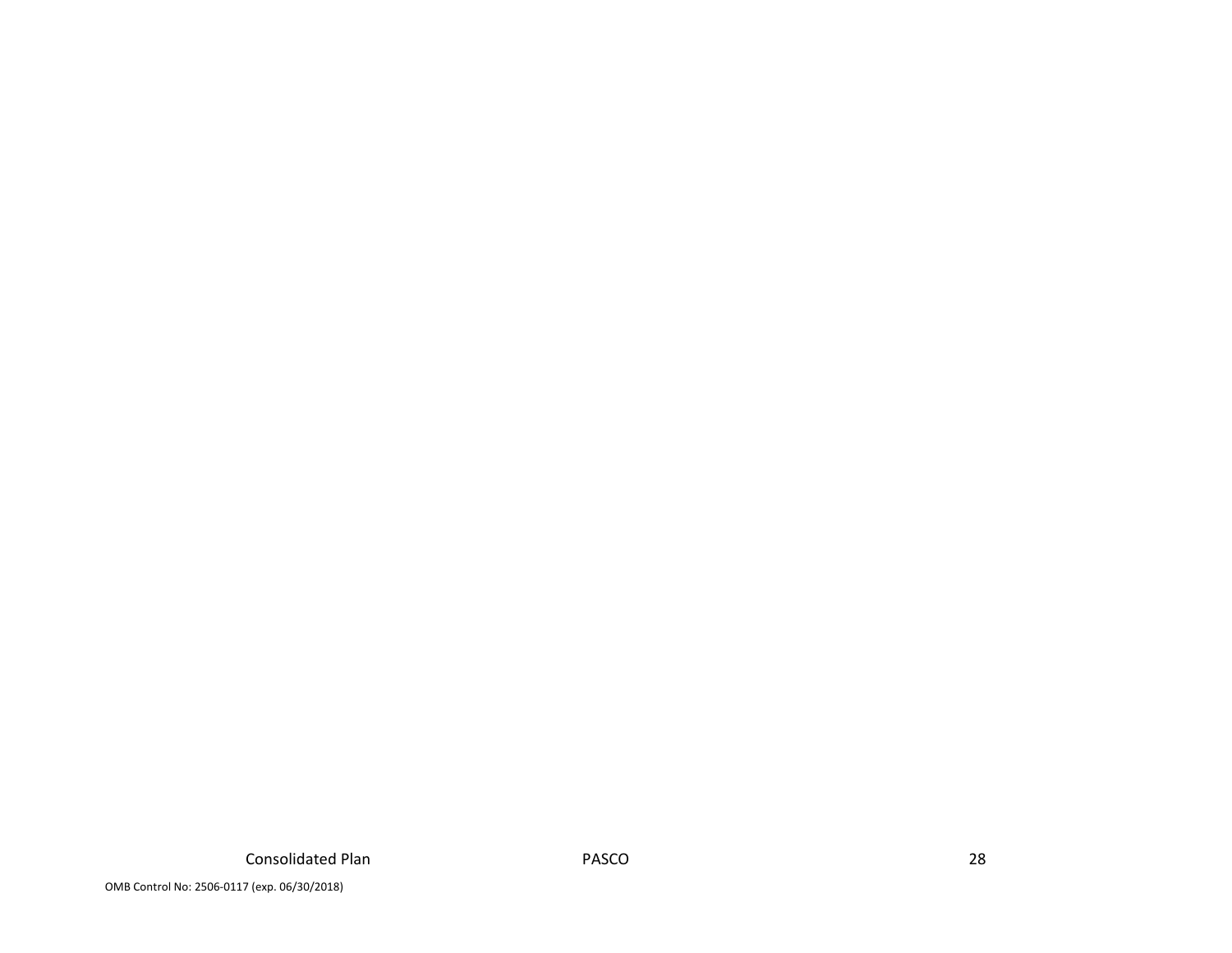## **MA-45 Non-Housing Community Development Assets - 91.410, 91.210(f)**

#### **Introduction**

The tables below reflect labor force data, including the number employed and the unemployment rate in the civilian labor force, and the number of people employed in various occupation sectors.

The tables also illustrate that most workers – 79% - commute less than 30 minutes to work daily. This is a quality of life factor that is an aspect of the growth trend of the region.

#### **Economic Development Market Analysis**

#### <span id="page-28-0"></span>**Business Activity**

| <b>Business by Sector</b>                     | Number of<br>Workers | <b>Number of Jobs</b> | <b>Share of Workers</b><br>℅ | <b>Share of Jobs</b><br>% | Jobs less workers<br>% |
|-----------------------------------------------|----------------------|-----------------------|------------------------------|---------------------------|------------------------|
| Agriculture, Mining, Oil & Gas Extraction     | 3,347                | 1,244                 | 16                           |                           | -9                     |
| Arts, Entertainment, Accommodations           | 2,330                | 2,096                 | 11                           | 12                        |                        |
| Construction                                  | 1,435                | 1,339                 | 7                            | 8                         |                        |
| <b>Education and Health Care Services</b>     | 3,361                | 2,655                 | 16                           | 16                        | 0                      |
| Finance, Insurance, and Real Estate           | 855                  | 577                   | 4                            | 3                         | $-1$                   |
| Information                                   | 234                  | 88                    |                              |                           | 0                      |
| Manufacturing                                 | 2,768                | 2,369                 | 13                           | 14                        |                        |
| <b>Other Services</b>                         | 556                  | 560                   | 3                            | 3                         | 0                      |
| Professional, Scientific, Management Services | 1,413                | 345                   |                              | $\overline{2}$            | $-5$                   |
| <b>Public Administration</b>                  | 12                   | 0                     | ი                            | $\Omega$                  | $\Omega$               |
| <b>Retail Trade</b>                           | 3,081                | 2,974                 | 15                           | 18                        | 3                      |
| <b>Transportation and Warehousing</b>         | 802                  | 1,143                 | 4                            | ⇁                         | 3                      |
| <b>Wholesale Trade</b>                        | 1,041                | 1,446                 | 5                            | 9                         | 4                      |
| Total                                         | 21,235               | 16,836                | $\qquad \qquad -$            | --                        |                        |

#### **Table 5 - Business Activity**

**Data Source:** 2011-2015 ACS (Workers), 2015 Longitudinal Employer-Household Dynamics (Jobs)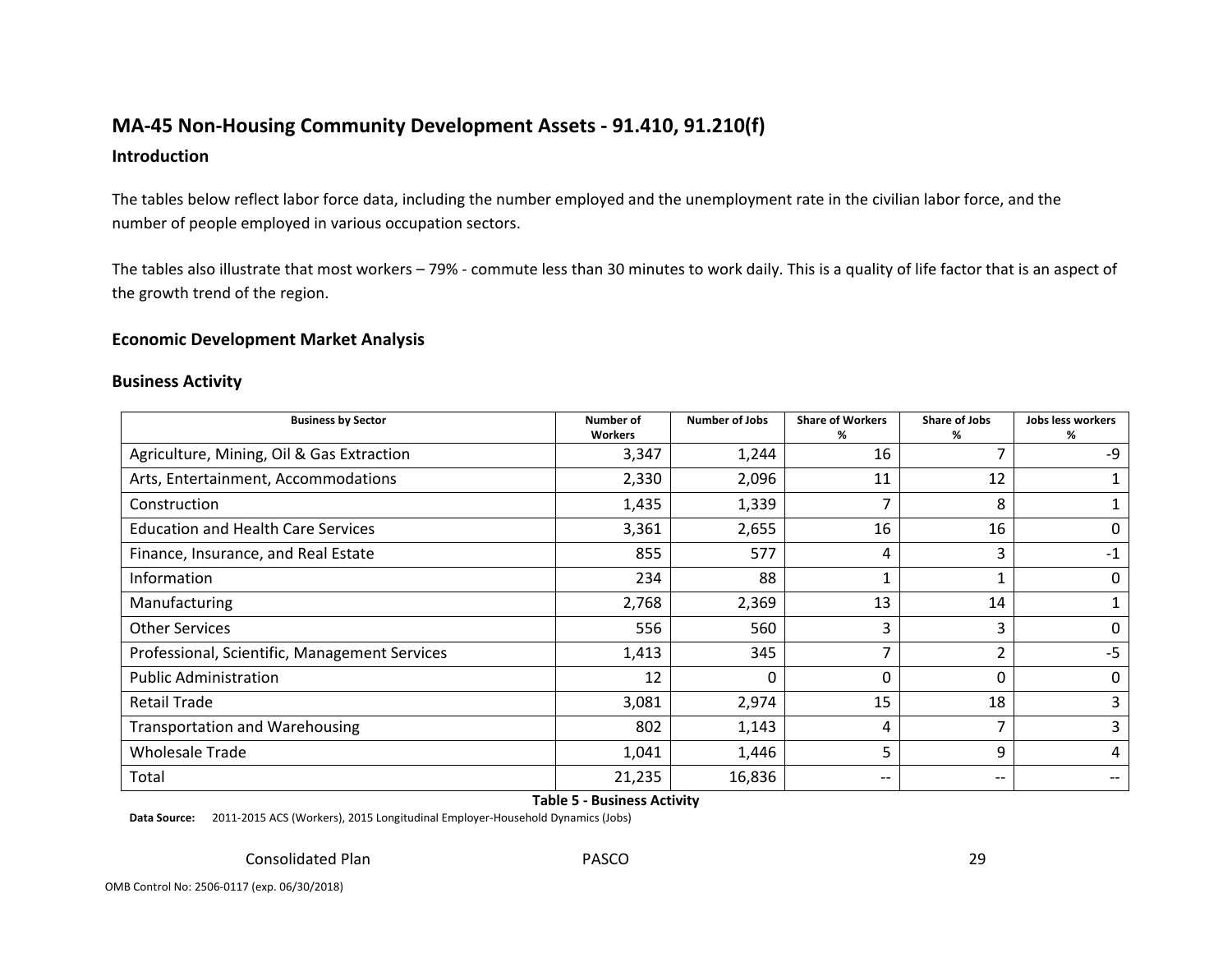#### **Labor Force**

| Total Population in the Civilian Labor Force   | 31,470 |
|------------------------------------------------|--------|
| Civilian Employed Population 16 years and over | 29,145 |
| Unemployment Rate                              | 7.33   |
| Unemployment Rate for Ages 16-24               | 19.02  |
| Unemployment Rate for Ages 25-65               | 4.59   |

**Data Source:** 2011-2015 ACS

**Table 6 - Labor Force**

| <b>Occupations by Sector</b>                |       |
|---------------------------------------------|-------|
| Management, business and financial          | 4,325 |
| Farming, fisheries and forestry occupations | 2,040 |
| Service                                     | 3,495 |
| Sales and office                            | 5,400 |
| Construction, extraction, maintenance and   |       |
| repair                                      | 5,955 |
| Production, transportation and material     |       |
| moving                                      | 2,220 |

**Data Source:** 2011-2015 ACS

**Table 7 – Occupations by Sector**

#### **Travel Time**

| .<br>Travel<br>Time              | Number | Darrantaga<br>. |
|----------------------------------|--------|-----------------|
| $\Omega$<br>- -<br>Minutes<br>υU | 22,500 | 80%             |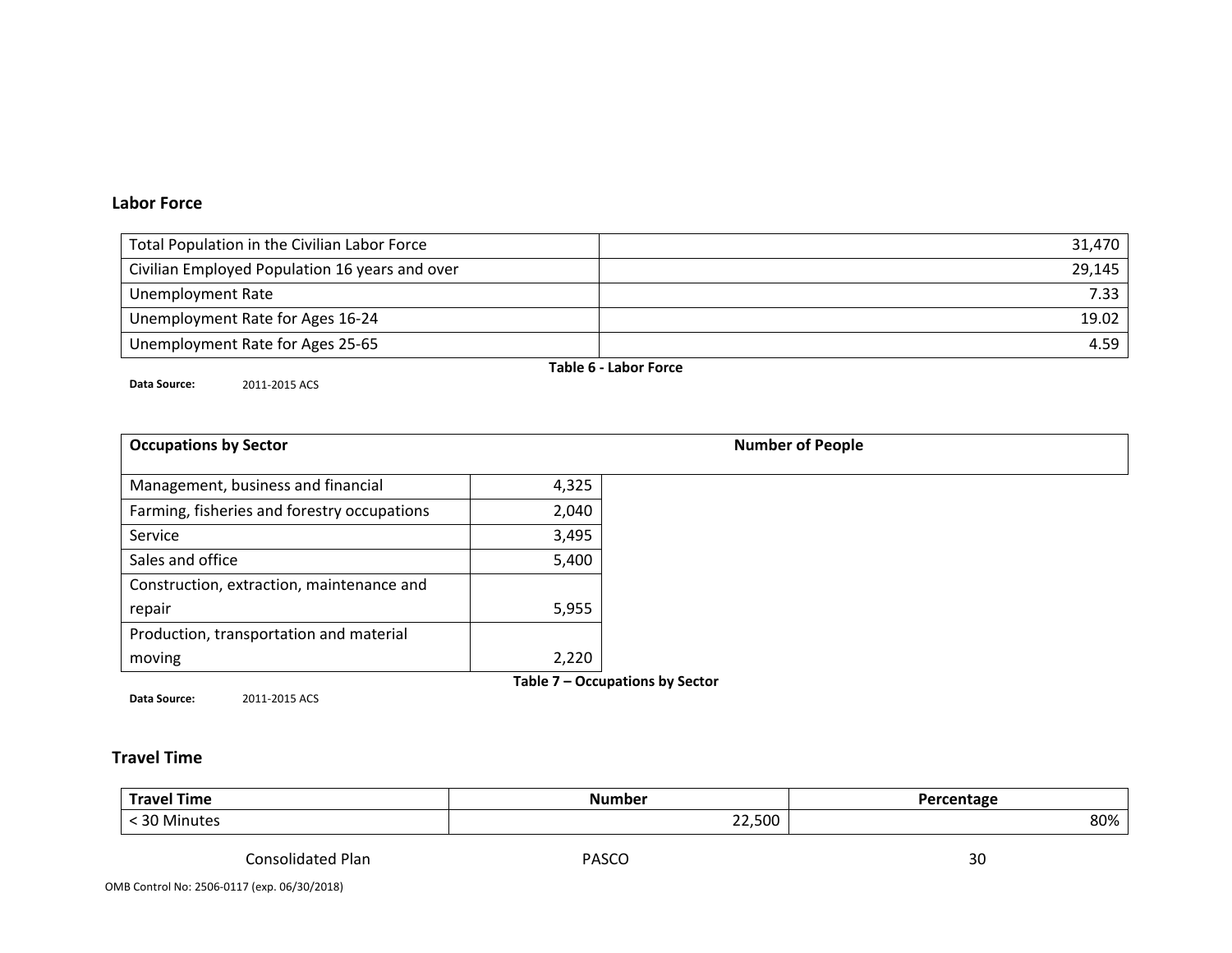| <b>Travel Time</b>    | <b>Number</b> | Percentage |
|-----------------------|---------------|------------|
| 30-59 Minutes         | 4.140         | 15%        |
| 60 or More Minutes    | 1,365         | 5%         |
| <b>Total</b>          | 28,005        | 100%       |
| Table 8 - Travel Time |               |            |

**Data Source:** 2011-2015 ACS

#### **Education:**

Educational Attainment by Employment Status (Population 16 and Older)

| <b>Educational Attainment</b>               | In Labor Force    |            |                           |
|---------------------------------------------|-------------------|------------|---------------------------|
|                                             | Civilian Employed | Unemployed | <b>Not in Labor Force</b> |
| Less than high school graduate              | 6,530             | 470        | 2,250                     |
| High school graduate (includes equivalency) | 6,250             | 435        | 1,995                     |
| Some college or Associate's degree          | 6,970             | 350        | 2,285                     |
| Bachelor's degree or higher                 | 4,140             | 245        | 770                       |

**Data Source:** 2011-2015 ACS

**Table 9 - Educational Attainment by Employment Status**

#### Educational Attainment by Age

|                                           | Age       |               |           |           |          |
|-------------------------------------------|-----------|---------------|-----------|-----------|----------|
|                                           | 18-24 yrs | $25 - 34$ yrs | 35-44 yrs | 45-65 yrs | $65+yrs$ |
| Less than 9th grade                       | 460       | 1,345         | 2,080     | 2,470     | 1,015    |
| 9th to 12th grade, no diploma             | 1,425     | 1,420         | 1,065     | 850       | 250      |
| High school graduate, GED, or alternative | 2,715     | 3,315         | 2,010     | 3,365     | 1,458    |
| Some college, no degree                   | 1,575     | 1,870         | 1,460     | 3,160     | 825      |
| Associate's degree                        | 505       | 980           | 880       | 1,290     | 294      |
| Bachelor's degree                         | 170       | 1,635         | 745       | 1,145     | 555      |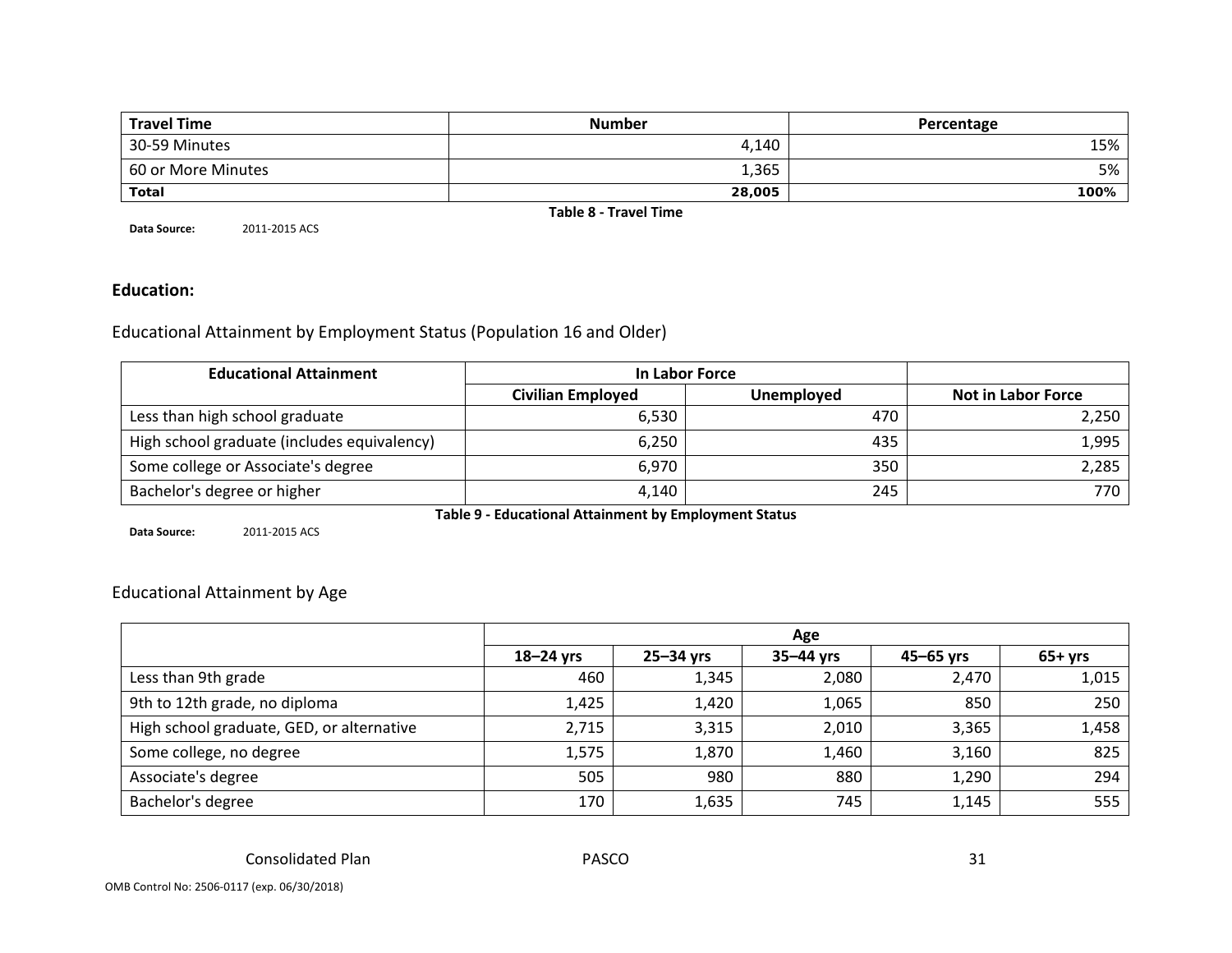|                                 | Age       |           |           |               |          |
|---------------------------------|-----------|-----------|-----------|---------------|----------|
|                                 | 18-24 yrs | 25-34 yrs | 35-44 yrs | $45 - 65$ yrs | $65+yrs$ |
| Graduate or professional degree | n m<br>رے | 475       | 530       | 650           | 325      |

**Table 10 - Educational Attainment by Age**

**Data Source:** 2011-2015 ACS

#### Educational Attainment – Median Earnings in the Past 12 Months

| <b>Educational Attainment</b>               | <b>Median Earnings in the Past 12 Months</b> |
|---------------------------------------------|----------------------------------------------|
| Less than high school graduate              | 46,363                                       |
| High school graduate (includes equivalency) | 62,335                                       |
| Some college or Associate's degree          | 76,149                                       |
| Bachelor's degree                           | 109,323                                      |
| Graduate or professional degree             | 108.555                                      |

**Table 11 – Median Earnings in the Past 12 Months**

**Data Source:** 2011-2015 ACS

#### **Based on the Business Activity table above, what are the major employment sectors within your jurisdiction?**

The major employment sectors in the Tri-Cities are Education and Health Care Services, retail trade, and professional, scientific, and management services.

Below are the thirteen employers with over 1,000 employees in the region:

- 1. Battelle/Pacific Northwest National Laboratory (4,500 employees)
- 2. Kadlec Regional Medical Center (3,532 employees)
- 3. Lamb Weston (3,000 employees)
- 4. Bechtel National (2,943 employees)
- 5. Kennewick School District (2,336 employees)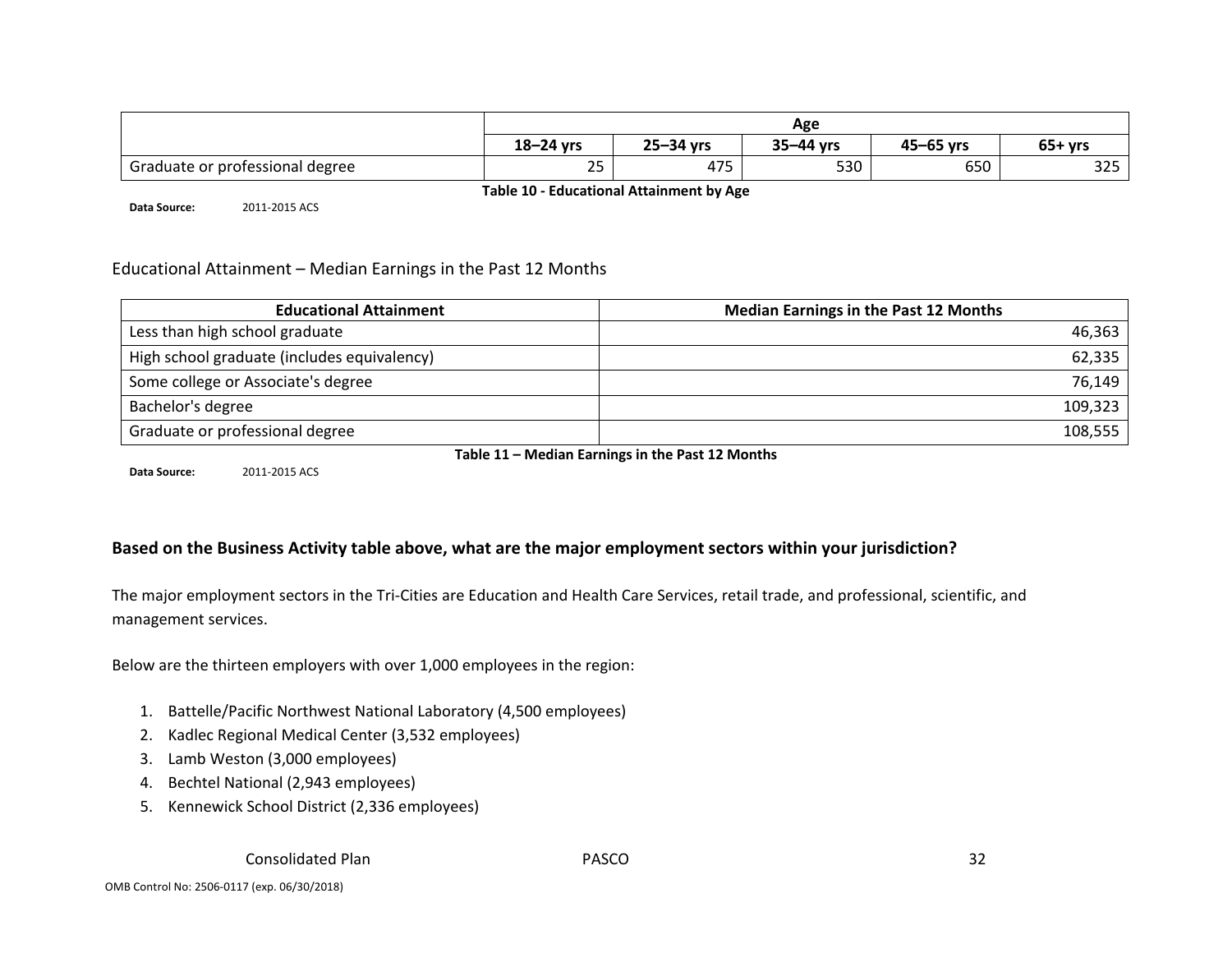- 6. Washington River Protection Solutions (2,129 employees)
- 7. Pasco School District (2,015 employees)
- 8. Mission Support Alliance, LLC (1,902 employees)
- 9. CH2M (1,682 employees)
- 10. Richland School District (1,500 employees)
- 11. Tyson Foods (1,300 employees)
- 12. Trios Health (1,268 employees)
- 13. Energy Northwest (1,100 employees)

The three school districts combine to account for 5,851 jobs (6% of the entire labor force). The other big employers above are in the science, education, and health care services.

### **Describe the workforce and infrastructure needs of the business community:**

In late 2018, the Tri-Cities region experienced its lowest unemployment rate in 28 years at 4.1 percent. This extremely low rate comes with some economic realities, as explained by Carl Adrian, the President and CEO of TRIDEC (Tri-City Economic Development Council). Adrian indicates in the Tri-City Herald that this economic reality typically points to employers increasing wages in some areas while relaxing experience requirements in some areas. Because many sectors are growing, it is expected that the workforce will need to continue to keep pace with education and experience requirements to fill the job openings in the area. Often the risk of a hot job market is two-fold: increased housing costs and increased job competition as wages rise.

**Describe any major changes that may have an economic impact, such as planned local or regional public or private sector investments or initiatives that have affected or may affect job and business growth opportunities during the planning period. Describe any needs for workforce development, business support or infrastructure these changes may create.**

**How do the skills and education of the current workforce correspond to employment opportunities in the jurisdiction?**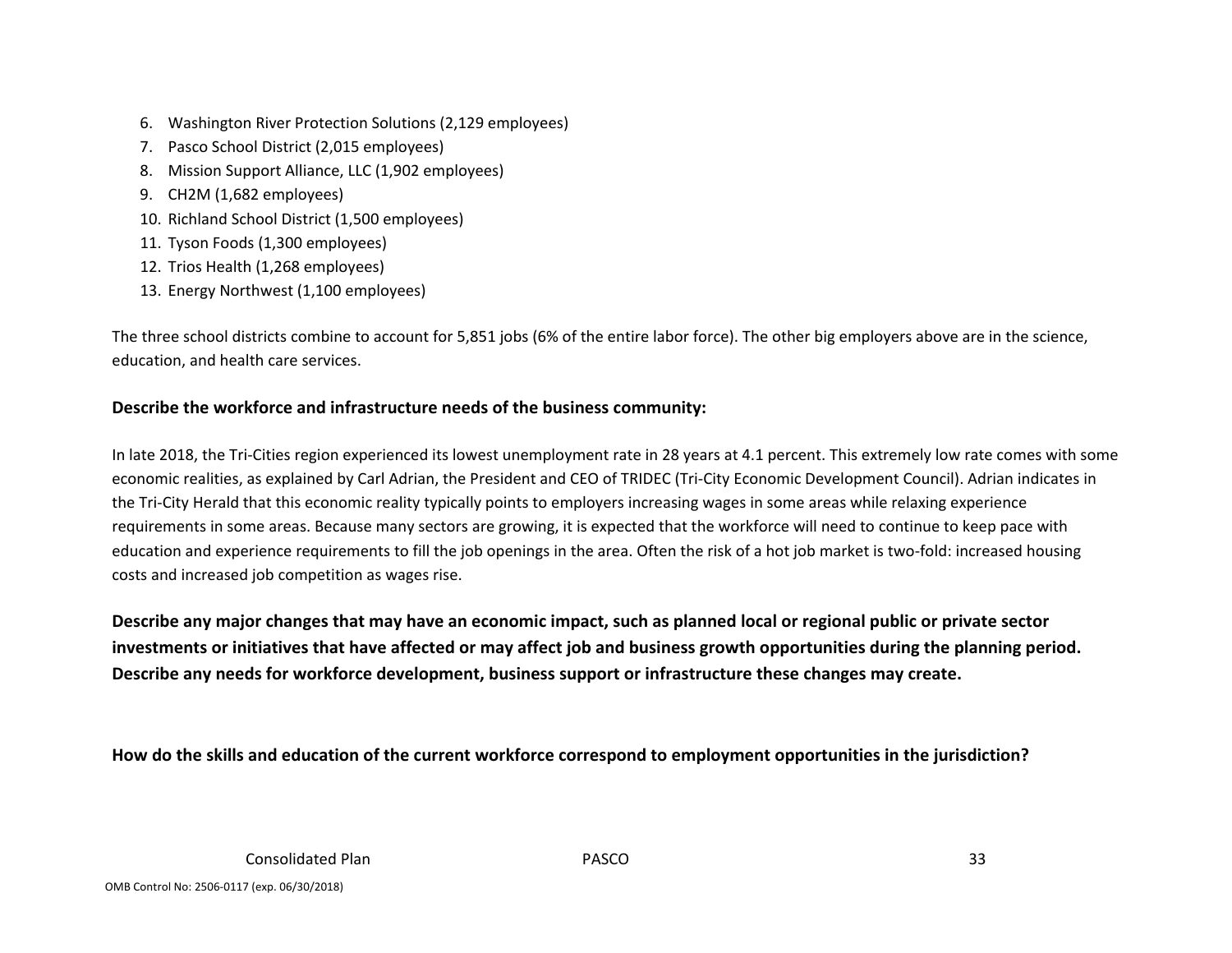## **Describe any current workforce training initiatives, including those supported by Workforce Investment Boards, community colleges and other organizations. Describe how these efforts will support the jurisdiction's Consolidated Plan.**

There are a number of initiatives and programs to develop the workforce in the Tri-Cities and to prepare for changing industries. Washington State University, Tri-Cities (WSUTC) offers, in addition to 4-year degrees and professional programs, specialized course work at the Bio-Products, Science and Engineering Laboratory (BSEL) which was developed in partnership with the Pacific Northwest National Laboratory (PNNL). This is industry-targeted as are other programs offered, such as the program in viticulture and enology.

Columbia Basin College (CBC) in Pasco offers a number of workforce programs targeted to trades, business, health care, and public services. While programs are available and affordable, there is a need to reach out in a more coordinated way to potential students and the business community, as there is for a central information system. The High School Academy at CBC recruits youth ages 16 to 20 to achieve a high school diploma and advanced career training. The initiative is the result of a partnership with schools, the Fast Forward Program (Boys and Girls Club), the Benton Franklin Juvenile Justice Center and community agencies.

The Small Business Development Center (SBDC) at TRIDEC helps start-up companies and small businesses. The Center is a partnership with Columbia Basin College, WSUTC, US Small Business Administration, and local and regional governments in providing support and training for businesses. The Pasco Specialty Kitchen focuses on goods-based business development. The fully equipped and licensed kitchen, partially funded by the US Department of Commerce, Economic Development Administration, supports developing businesses and provides training and other support. The Specialty Kitchen and Farmer's Market are projects supported by the Downtown Pasco Development Authority.

#### **Does your jurisdiction participate in a Comprehensive Economic Development Strategy (CEDS)?**

Yes

## **If so, what economic development initiatives are you undertaking that may be coordinated with the Consolidated Plan? If not, describe other local/regional plans or initiatives that impact economic growth.**

The CEDS was updated in 2017, it is managed by the Benton Franklin Economic Development District and the CEDS Committee. The participants, including all Tri-Cities HUD entitlement jurisdictions, will strive to:

Consolidated Plan 84 and 24 and 25 and 26 and 26 and 26 and 26 and 26 and 26 and 26 and 26 and 26 and 26 and 26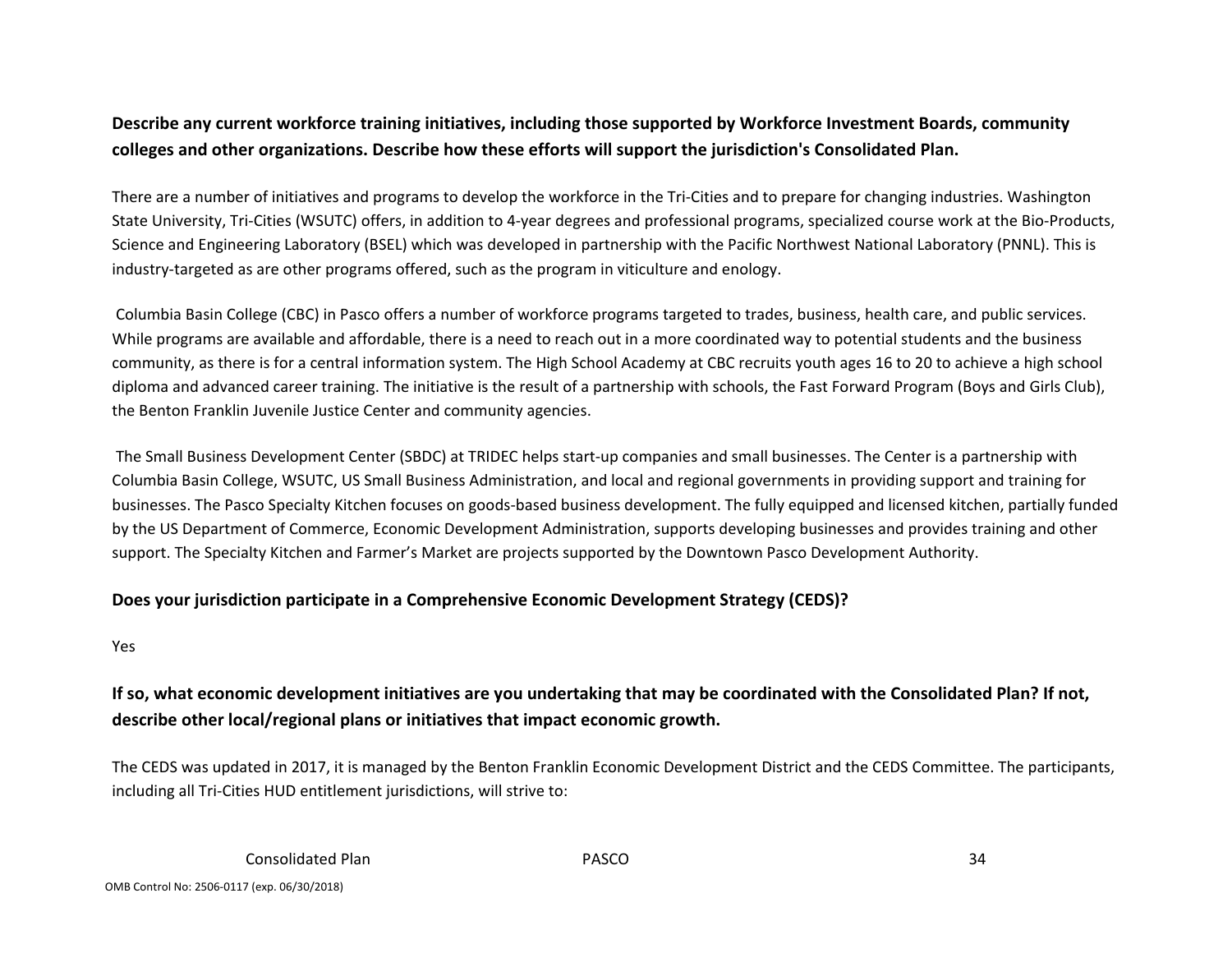- Encourage healthy growth of a resilient and diverse economy by providing family wage jobs through new business attraction and retentions and development of the infrastructure necessary to encourage and achieve this
- Nurture a thriving environment for entrepreneurial business creation through greater collaboration, innovation, and access to capital
- Support and protect the current industry clusters and their related natural and financial resources
- Expand educational and training opportunities and community amenities to attract, uplift, and retain families and youth

#### **Discussion**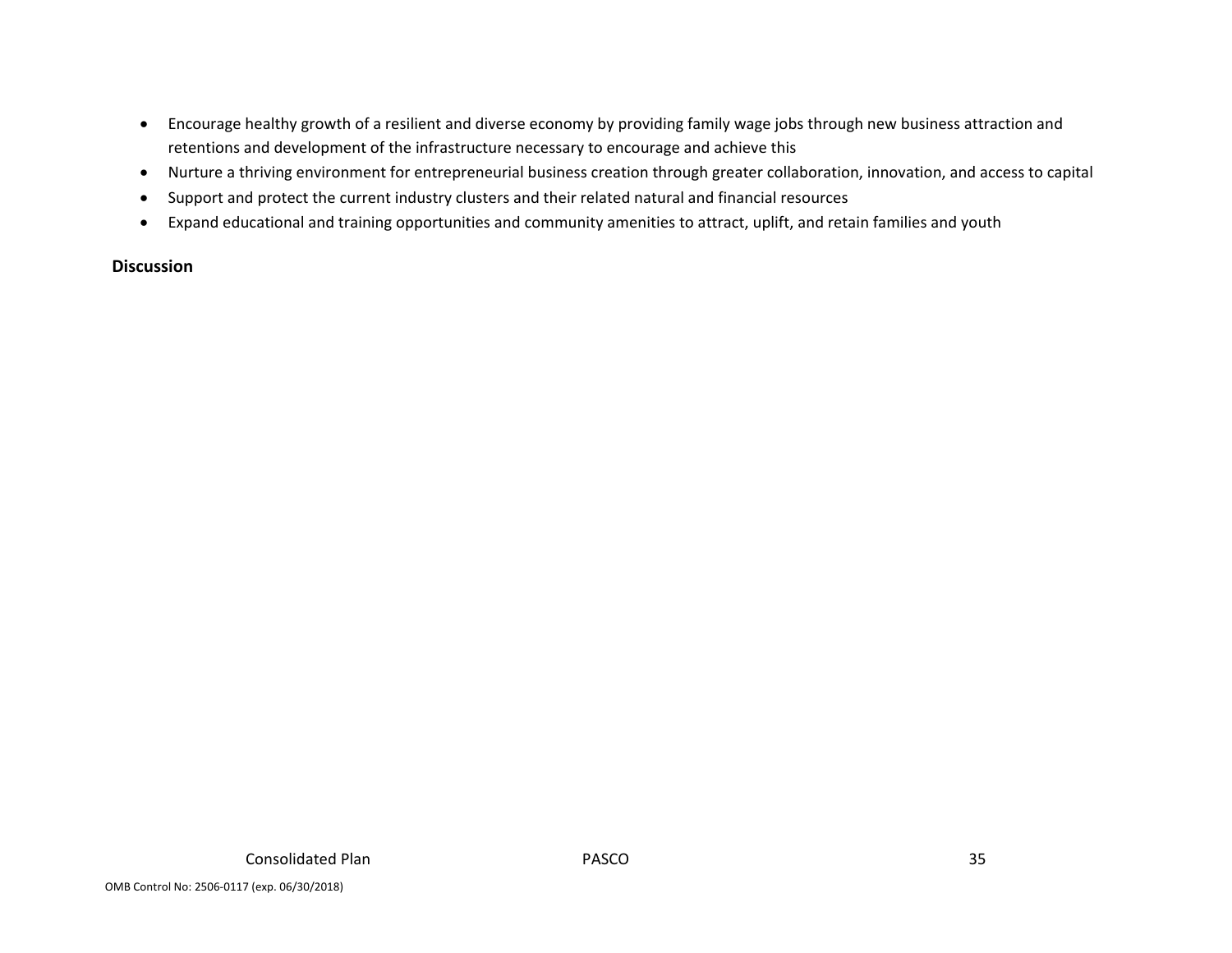## <span id="page-35-0"></span>**MA-50 Needs and Market Analysis Discussion**

## **Are there areas where households with multiple housing problems are concentrated? (include a definition of "concentration")**

There are numerous sites with mobile homes in which conditions are poor. Older areas in the region contain housing built at the time of incorporation or shortly thereafter that undoubtedly present opportunities for rehabilitation. These may span entire neighborhoods, however, particularly in the eastern portions of the cities (those areas developed earliest). The cities have an eye on improving neighborhoods as resources allow.

### **Are there any areas in the jurisdiction where racial or ethnic minorities or low-income families are concentrated? (include a definition of "concentration")**

According to 2010 Census data, there are three (3) Racial/Ethnic Concentrated Areas of Poverty (R/ECAP) within the Tri-Cities region.

These R/ECAP census tracts are defined as: Census tracts where more than half the population is non-White and 40% or more of the population is in poverty OR where the poverty rate is greater than three times the average poverty rate in the area.

See the map attached to the last prompt on the MA-50 screen.

#### **What are the characteristics of the market in these areas/neighborhoods?**

The markets in these areas are typically homes valued lower than the regional median. Similarly, the rent in these are is less than areas with more immediate access to economic and educational opportunities.

#### **Are there any community assets in these areas/neighborhoods?**

Community centers and faith-based places are community assets in neighborhoods across the Tri-Cities. These community assets are vitally important within market areas that have home values and rents below the regional median.

#### **Are there other strategic opportunities in any of these areas?**

Leveraging community assets, encouraging the inclusive development in these areas will be important to the improvement of these areas. Each city has a Comprehensive Plan that addresses development in neighborhoods across the entire jurisdiction.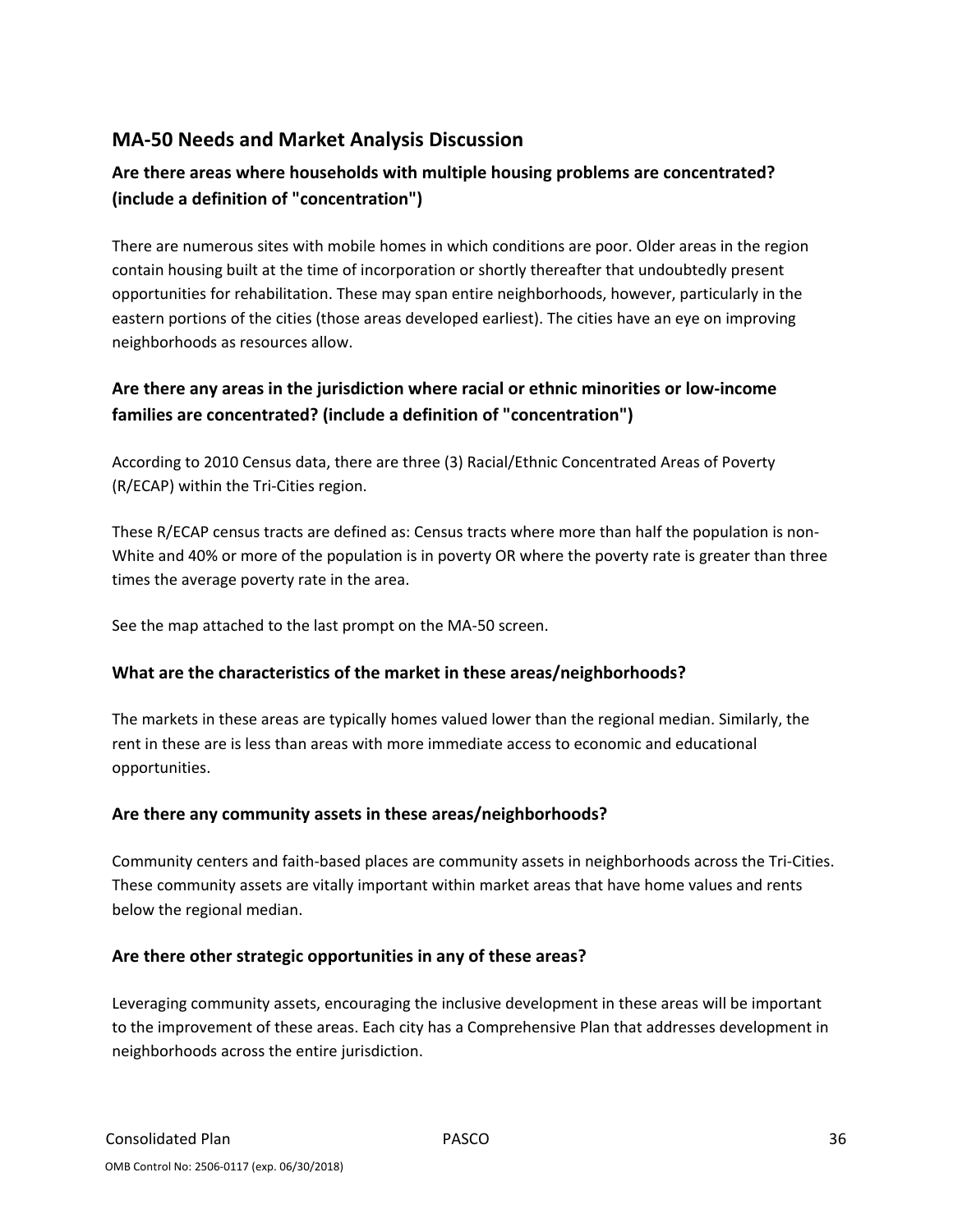

**Tri Cities RECAPS**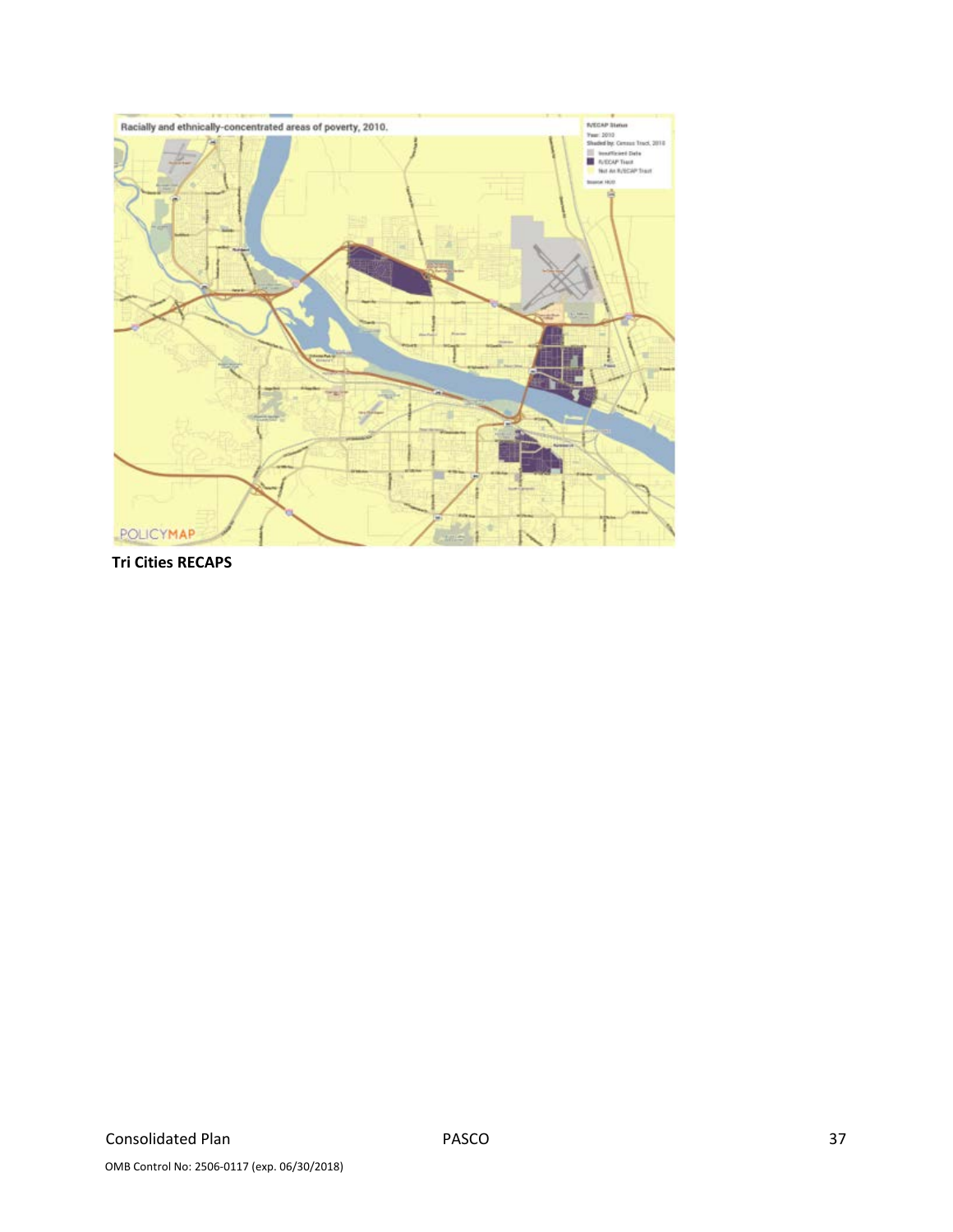# **MA-60 Broadband Needs of Housing occupied by Low- and Moderate-Income Households - 91.210(a)(4), 91.310(a)(2)**

## **Describe the need for broadband wiring and connections for households, including low- and moderate-income households and neighborhoods.**

Internet connection has become a critical asset in every community. It is utilized or education, communication, entertainment, financial management, etc. According to 2018 American Community Survey (ACS) data Tri-Cities households have the following access to broadband:

- Richland -> 88% of all households have an internet subscription plan
- Kennewick -> 81% of all households have an internet subscription plan
- Pasco -> 80% of all households have an internet subscription plan

The majority of those households without internet subscription are low-income households. ACS data identifies those households without an internet subscription by household income.

In Richland, of those households earning less than \$74,999 household income in a year, 18% (1,992) households do not have an active internet subscription.

In Kennewick, of those households earning less than \$74,999 household income in a year, 27% (4,961) households do not have an active internet subscription.

In Pasco, of those households earning less than \$74,999 household income in a year, 26% (3,365) households do not have an active internet subscription.

In summary, the data shows that the majority of those households without an internet subscription earn less than \$74,999 per year. Further, of those households earning less than \$20,000 each year, the percentage of those households without internet is higher.

Of those households earning less than \$20,000 each year in Richland, 30% do not have an internet subscription. In Kennewick, 38%, and in Pasco, 45% respectively.

## **Describe the need for increased competition by having more than one broadband Internet service provider serve the jurisdiction.**

Below is a map outlining Tri-Cities access to providers offering broadband services. The speeds identified are 25Mbps download and 3Mbps upload – the minimum speeds to be considered broadband.

The Tri-Cities compares above its immediate neighbors in access to broadband and well above the national average. Lack of broadband provider competition leaves room for market rigidity – allowing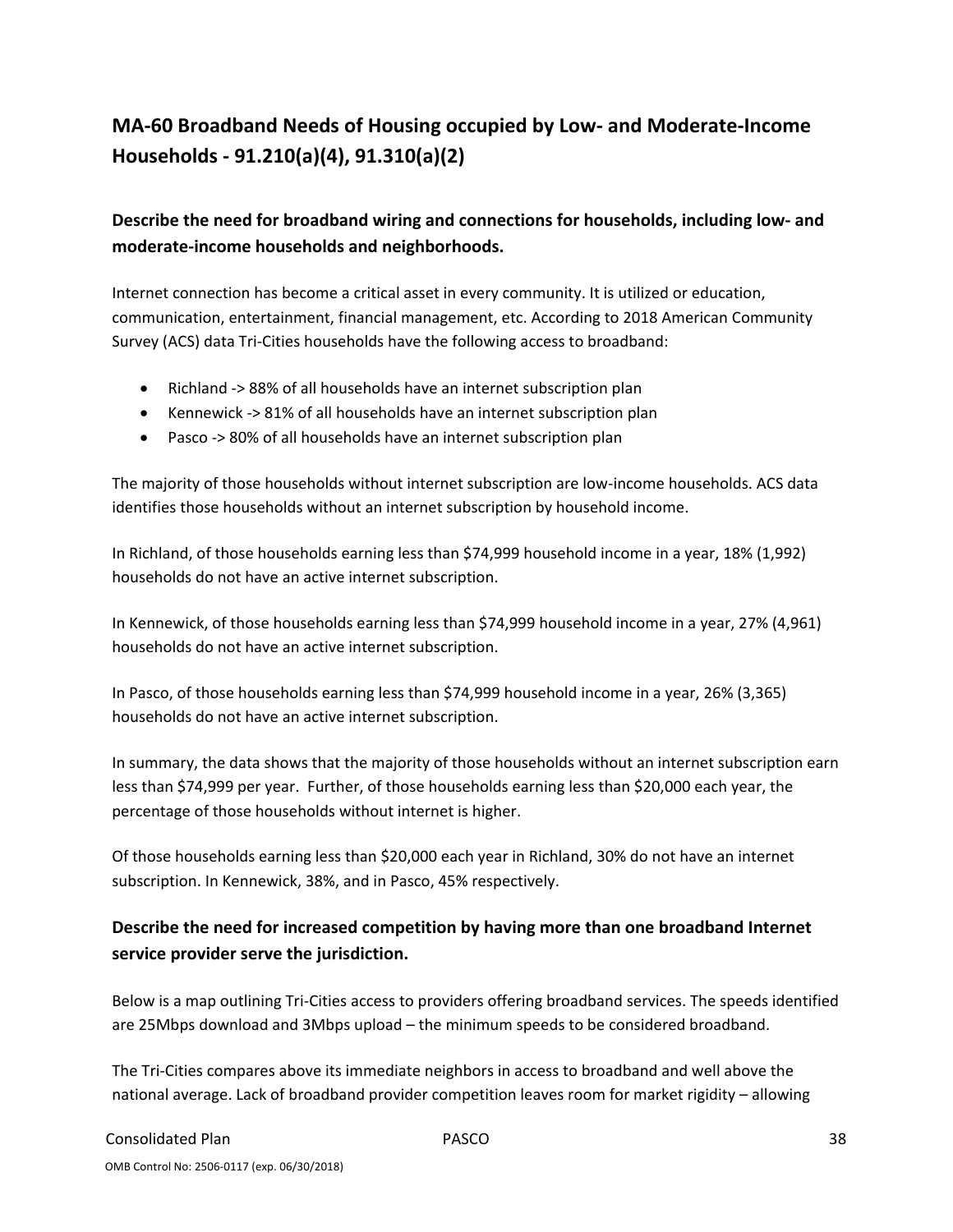providers to not offer affordable options for low- or moderate-income families. Ultimately, the lack of market options when considering broadband access disproportionately impacts low- and moderateincome households because they often have few financial resources to spend on what may be deemed non-essentials, such as broadband services. However, the Tri-Cities has relatively high broadband coverage with multiple providers. For those households that do struggle for broadband access, all city libraries offer free internet access.



Source: broadband.fcc.gov **Broadband map**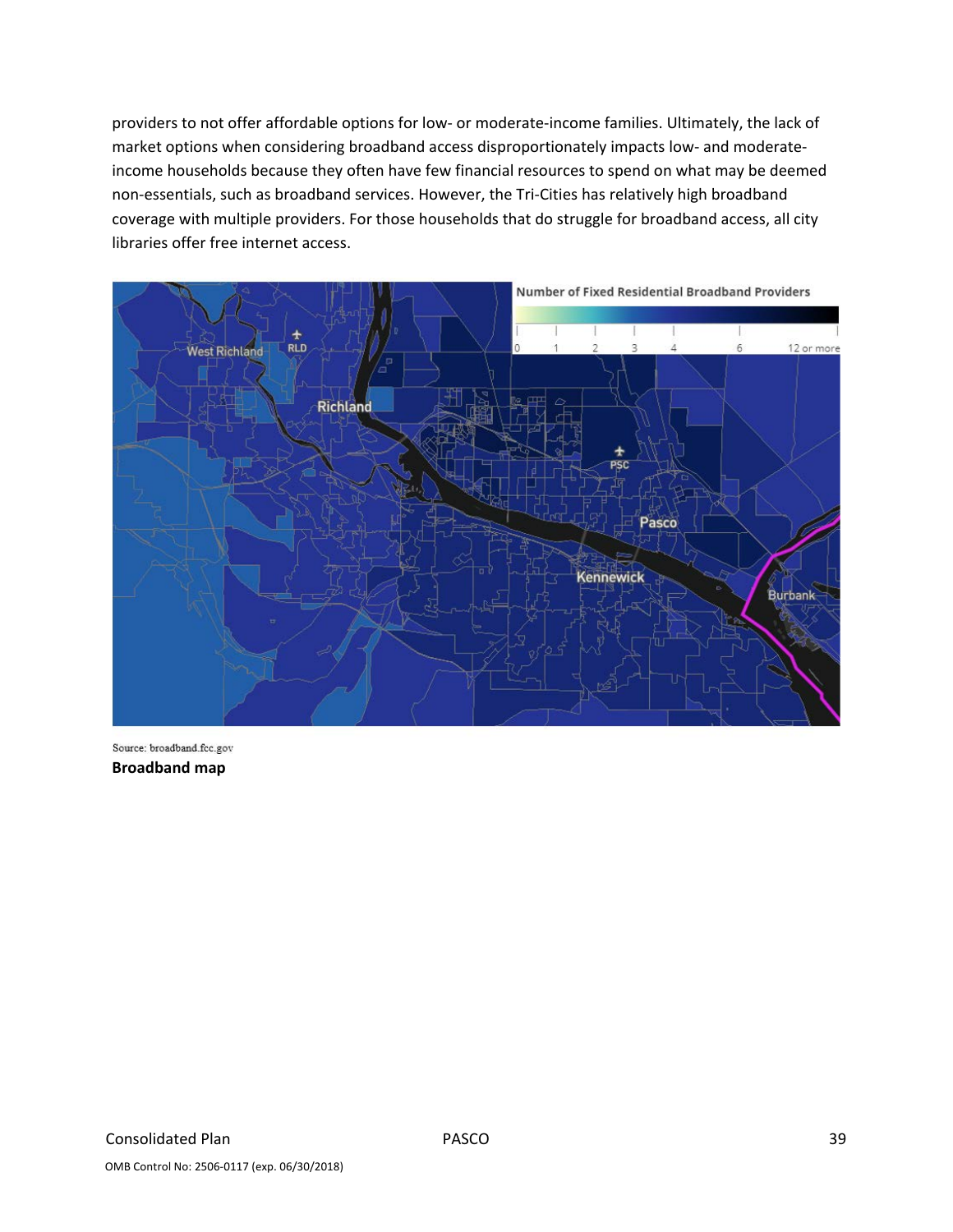# **MA-65 Hazard Mitigation - 91.210(a)(5), 91.310(a)(3)**

#### **Describe the jurisdiction's increased natural hazard risks associated with climate change.**

The Benton County Emergency Services (BCES) is governed by the BCES Executive Board, which consists of representatives from Benton and Franklin Counties, the cities of Kennewick, Richland, Pasco, Prosser, West Richland, Benton City, Benton County Fire Protection Districts 1,2, and 4, and the Public Utility District #1 of Benton County (Benton PUD).

As part of the Tri-Cities hazard mitigation plan - a 2017 BCES Hazard Mitigation Plan identified risks and ways to minimize damage by natural and manmade disasters. The document outlines threats of natural hazards and their proximity to the region. A link to the entire plan is located here: https://drive.google.com/file/d/1Vy4B7SALzTHyyB158DrIHHKWAhnZgJdI/view

## **Describe the vulnerability to these risks of housing occupied by low- and moderate-income households based on an analysis of data, findings, and methods.**

Also, the Benton County Emergency Services (BCES) has a *2015 Benton County Comprehensive Emergency Management Plan (CEMP)* that outlines roles, responsibilities, and specific procedures to follow in the event of a natural disaster. This plan has specific procedures as it pertains to mass sheltering, which would encompass all households displaced by any given event. A link to the entire plan is located here: https://drive.google.com/file/d/16da6mwTaHytzwUnyTr45YVd4GX6Lmbq\_/view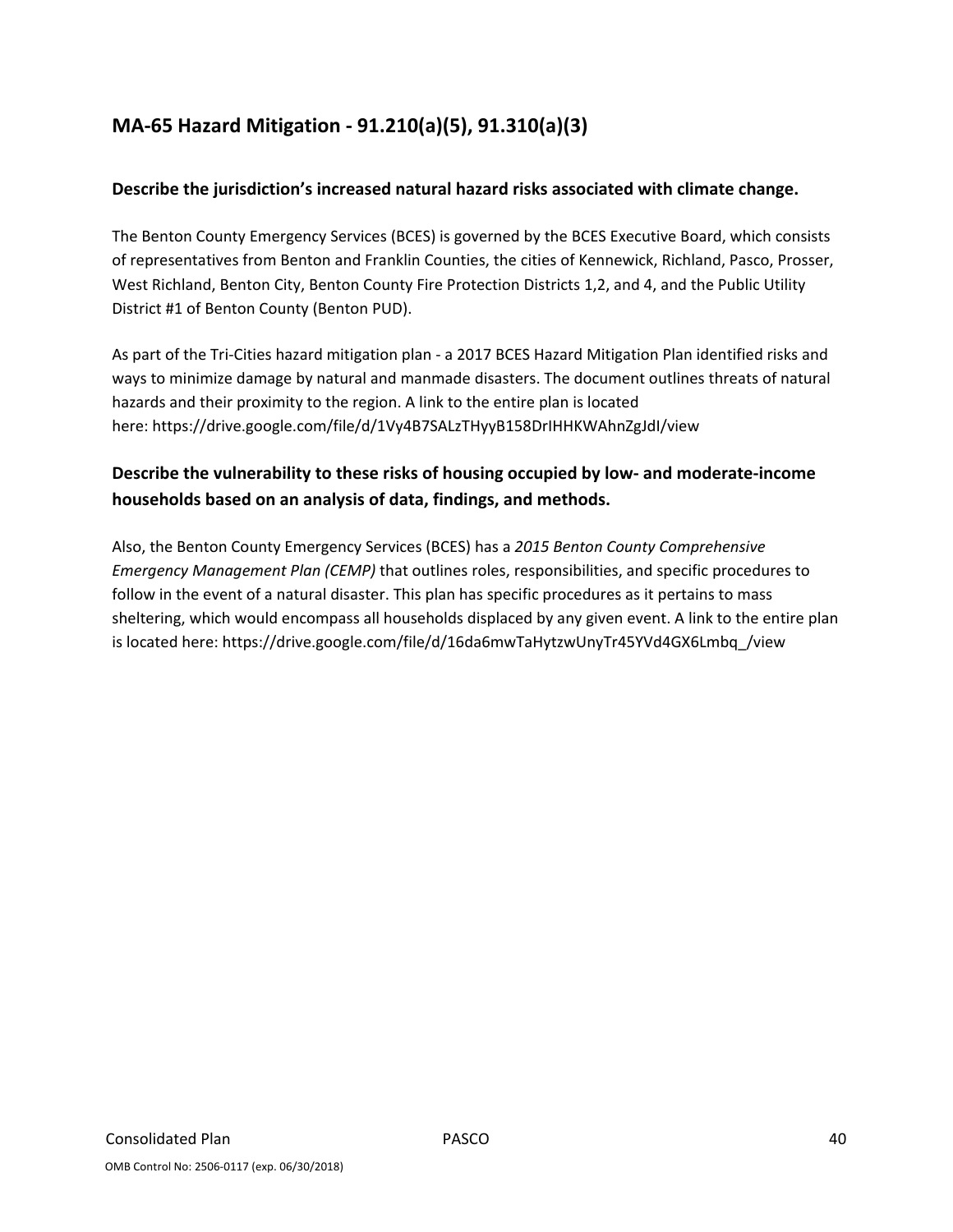# **Strategic Plan**

### **SP-05 Overview**

### **Strategic Plan Overview**

As each of the three cities share a common set of goals and directions for meeting the community development and affordable housing needs of lower income persons, the cities collaboratively prepared the 2020-2024 Consortium Consolidated Plan. The Plan provides the community with an assessment of needs and market conditions, establishes priority needs, set goals to respond to the identified needs, and establishes outcome measures for the Strategic Plan and Annual Action Plans. The City anticipates for planning purposes that the CDBG and HOME Programs will be federally funded at 2019 levels. However, this is difficult to project as the past several years have seen major funding reductions in these two federal programs.

This five-year strategic plan sets the framework for projects and activities in the Tri-Cities over the next five years. Three priority needs were determined:

- The need for affordable housing creation, preservation, access and choice
- The need for community, neighborhood and economic development
- The need for homeless intervention and prevention, and supportive public services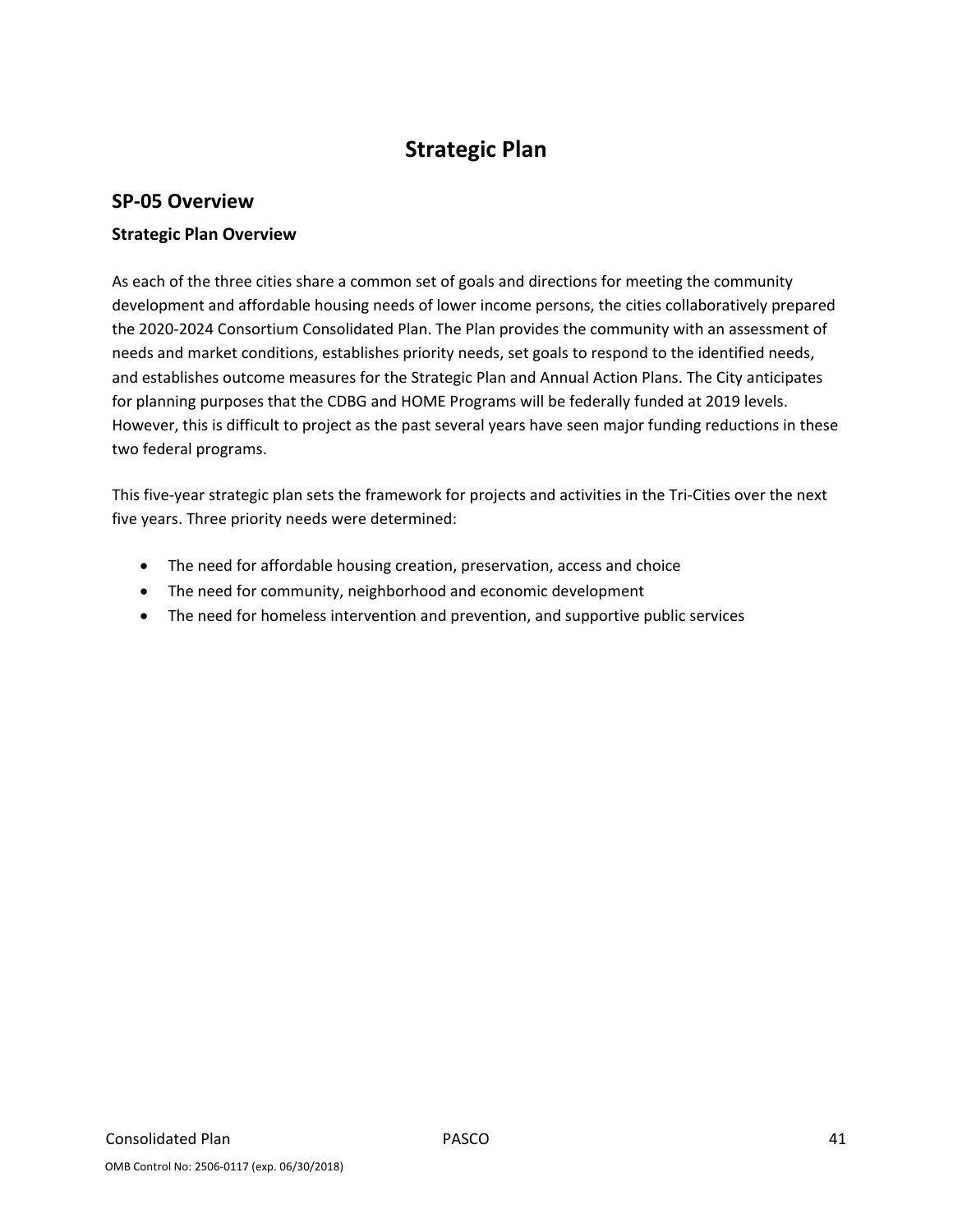# **SP-10 Geographic Priorities - 91.415, 91.215(a)(1)**

#### **Geographic Area**

**Table 12 - Geographic Priority Areas**

#### **General Allocation Priorities**

Describe the basis for allocating investments geographically within the state

There are no specific geographic priority areas established in this Consolidated Plan. All funds will be utilized in eligible areas city-wide.

The cities will also continue to take advantage of opportunities to improve downtown areas, particularly in deteriorated areas, to attract and promote businesses that will potentially result in jobs for lower income residents. Each city is concerned with the vitality and viability of their downtowns, including promoting mixed-use development and mixed-income housing. All three cities have and will continue to focus local and other resources on rebuilding the downtown areas.

A priority for all three cities is building the infrastructure in low- and moderate- income neighborhoods, focusing on sidewalks, curbs and gutters, park improvements and improvements to bring neighborhoods into ADA compliance.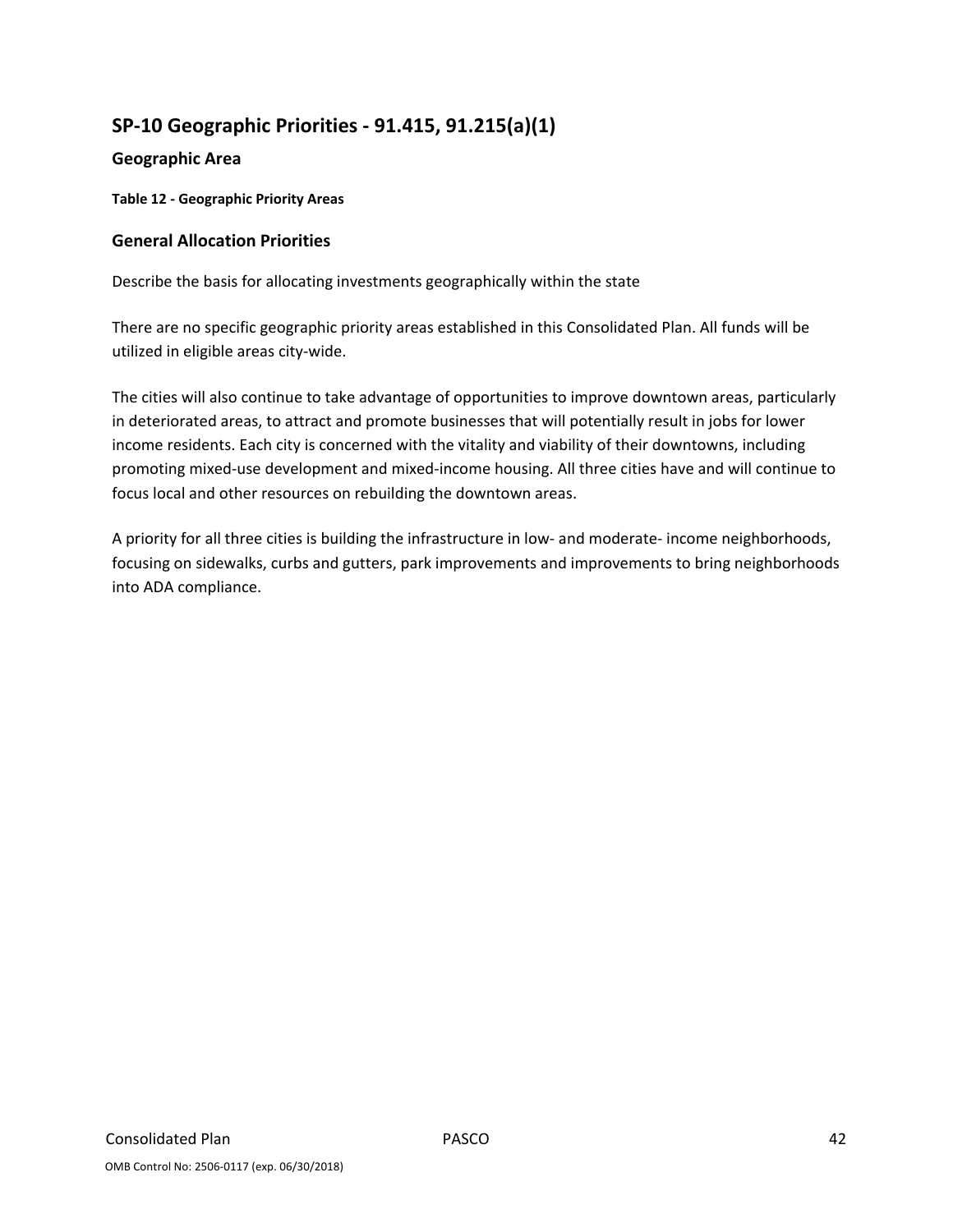# **SP-25 Priority Needs - 91.415, 91.215(a)(2)**

## **Priority Needs**

| $\mathbf{1}$ | <b>Priority Need</b><br>Affordable Housing Choice |                                                 |  |  |  |  |  |  |
|--------------|---------------------------------------------------|-------------------------------------------------|--|--|--|--|--|--|
|              | <b>Name</b>                                       |                                                 |  |  |  |  |  |  |
|              | <b>Priority Level</b>                             | High                                            |  |  |  |  |  |  |
|              | <b>Population</b>                                 | <b>Extremely Low</b>                            |  |  |  |  |  |  |
|              |                                                   | Low                                             |  |  |  |  |  |  |
|              |                                                   | Moderate                                        |  |  |  |  |  |  |
|              |                                                   | Large Families                                  |  |  |  |  |  |  |
|              |                                                   | <b>Families with Children</b>                   |  |  |  |  |  |  |
|              |                                                   | Elderly                                         |  |  |  |  |  |  |
|              |                                                   | <b>Public Housing Residents</b>                 |  |  |  |  |  |  |
|              |                                                   | Individuals                                     |  |  |  |  |  |  |
|              |                                                   | <b>Families with Children</b>                   |  |  |  |  |  |  |
|              |                                                   | Elderly                                         |  |  |  |  |  |  |
|              |                                                   | Frail Elderly                                   |  |  |  |  |  |  |
|              |                                                   | Persons with Mental Disabilities                |  |  |  |  |  |  |
|              |                                                   | Persons with Physical Disabilities              |  |  |  |  |  |  |
|              |                                                   | Persons with Developmental Disabilities         |  |  |  |  |  |  |
|              |                                                   | Persons with Alcohol or Other Addictions        |  |  |  |  |  |  |
|              |                                                   | Persons with HIV/AIDS and their Families        |  |  |  |  |  |  |
|              | <b>Victims of Domestic Violence</b>               |                                                 |  |  |  |  |  |  |
| Geographic   |                                                   |                                                 |  |  |  |  |  |  |
|              | <b>Areas</b>                                      |                                                 |  |  |  |  |  |  |
|              | <b>Affected</b>                                   |                                                 |  |  |  |  |  |  |
|              | <b>Associated</b>                                 | Increase and Preserve Affordable Housing Choice |  |  |  |  |  |  |
|              | <b>Goals</b>                                      |                                                 |  |  |  |  |  |  |

#### **Table 13 – Priority Needs Summary**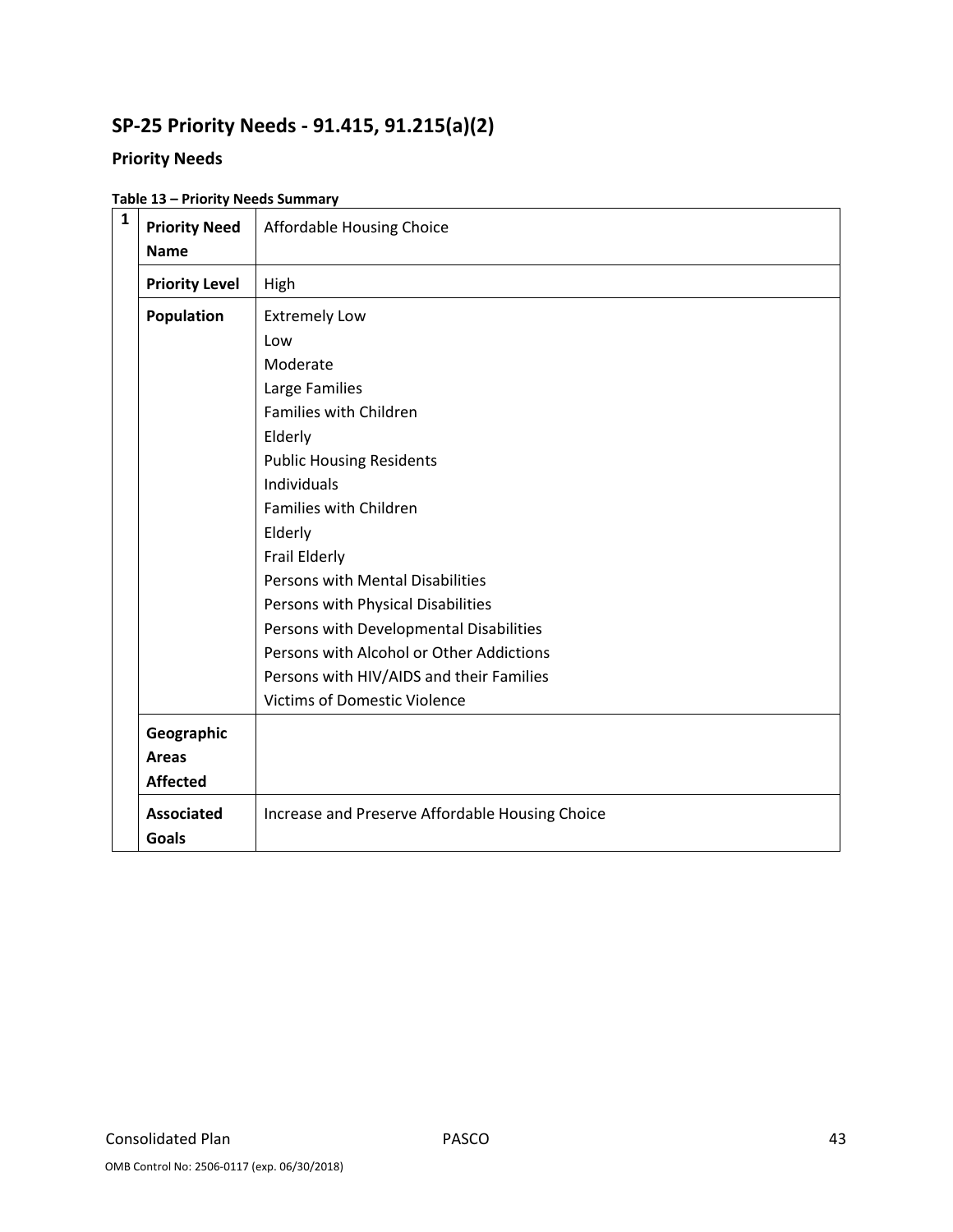|                | <b>Description</b>                                                             | Affordable housing is a priority need in the Tri-Cities, particularly for lower-<br>income households who may be at-risk of homelessness, living in unsafe or<br>overcrowded conditions, or struggling to make ends meet. The majority of renter<br>and owner households with incomes at or below 30% of Area Median Income<br>(AMI) were burdened by housing costs, most frequently costs in excess of 50% of<br>household income. There is a growing population of seniors in the cities who will<br>be looking for housing that can accommodate their changing needs, including<br>lower cost housing. Stakeholders and others interviewed for this Consolidated<br>Plan identified lack of affordable housing as a significant barrier to self-sufficiency<br>for several populations. The waiting lists maintained by Housing Authorities are<br>another indication of the need for affordable housing.<br>While housing in the Tri-Cities is relatively more affordable than many other<br>areas in Washington, it is not the case for households with low-incomes.<br>Maintenance of units can be a challenge for owner-households and landlords<br>may lack the incentive to maintain units, which, without intervention, would<br>necessitate tenants living in substandard conditions. Neighborhoods are changed |
|----------------|--------------------------------------------------------------------------------|----------------------------------------------------------------------------------------------------------------------------------------------------------------------------------------------------------------------------------------------------------------------------------------------------------------------------------------------------------------------------------------------------------------------------------------------------------------------------------------------------------------------------------------------------------------------------------------------------------------------------------------------------------------------------------------------------------------------------------------------------------------------------------------------------------------------------------------------------------------------------------------------------------------------------------------------------------------------------------------------------------------------------------------------------------------------------------------------------------------------------------------------------------------------------------------------------------------------------------------------------------------------------------------------------------------------------|
| $\overline{2}$ | <b>Basis for</b><br><b>Relative</b><br><b>Priority</b><br><b>Priority Need</b> | for the worse by deteriorating conditions.<br>Increasing and preserving affordable housing was a seminal outcome of public<br>outreach for this Consolidated Plan. This is particularly true for those households<br>at or below 80% AMI.<br>Safe and affordable housing is a high need for all residents, particularly as the<br>City's population continues to grow. The Needs Assessment and Market Analysis<br>show that many Tri-City residents are cost burdened, in particular renters and<br>elderly. Overcrowding has also been identified as a problem. Maintaining and<br>improving existing affordable housing helps to minimize sharing of dwelling units<br>by multiple families and assists efforts to prevent homelessness.<br>Community and Economic Development                                                                                                                                                                                                                                                                                                                                                                                                                                                                                                                                          |
|                | <b>Name</b>                                                                    |                                                                                                                                                                                                                                                                                                                                                                                                                                                                                                                                                                                                                                                                                                                                                                                                                                                                                                                                                                                                                                                                                                                                                                                                                                                                                                                            |
|                | <b>Priority Level</b>                                                          | High                                                                                                                                                                                                                                                                                                                                                                                                                                                                                                                                                                                                                                                                                                                                                                                                                                                                                                                                                                                                                                                                                                                                                                                                                                                                                                                       |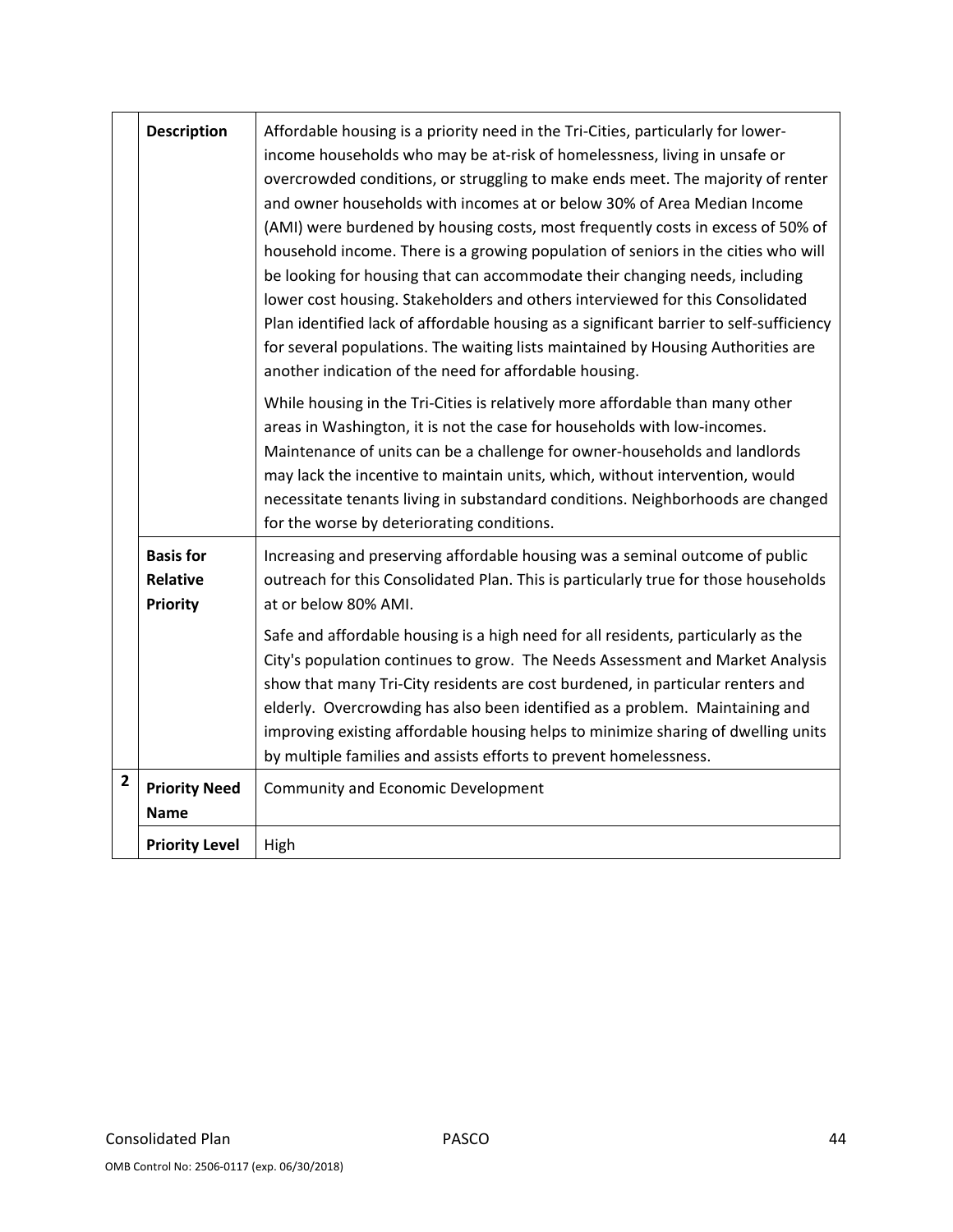|   | Population            | <b>Extremely Low</b>                                                                  |
|---|-----------------------|---------------------------------------------------------------------------------------|
|   |                       | Low                                                                                   |
|   |                       | Moderate                                                                              |
|   |                       | Middle                                                                                |
|   |                       | Large Families                                                                        |
|   |                       | Families with Children                                                                |
|   |                       | Elderly                                                                               |
|   |                       | <b>Public Housing Residents</b>                                                       |
|   |                       | Elderly                                                                               |
|   |                       | Frail Elderly                                                                         |
|   |                       | Persons with Mental Disabilities                                                      |
|   |                       | Persons with Physical Disabilities                                                    |
|   |                       | Persons with Developmental Disabilities                                               |
|   |                       | Persons with Alcohol or Other Addictions                                              |
|   |                       | Persons with HIV/AIDS and their Families                                              |
|   |                       | Non-housing Community Development                                                     |
|   | Geographic            |                                                                                       |
|   | <b>Areas</b>          |                                                                                       |
|   | <b>Affected</b>       |                                                                                       |
|   | <b>Associated</b>     | Community, Neighborhood, and Economic Development                                     |
|   | <b>Goals</b>          |                                                                                       |
|   | <b>Description</b>    | There is a substantial need for continued revitalization of older neighborhoods       |
|   |                       | and downtown spaces in each of the cities, including the removal of architectural     |
|   |                       | barriers. Public parks continue to see increased use and demand, and therefore        |
|   |                       | require maintenance and upkeep support.                                               |
|   | <b>Basis for</b>      | During public outreach for this Consolidated Plan, public infrastructure and public   |
|   | <b>Relative</b>       | facilities were identified as critical needs behind affordable housing. As the cities |
|   | Priority              | continue to grow, there is increased pressure on infrastructure and to keep pace      |
|   |                       | with economic growth, the cities must invest in these non-housing community           |
|   |                       | development projects to attract new businesses and maintain a high quality of         |
|   |                       | life for residents.                                                                   |
| 3 | <b>Priority Need</b>  | <b>Public Services</b>                                                                |
|   | <b>Name</b>           |                                                                                       |
|   | <b>Priority Level</b> | High                                                                                  |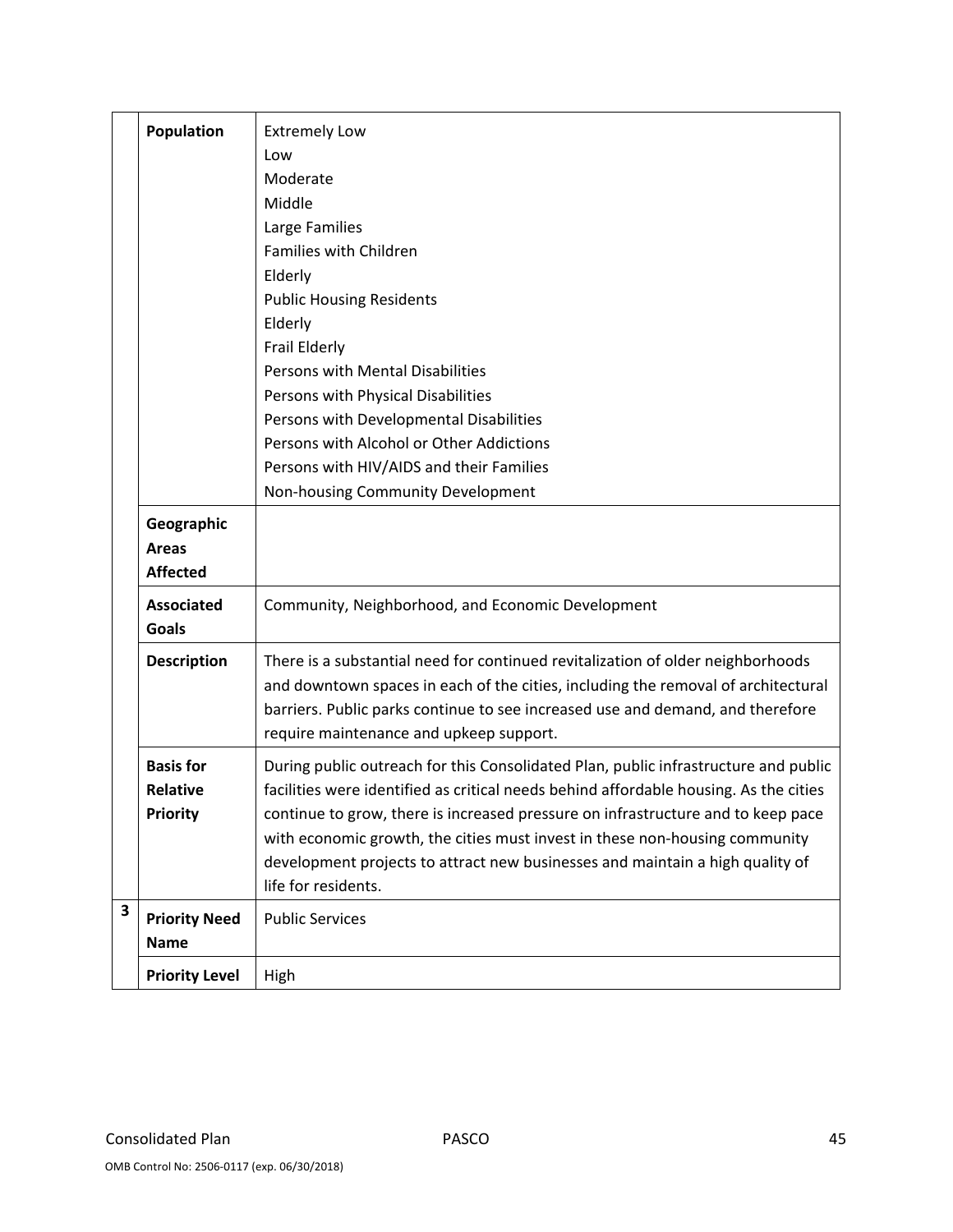|  | <b>Population</b>                                                               | <b>Extremely Low</b>                                                                |  |  |  |  |  |  |
|--|---------------------------------------------------------------------------------|-------------------------------------------------------------------------------------|--|--|--|--|--|--|
|  |                                                                                 | Low                                                                                 |  |  |  |  |  |  |
|  |                                                                                 | Large Families                                                                      |  |  |  |  |  |  |
|  |                                                                                 | Families with Children                                                              |  |  |  |  |  |  |
|  |                                                                                 | Elderly                                                                             |  |  |  |  |  |  |
|  |                                                                                 | <b>Public Housing Residents</b>                                                     |  |  |  |  |  |  |
|  |                                                                                 | <b>Chronic Homelessness</b>                                                         |  |  |  |  |  |  |
|  |                                                                                 | <b>Individuals</b>                                                                  |  |  |  |  |  |  |
|  |                                                                                 | <b>Families with Children</b>                                                       |  |  |  |  |  |  |
|  |                                                                                 | Mentally III                                                                        |  |  |  |  |  |  |
|  |                                                                                 | <b>Chronic Substance Abuse</b>                                                      |  |  |  |  |  |  |
|  |                                                                                 | veterans                                                                            |  |  |  |  |  |  |
|  |                                                                                 | Persons with HIV/AIDS                                                               |  |  |  |  |  |  |
|  |                                                                                 | <b>Victims of Domestic Violence</b>                                                 |  |  |  |  |  |  |
|  |                                                                                 | <b>Unaccompanied Youth</b>                                                          |  |  |  |  |  |  |
|  |                                                                                 | Elderly                                                                             |  |  |  |  |  |  |
|  |                                                                                 | Frail Elderly                                                                       |  |  |  |  |  |  |
|  |                                                                                 | Persons with Mental Disabilities                                                    |  |  |  |  |  |  |
|  | Persons with Physical Disabilities                                              |                                                                                     |  |  |  |  |  |  |
|  |                                                                                 | Persons with Developmental Disabilities                                             |  |  |  |  |  |  |
|  |                                                                                 | Persons with Alcohol or Other Addictions                                            |  |  |  |  |  |  |
|  |                                                                                 | Persons with HIV/AIDS and their Families                                            |  |  |  |  |  |  |
|  |                                                                                 | <b>Victims of Domestic Violence</b>                                                 |  |  |  |  |  |  |
|  | Geographic                                                                      |                                                                                     |  |  |  |  |  |  |
|  | Areas                                                                           |                                                                                     |  |  |  |  |  |  |
|  | <b>Affected</b>                                                                 |                                                                                     |  |  |  |  |  |  |
|  | <b>Associated</b>                                                               | <b>Homeless Intervention and Public Services</b>                                    |  |  |  |  |  |  |
|  | Goals                                                                           |                                                                                     |  |  |  |  |  |  |
|  | <b>Description</b>                                                              | There are many more individuals and families at risk of homelessness because of     |  |  |  |  |  |  |
|  |                                                                                 | lack of affordable housing and support services that would help them toward         |  |  |  |  |  |  |
|  |                                                                                 | self-sufficiency. Lack of mental health support services was noted as a significant |  |  |  |  |  |  |
|  |                                                                                 | problem in the Tri-Cities, particularly for those with untreated serious mental     |  |  |  |  |  |  |
|  | illness. Services for vulnerable non-homeless populations are also critical, to |                                                                                     |  |  |  |  |  |  |
|  |                                                                                 | maintain self-sufficiency and wellbeing.                                            |  |  |  |  |  |  |
|  | <b>Basis for</b>                                                                | Public outreach identified homelessness as closely linked to affordable housing,    |  |  |  |  |  |  |
|  | <b>Relative</b>                                                                 | often intertangling the two issues. Social services for individuals and families    |  |  |  |  |  |  |
|  | Priority                                                                        | experiencing homelessness is a high need. Often, social service providers are       |  |  |  |  |  |  |
|  |                                                                                 | struggling to stay financially stable while still trying to meet the increasing     |  |  |  |  |  |  |
|  |                                                                                 | demands for their services.                                                         |  |  |  |  |  |  |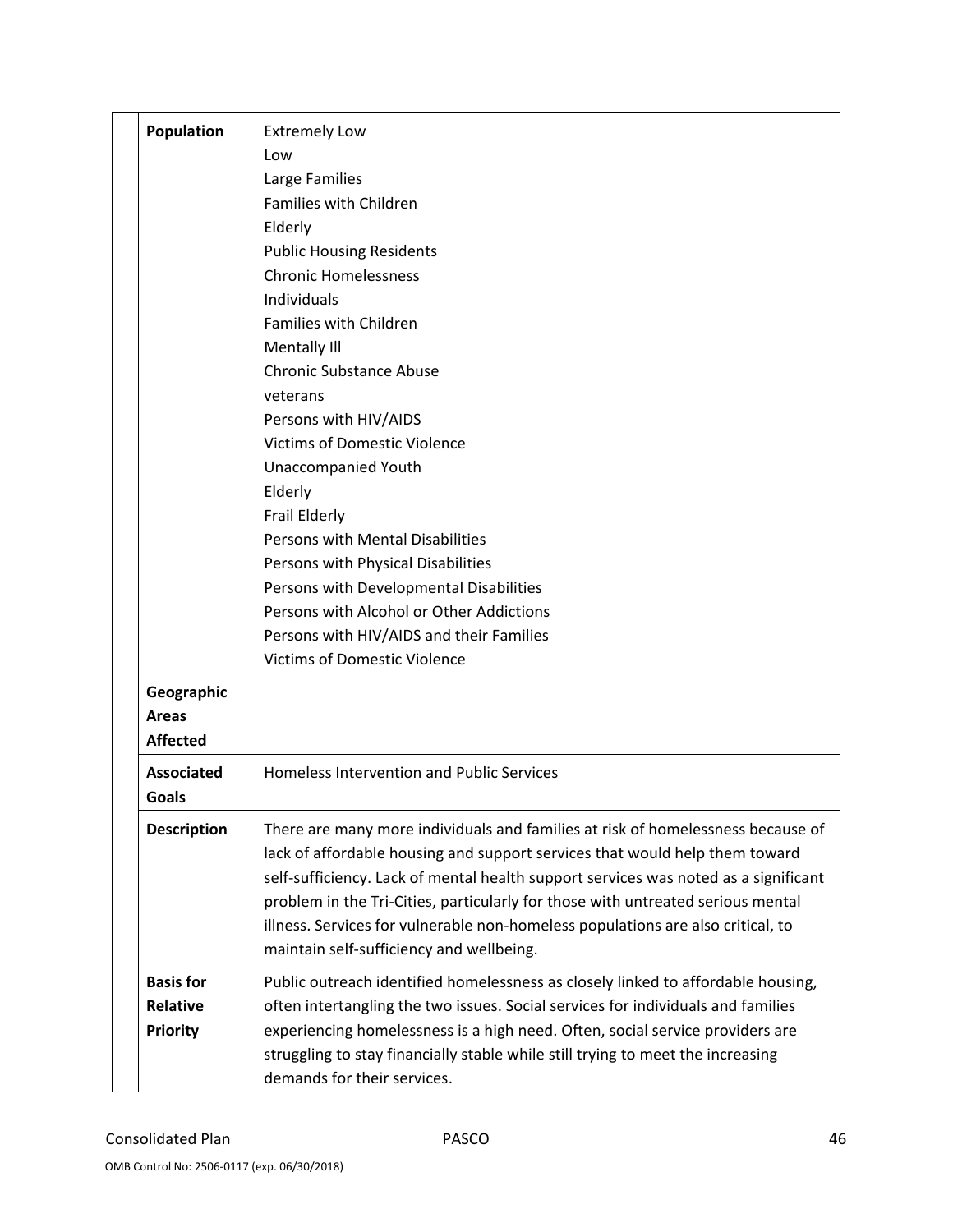**Narrative (Optional)**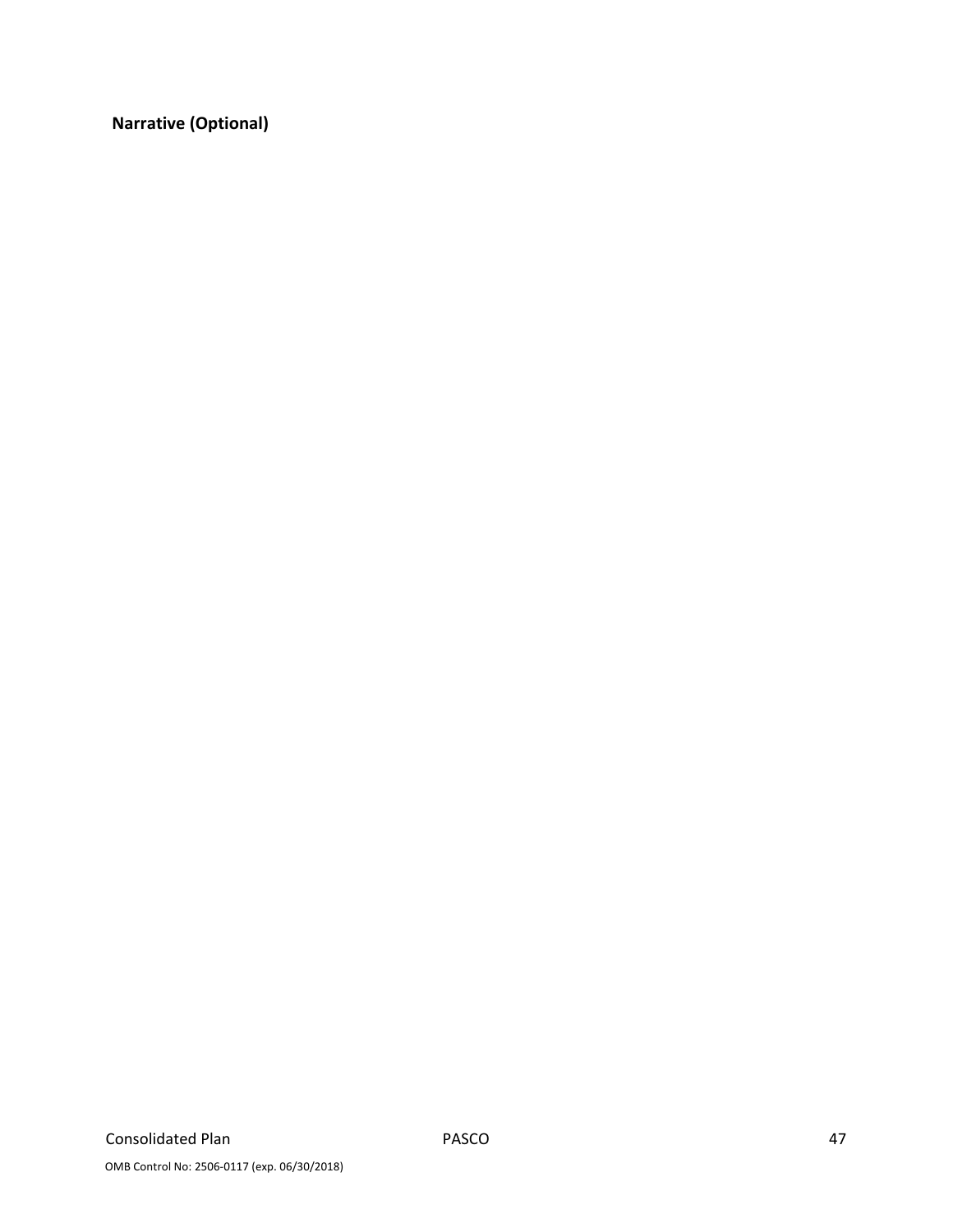# **SP-35 Anticipated Resources - 91.420(b), 91.215(a)(4), 91.220(c)(1,2)**

#### **Introduction**

As each of the three cities share a common set of goals and directions for meeting the community development and affordable housing needs of lower income persons, the cities collaboratively prepared the 2020-2024 Consortium Consolidated Plan. The Plan provides the community with an assessment of needs and market conditions, establishes priority needs, set goals to respond to the identified needs, and establishes outcome measures for the Strategic Plan and Annual Action Plans. The City anticipates for planning purposes that the CDBG and HOME Programs will be federally funded at 2019 levels. These funding projections are difficult to make given the fluctuations of funding for both the CDBG and HOME programs over the past several years.

#### **Anticipated Resources**

| Program     | <b>Source</b>       | <b>Uses of Funds</b>                                                                                 |                              |                    | <b>Expected Amount Available Year 1</b> |              | Expected                                                            | <b>Narrative Description</b>                                                                                                                                                  |
|-------------|---------------------|------------------------------------------------------------------------------------------------------|------------------------------|--------------------|-----------------------------------------|--------------|---------------------------------------------------------------------|-------------------------------------------------------------------------------------------------------------------------------------------------------------------------------|
|             | of Funds            |                                                                                                      | Annual<br><b>Allocation:</b> | Program<br>Income: | <b>Prior Year</b><br><b>Resources:</b>  | Total:<br>\$ | <b>Amount</b><br><b>Available</b><br><b>Remainder</b><br>of ConPlan |                                                                                                                                                                               |
| <b>CDBG</b> | public -<br>federal | Acquisition<br>Admin and<br>Planning<br>Economic<br>Development<br>Housing<br>Public<br>Improvements |                              |                    |                                         |              |                                                                     | CDBG funds leverage local, state, and<br>federal funds. Agencies are able to<br>combine funding sources in order to<br>provide a wider range of services to<br>the community. |
|             |                     | <b>Public Services</b>                                                                               | 738,042                      | 202,882            | 226,189                                 | 1,167,113    | 2,817,360                                                           |                                                                                                                                                                               |

**Table 14 - Anticipated Resources**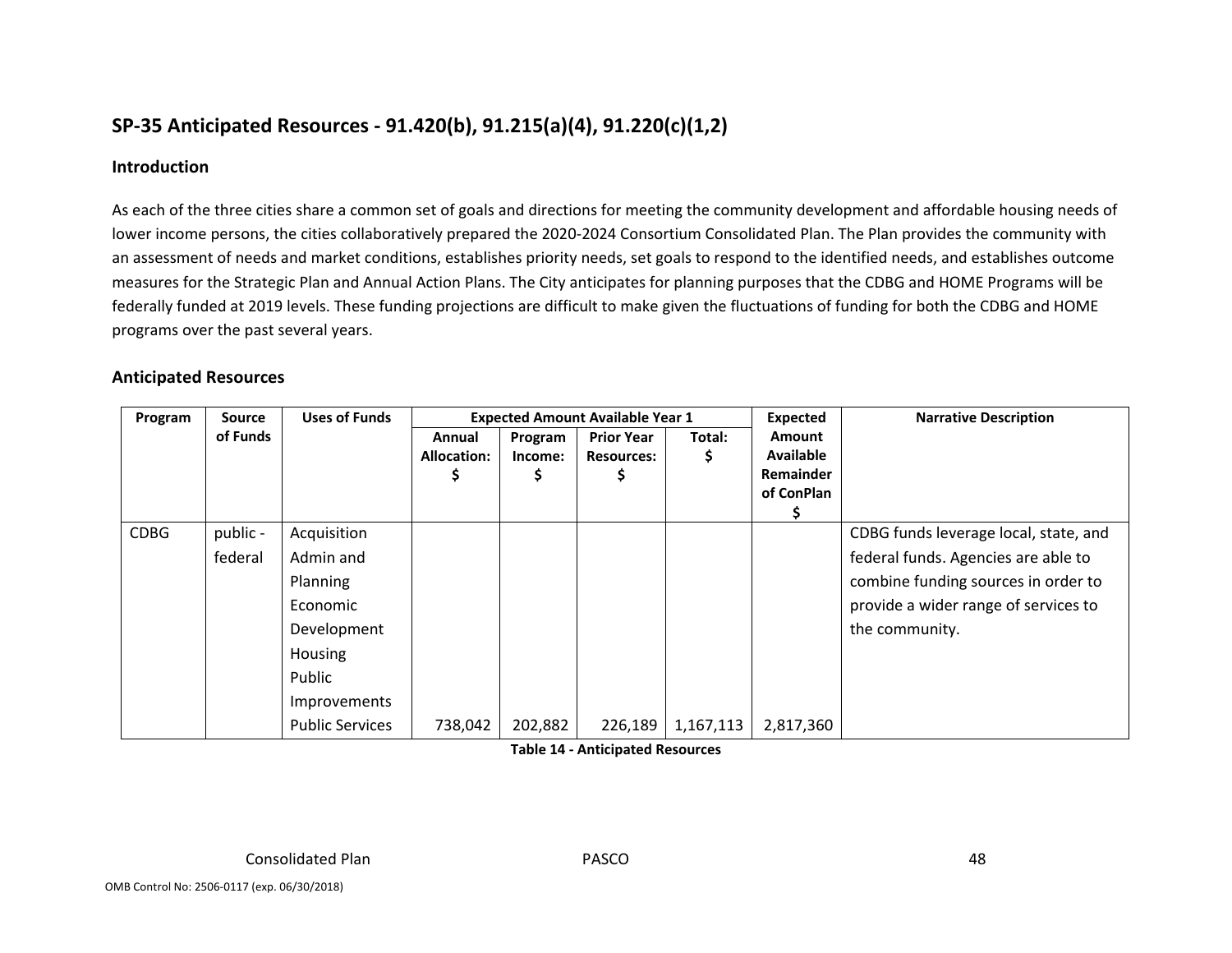## **Explain how federal funds will leverage those additional resources (private, state and local funds), including a description of how matching requirements will be satisfied**

CDBG and HOME funds are important resources in the community and used in conjunction with local, state, other federal and private funds to support housing and other projects. Each of the cities is supportive of efforts by other organizations to obtain funding for projects to address needs and goals outlined in this plan and in meeting needs in the Tri-Cities. Cities also assist community organizations in strategizing, applying for, accessing, and developing new resources and partnerships. CDBG and HOME funds are frequently used to leverage local, state and federal funds such as United Way, Washington State Housing Trust Funds, Emergency Solutions Grant, housing and homeless funds generated by recording feed and county or city general funds.

Each city, as a HOME Consortium participant, is required to match HOME funds. That match is met using city general funds or other non-federal funds, land made available at reduced cost (below appraised value), in the form of reduced financing fees from lenders and appraisers, grants for affordable housing from nonfederal sources, donated construction/housing materials and volunteer labor.

## **If appropriate, describe publically owned land or property located within the state that may be used to address the needs identified in the plan**

Not applicable

**Discussion**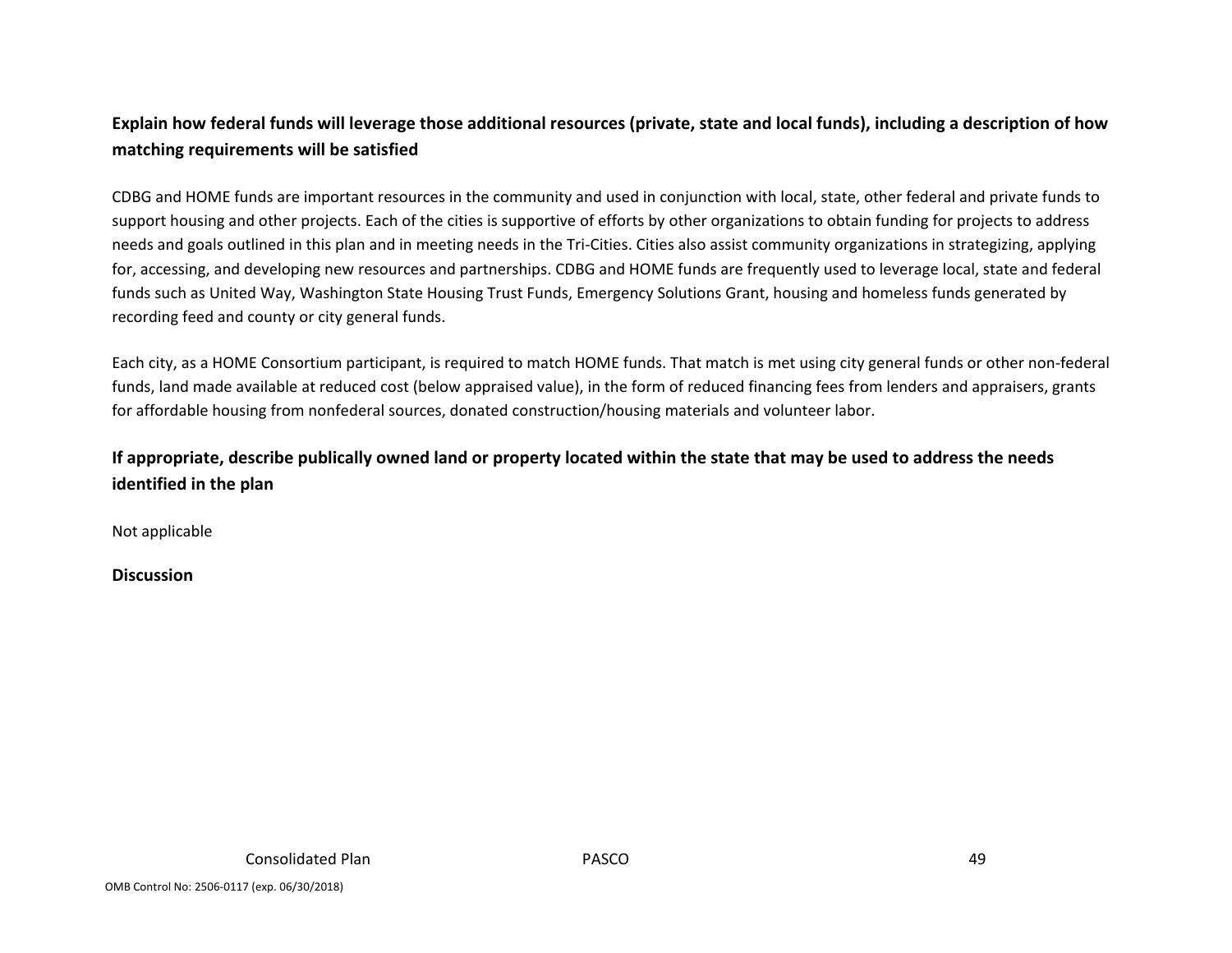# **SP-40 Institutional Delivery Structure - 91.415, 91.215(k)**

Explain the institutional structure through which the jurisdiction will carry out its consolidated plan including private industry, non-profit organizations, and public institutions.

| <b>Responsible Entity</b>   | <b>Responsible Entity</b> | Role                 | <b>Geographic Area</b> |
|-----------------------------|---------------------------|----------------------|------------------------|
|                             | <b>Type</b>               |                      | Served                 |
| City of Pasco               | Government                | Economic             | Jurisdiction           |
| Community and               |                           | Development          |                        |
| <b>Economic Development</b> |                           | Homelessness         |                        |
|                             |                           | Non-homeless special |                        |
|                             |                           | needs                |                        |
|                             |                           | Ownership            |                        |
|                             |                           | Planning             |                        |
|                             |                           | Rental               |                        |
|                             |                           | neighborhood         |                        |
|                             |                           | improvements         |                        |
|                             |                           | public facilities    |                        |
|                             |                           | public services      |                        |

#### **Table 15 - Institutional Delivery Structure Assess of Strengths and Gaps in the Institutional Delivery System**

Tri-Cities CDBG and HOME staff works with a variety of nonprofit and governmental agencies during the planning, project proposal, and implementation stages of the programs. While the City of Richland is the lead entity, it relies heavily on the staff of the other two cities for support in the HOME program. Each city is responsible for all functions of its CDBG Program. A primary strength of the Tri-Cities consortium is the close working relationship between the cities as well as between the departments charged with administering the HUD programs. In turn, agencies such as Benton Franklin Community Action Connections, TRIDEC, the Benton Franklin Continuum of Care, Benton Franklin Council of Governments, and several nonprofit agencies work in all three cities, improving the effectiveness of coordination and efficiencies. The fact that the three cities are in close proximity, with common issues and opportunities, provides a basis for cooperation and shared understanding.

Staff of the cities and representatives of nonprofit services and housing agencies participate on committees crossing jurisdictional lines. This includes the Continuum of Care and the Benton Franklin Human Services Department. Staff of the three cities have developed and coordinated standardized reporting forms to reduce administrative burdens placed on recipients.

The Commissioners of each of the Housing Authorities are appointed by the City Councils of each of the cities. There is a close working relationship with the Housing Authorities, some of whom have used HOME and CDBG funds for assisted housing development activities and whose residents have benefitted from public services delivered by the area's nonprofit agencies. A limitation on cooperative efforts is the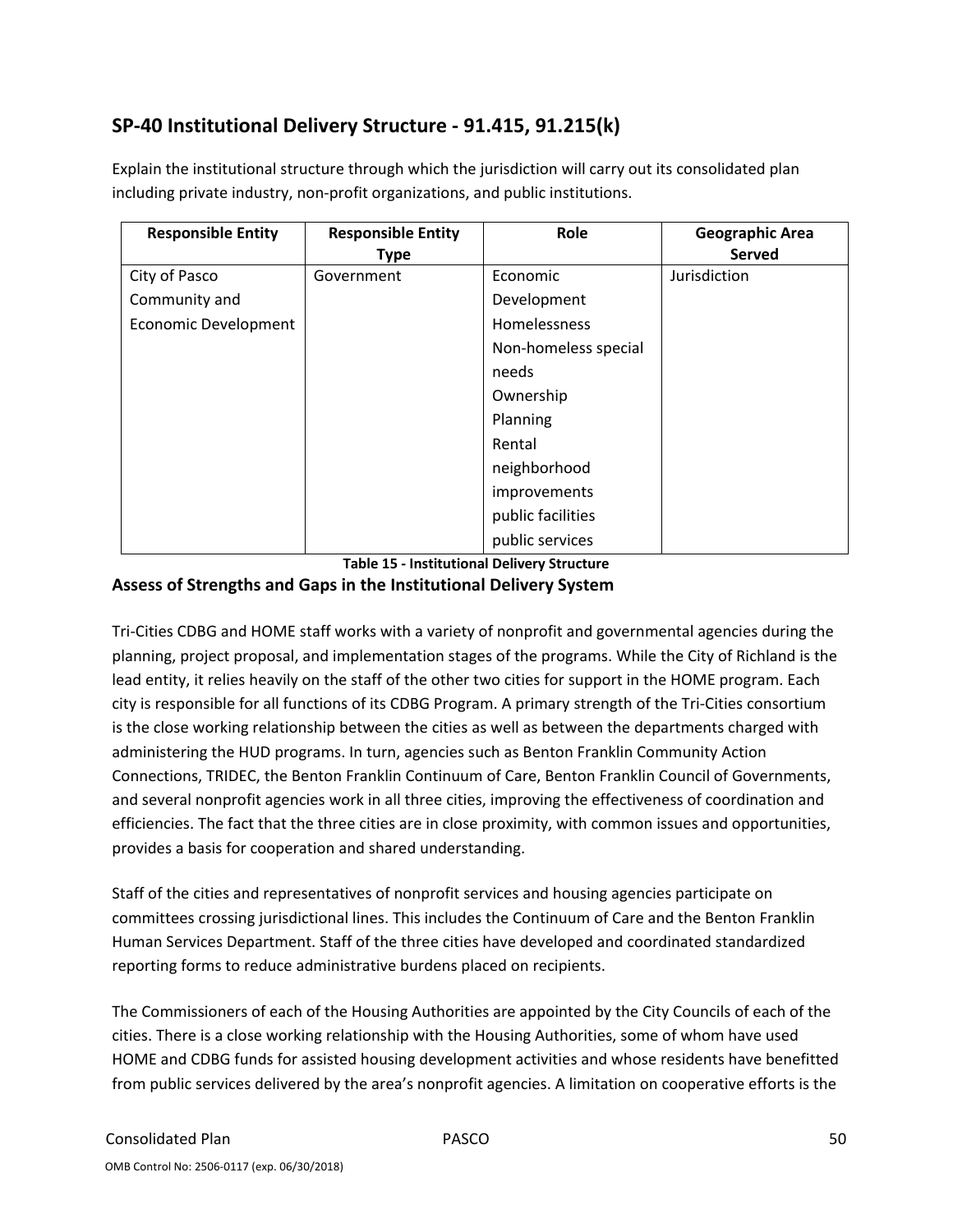lack of new federal resources available to the Housing Authorities that could be used to supplement HOME and CDBG funds.

The cities have consistently used their relationships with local groups that include representatives of faith-based organizations, nonprofit organizations and local coalitions to obtain input on needs in the community and proposed activities. The overarching challenge is lack of resources, including limited staffing and administrative capacity to take on responsibilities that are required of handling federal funds.

Nonprofit agencies, the Housing Authorities, and other providers are facing the same challenges. Still, steps have been taken to coordinate services, increase efficiencies, and reduce duplication. This is becoming increasingly important as the Tri-Cities are continues to grow substantially in all areas and economic brackets. A significant step for providers is the Coordinated Entry System (CES), an effective tool in appropriate connection of homeless persons with housing and services in the Tri-Cities. Although the CES is still somewhat new to the CoC, it is taking the responsibility seriously and working on relationships with community partners to enhance its effectiveness.

| <b>Homelessness Prevention</b>        | Available in the                        | <b>Targeted to</b> | <b>Targeted to People</b> |  |  |
|---------------------------------------|-----------------------------------------|--------------------|---------------------------|--|--|
| <b>Services</b>                       | Community                               | <b>Homeless</b>    |                           |  |  |
|                                       | <b>Homelessness Prevention Services</b> |                    |                           |  |  |
| Counseling/Advocacy                   | X                                       | X                  | X                         |  |  |
| Legal Assistance                      | X                                       | X                  |                           |  |  |
| Mortgage Assistance                   | X                                       |                    |                           |  |  |
| <b>Rental Assistance</b>              | X                                       | X                  | X                         |  |  |
| <b>Utilities Assistance</b>           | X                                       |                    | X                         |  |  |
|                                       | <b>Street Outreach Services</b>         |                    |                           |  |  |
| Law Enforcement                       |                                         |                    |                           |  |  |
| <b>Mobile Clinics</b>                 |                                         |                    |                           |  |  |
| <b>Other Street Outreach Services</b> | X                                       | X                  |                           |  |  |
|                                       | <b>Supportive Services</b>              |                    |                           |  |  |
| Alcohol & Drug Abuse                  | X                                       | X                  | X                         |  |  |
| Child Care                            | X                                       | X                  |                           |  |  |
| Education                             | X                                       | X                  | X                         |  |  |
| <b>Employment and Employment</b>      |                                         |                    |                           |  |  |
| <b>Training</b>                       | X                                       | X                  | X                         |  |  |
| Healthcare                            | X                                       | X                  | X                         |  |  |
| HIV/AIDS                              | X                                       | X                  | X                         |  |  |
| Life Skills                           | X                                       | X                  | X                         |  |  |
| <b>Mental Health Counseling</b>       | X                                       | X                  | X                         |  |  |

## **Availability of services targeted to homeless persons and persons with HIV and mainstream services**

Consolidated Plan 61 and 2008 1999 PASCO 61 and 2008 1999 PASCO 61 and 2008 1999 PASCO 61 and 2008 1999 PASCO 61 and 2008 1999 PASCO 61 and 2009 1999 PASCO 61 and 2009 1999 PASCO 61 and 2009 1999 PASCO 61 and 2009 1999 PAS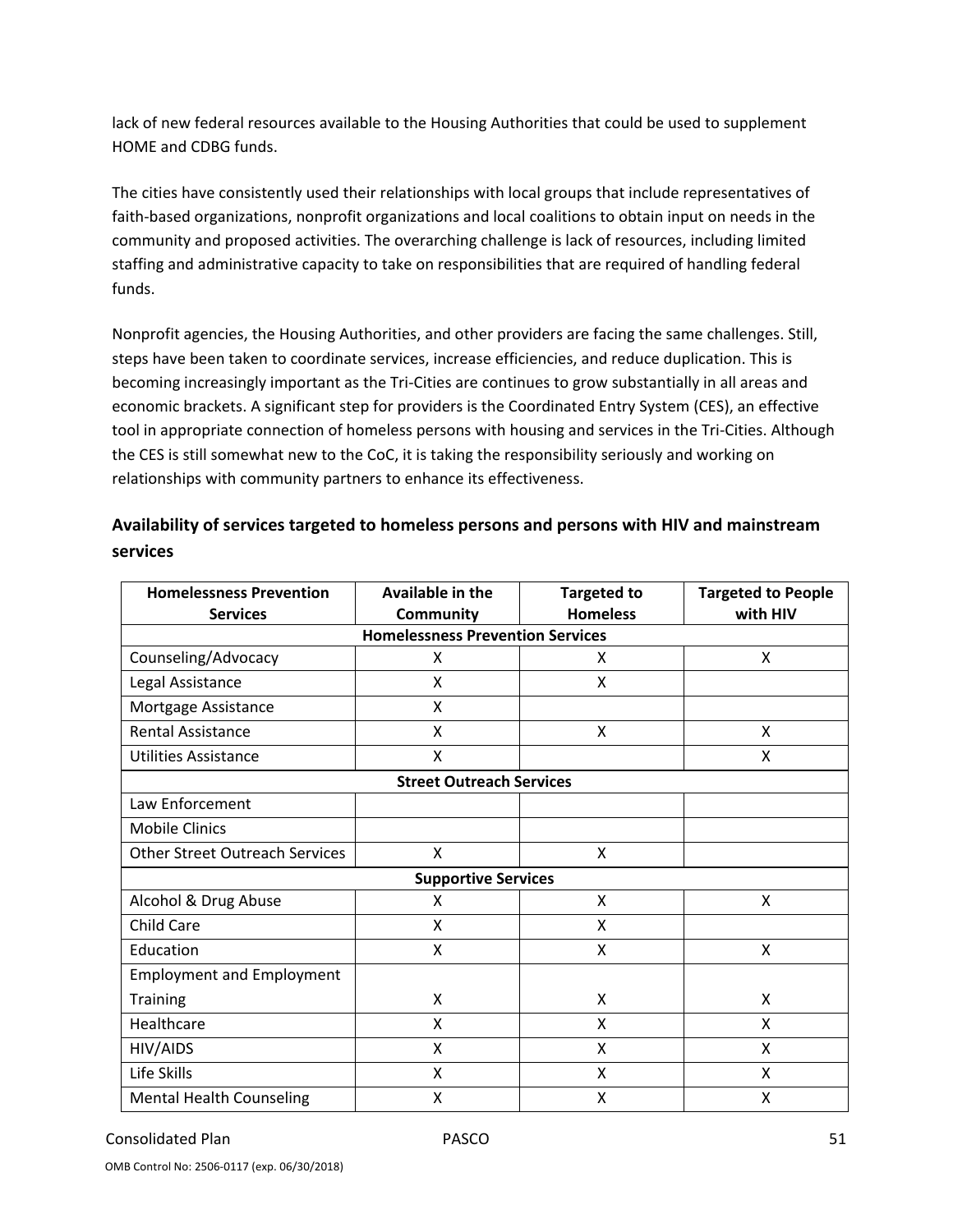| <b>Supportive Services</b> |       |  |  |  |  |  |  |  |  |
|----------------------------|-------|--|--|--|--|--|--|--|--|
| Transportation             |       |  |  |  |  |  |  |  |  |
|                            | Other |  |  |  |  |  |  |  |  |
|                            |       |  |  |  |  |  |  |  |  |

#### **Table 16 - Homeless Prevention Services Summary**

## **Describe how the service delivery system including, but not limited to, the services listed above meet the needs of homeless persons (particularly chronically homeless individuals and families, families with children, veterans and their families, and unaccompanied youth)**

There is an array of services available throughout the Tri-Cities, with most service providers' service area being the Tri-Cities as a whole and not a single city within the Consortium.

The exception is street outreach services from law enforcement and mobile clinics. Most of these services are targeted to people who are homeless or at-risk of homelessness.

## **Describe the strengths and gaps of the service delivery system for special needs population and persons experiencing homelessness, including, but not limited to, the services listed above**

The strength of the service delivery system is the close relationship between providers and funders, particularly in addressing homelessness and those at risk of being homeless. The Coordinated Entry System, with shared data, is a substantial achievement in improving services and cross-system efficiencies. Housing First and a focus on a systems approach to case management reduces and works to minimize returns to homelessness for families and individuals.

Given the Tri-Cities region substantial growth and thus increased demand for services, service providers are often spread thin. The gaps noted in the update of the Benton-Franklin 10-Year Plan to End Homelessness, Phase II identified three major gap areas, these gaps were also identified in stakeholder meetings and consultations for this plan. In the area of services, there is an increased demand for case management and rental assistance. Rental assistance was often cited as an unmet need; however, a similar need of security deposit and first/last month's rent was noted as a significant barrier to those households that may have income but not enough cash on hand to get into a stable housing situation. In relationship to housing, there is a need for additional transitional housing for all homeless populations with intense case management, shelter for youth, and for affordable permanent housing at all income levels. Looking at the system as a whole, there is need for a centralized client intake, assessment and referral system for all homeless populations. Progress has been made toward meeting this gap. There is a Coordinated Entry System (CES) in place, and it is continuing to develop relationships and trust with its partners.

In addition, stakeholders interviewed in the planning process for this Consolidated Plan identified needs for services and housing for persons with serious mental illness; persons with substance abuse; persons with developmental disabilities; ex-felons; families and homeless teens; and, for the full range of

#### Consolidated Plan 52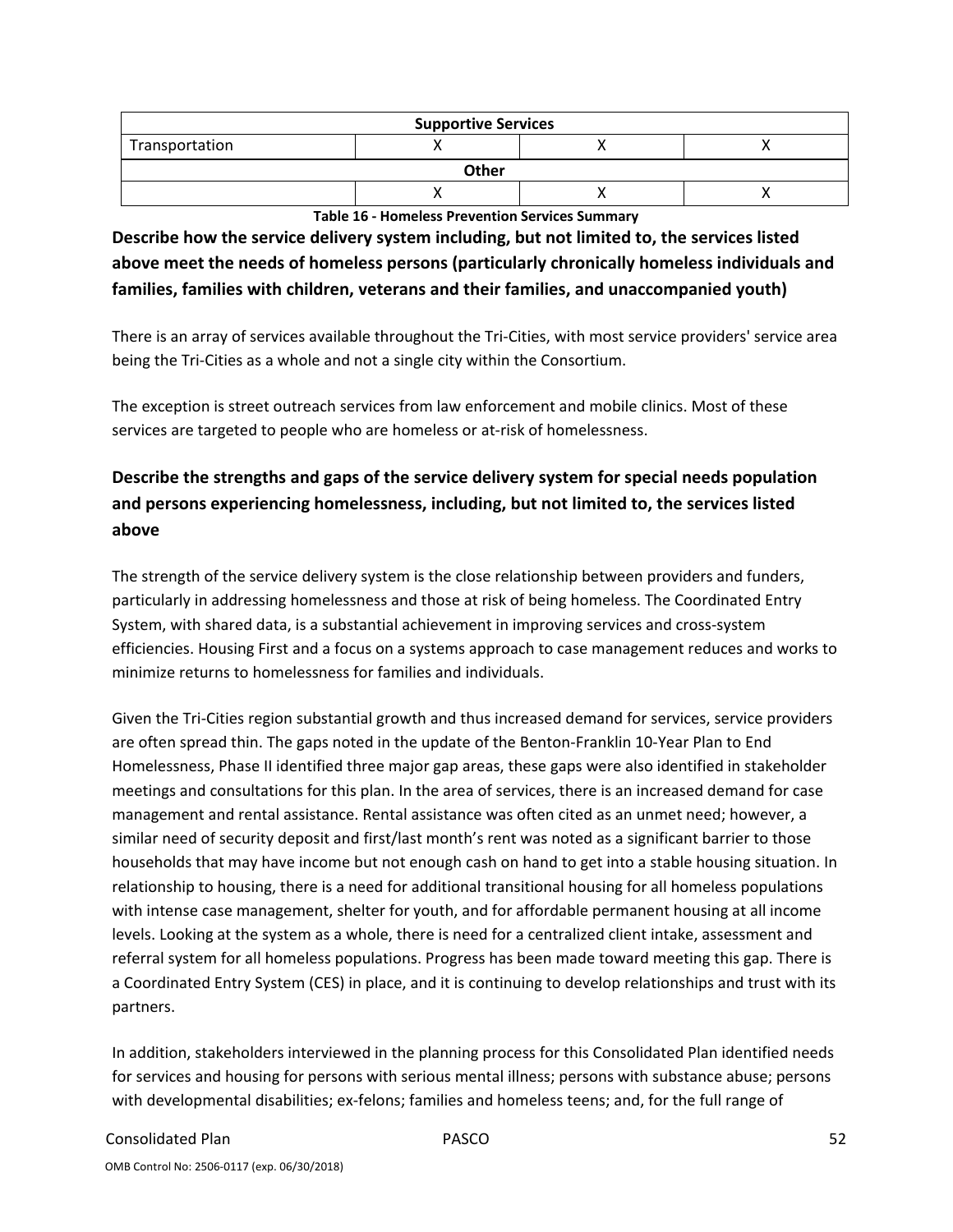services for seniors from housing through nursing care. Stakeholders also identified the need to increase/improve coordination among housing and service providers. Given that there is a single point of entry to the CES, additional coordination and communication among organizations will work to increase the effectiveness of providing services to those special needs populations throughout the Tri-Cities.

Tri-Cities residents who are most vulnerable are those with income below 50% AMI. Without sufficient income to absorb unexpected costs, what most may view as a minor setback may become critical for those households with very low income. For the working poor, childcare, health costs, transportation, food and housing/utilities compete for scarce dollars. Violence in the home, untreated serious mental illness and untreated substance abuse are circumstances demanding focused and sustained support which is not universally available.

## **Provide a summary of the strategy for overcoming gaps in the institutional structure and service delivery system for carrying out a strategy to address priority needs**

The cities will continue to participate in cross-jurisdictional efforts to improve the institutional structure and reduce gaps in the service system. This includes participation in the Benton Franklin Continuum of Care, Benton Franklin Human Services Department, involvement with Housing Authorities, and continued efforts to foster cooperation and focused coordination of funding and administrative efforts.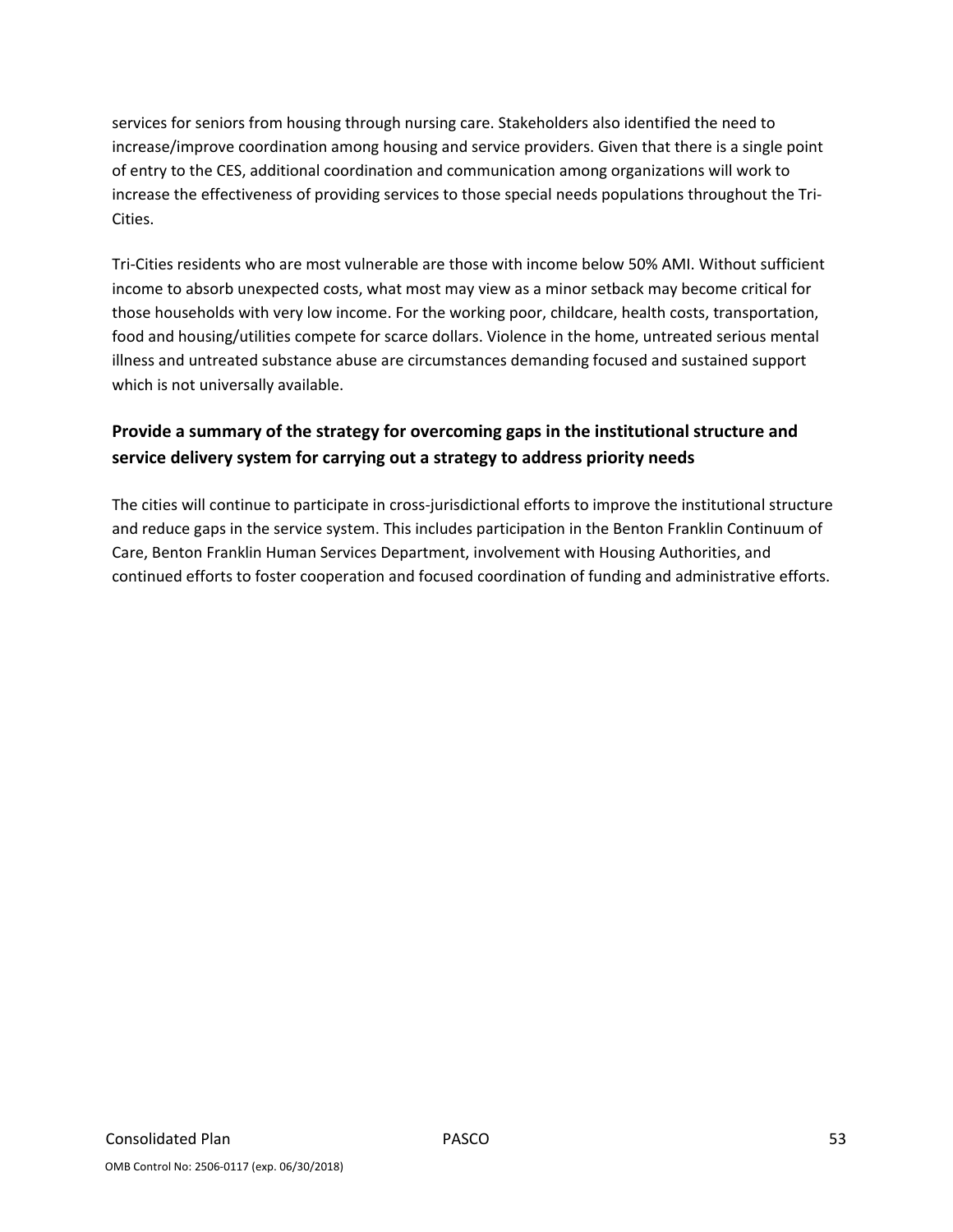# **SP-45 Goals - 91.415, 91.215(a)(4)**

## **Goals Summary Information**

| Sort           | <b>Goal Name</b>       | <b>Start</b> | End  | Category             | Geographic | <b>Needs Addressed</b> | <b>Funding</b> | <b>Goal Outcome Indicator</b>        |
|----------------|------------------------|--------------|------|----------------------|------------|------------------------|----------------|--------------------------------------|
| Order          |                        | Year         | Year |                      | Area       |                        |                |                                      |
| 1              | Increase and           | 2020         | 2024 | Affordable           |            | Affordable             |                | Homeowner Housing Rehabilitated:     |
|                | Preserve Affordable    |              |      | Housing              |            | <b>Housing Choice</b>  |                | 5 Household Housing Unit             |
|                | <b>Housing Choice</b>  |              |      |                      |            |                        |                |                                      |
|                |                        |              |      |                      |            |                        |                | <b>Housing Code</b>                  |
|                |                        |              |      |                      |            |                        |                | Enforcement/Foreclosed Property      |
|                |                        |              |      |                      |            |                        |                | Care:                                |
|                |                        |              |      |                      |            |                        |                | 2500 Household Housing Unit          |
| $\overline{2}$ | Community,             | 2020         | 2024 | Non-Housing          |            | Community and          |                | Public Facility or Infrastructure    |
|                | Neighborhood, and      |              |      | Community            |            | Economic               |                | Activities other than                |
|                | Economic               |              |      | Development          |            | Development            |                | Low/Moderate Income Housing          |
|                | Development            |              |      |                      |            |                        |                | Benefit:                             |
|                |                        |              |      |                      |            |                        |                | 5030 Persons Assisted                |
|                |                        |              |      |                      |            |                        |                |                                      |
|                |                        |              |      |                      |            |                        |                | Facade treatment/business            |
|                |                        |              |      |                      |            |                        |                | building rehabilitation:             |
|                |                        |              |      |                      |            |                        |                | 2 Business                           |
|                |                        |              |      |                      |            |                        |                |                                      |
|                |                        |              |      |                      |            |                        |                | Jobs created/retained:               |
|                |                        |              |      |                      |            |                        |                | 75 Jobs                              |
| 3              | Homeless               | 2020         | 2024 | Homeless             |            | <b>Public Services</b> |                | Public service activities other than |
|                | Intervention and       |              |      | Non-Homeless         |            |                        |                | Low/Moderate Income Housing          |
|                | <b>Public Services</b> |              |      | <b>Special Needs</b> |            |                        |                | Benefit:                             |
|                |                        |              |      |                      |            |                        |                | 382500 Persons Assisted              |

**Table 17 – Goals Summary**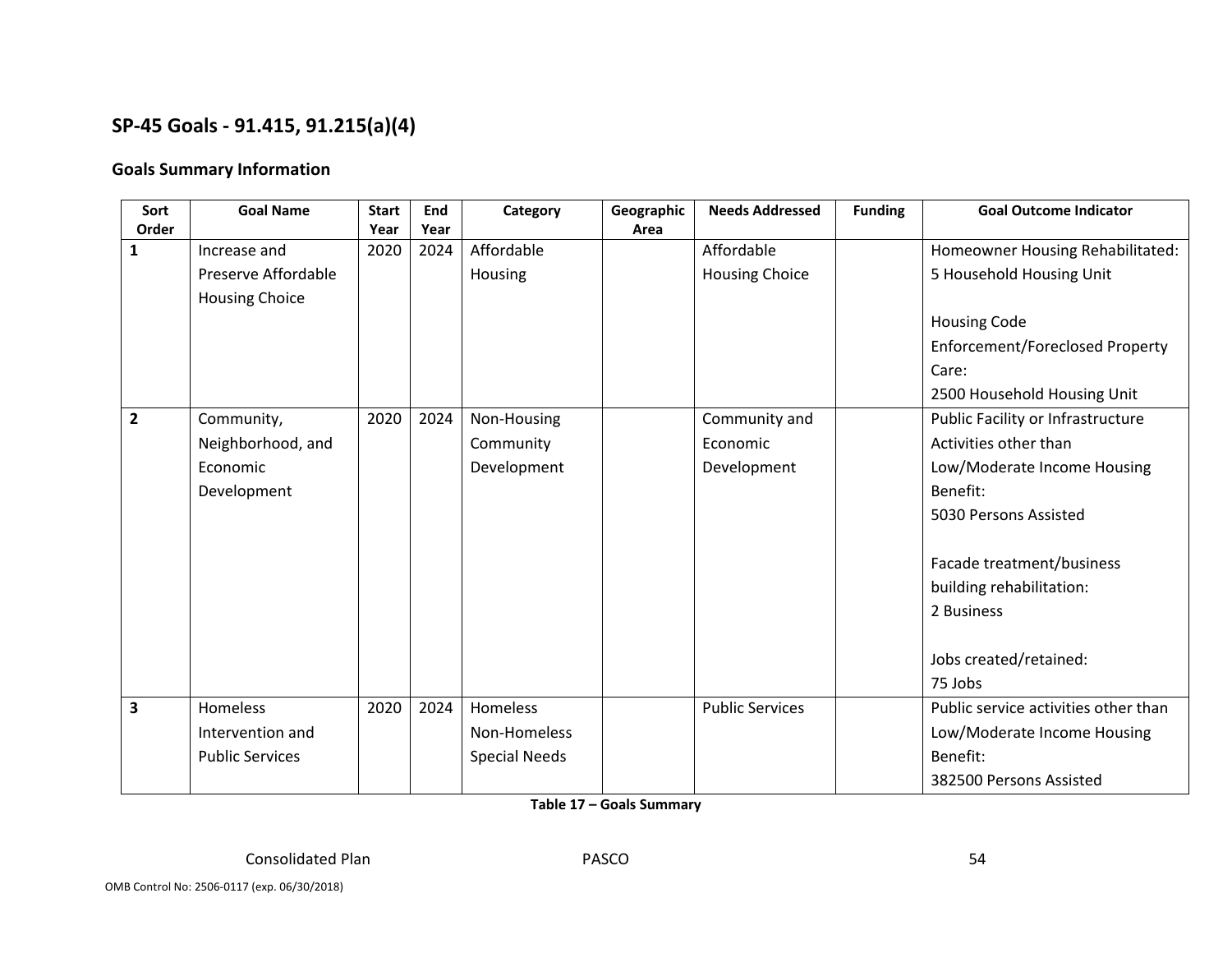### **Goal Descriptions**

| <b>Goal Name</b><br>Increase and Preserve Affordable Housing Choice<br>$\mathbf{1}$     |                            |                                                                                                                                                                                                                                                                                                                                                                                                                                                                                                                                                                                                                                                                                                                                                                                                                                              |  |  |  |  |  |
|-----------------------------------------------------------------------------------------|----------------------------|----------------------------------------------------------------------------------------------------------------------------------------------------------------------------------------------------------------------------------------------------------------------------------------------------------------------------------------------------------------------------------------------------------------------------------------------------------------------------------------------------------------------------------------------------------------------------------------------------------------------------------------------------------------------------------------------------------------------------------------------------------------------------------------------------------------------------------------------|--|--|--|--|--|
|                                                                                         | Goal<br><b>Description</b> | Expand the supply of affordable housing units by developing owner and renter-occupied housing, including acquisition and<br>rehabilitation. Provide financial assistance to local housing development organizations to increase the supply of affordable<br>housing. Funds will sustain or improve the quality of existing affordable housing stock, such as rehabilitation of housing,<br>eligible code enforcement tasks, energy efficiency/weatherization improvements, removal of spot blight conditions, and<br>ADA improvements. Funds will increase community awareness of lead-paint hazards and assist with testing for lead<br>hazards. Provide homeownership opportunities through such activities as gap financing, down payment assistance and<br>infill ownership.                                                             |  |  |  |  |  |
| $\overline{2}$<br><b>Goal Name</b><br>Community, Neighborhood, and Economic Development |                            |                                                                                                                                                                                                                                                                                                                                                                                                                                                                                                                                                                                                                                                                                                                                                                                                                                              |  |  |  |  |  |
|                                                                                         | Goal<br><b>Description</b> | Support for businesses that create jobs for lower-income residents and/or businesses that provide essential services to<br>lower-income neighborhoods or provide stability to at-risk or blighted areas through activities such as façade<br>improvements and support for micro-enterprises. Funds may support activities that improve the skills of the local<br>workforce, including those with special needs. Improve community infrastructure by provision and improvements such as<br>ADA ramps, sidewalks, curbs, gutters, streets, parks, playgrounds, community gardens, and streetlights. Funds may provide<br>LID assessment payments for lower income households. Funds will be used to provide or improve public facilities, including<br>neighborhood centers, recreation facilities, and neighborhood beautification projects. |  |  |  |  |  |
| 3                                                                                       | <b>Goal Name</b>           | Homeless Intervention and Public Services                                                                                                                                                                                                                                                                                                                                                                                                                                                                                                                                                                                                                                                                                                                                                                                                    |  |  |  |  |  |
|                                                                                         | Goal<br><b>Description</b> | Funds will be used to support public services that respond to the immediate needs of persons in crisis and that support<br>regional efforts to meet the basic living needs of lower-income households and individuals including persons with special<br>needs, seniors, and disadvantaged youth. Support homeless facilities and increase housing resources that assist homeless<br>persons toward housing stability and self-sufficiency. Support increased case management and a high degree of<br>coordination among providers.                                                                                                                                                                                                                                                                                                           |  |  |  |  |  |

**Estimate the number of extremely low-income, low-income, and moderate-income families to whom the jurisdiction will provide affordable housing as defined by HOME 91.315(b)(2)**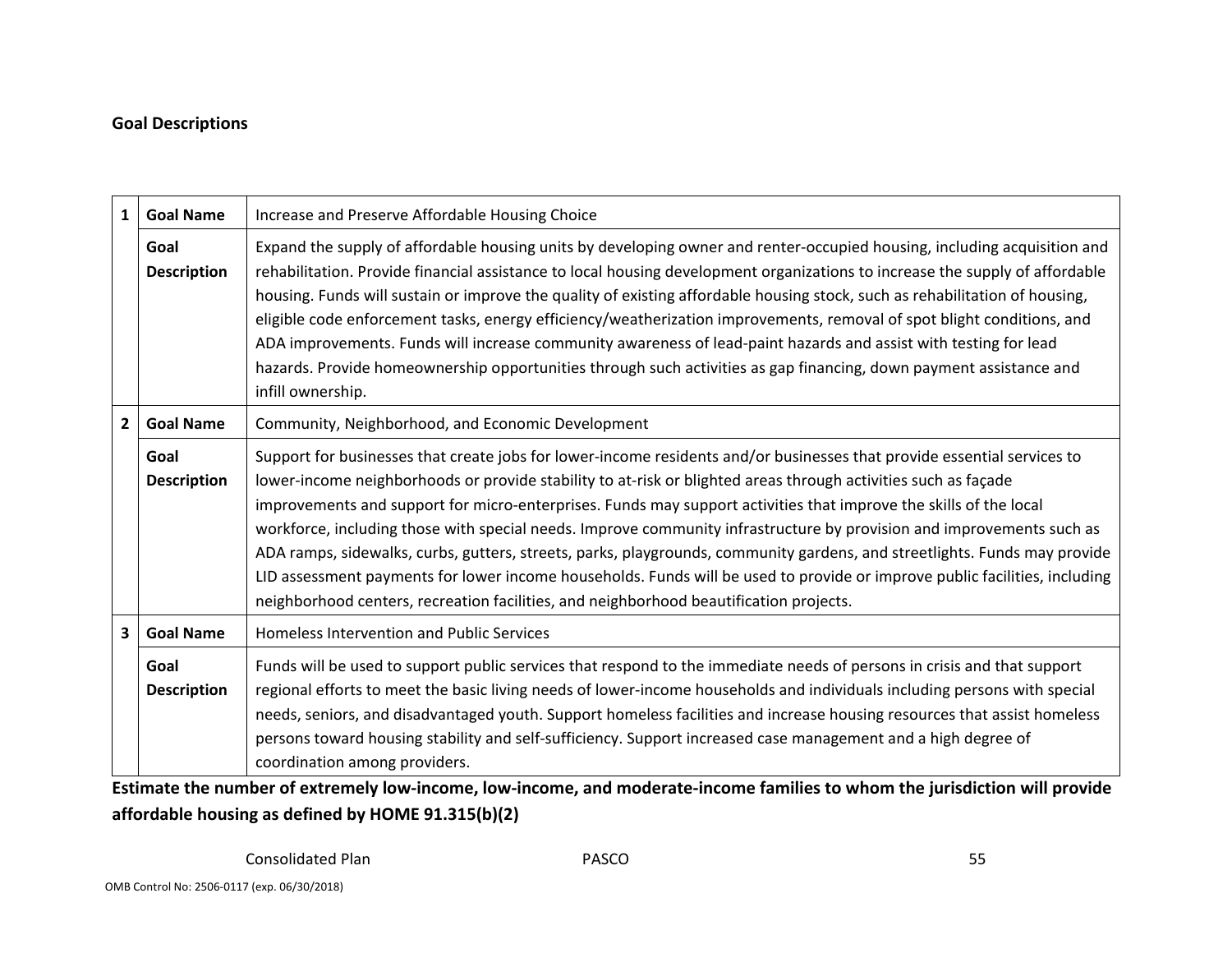Consolidated Plan **PASCO** 56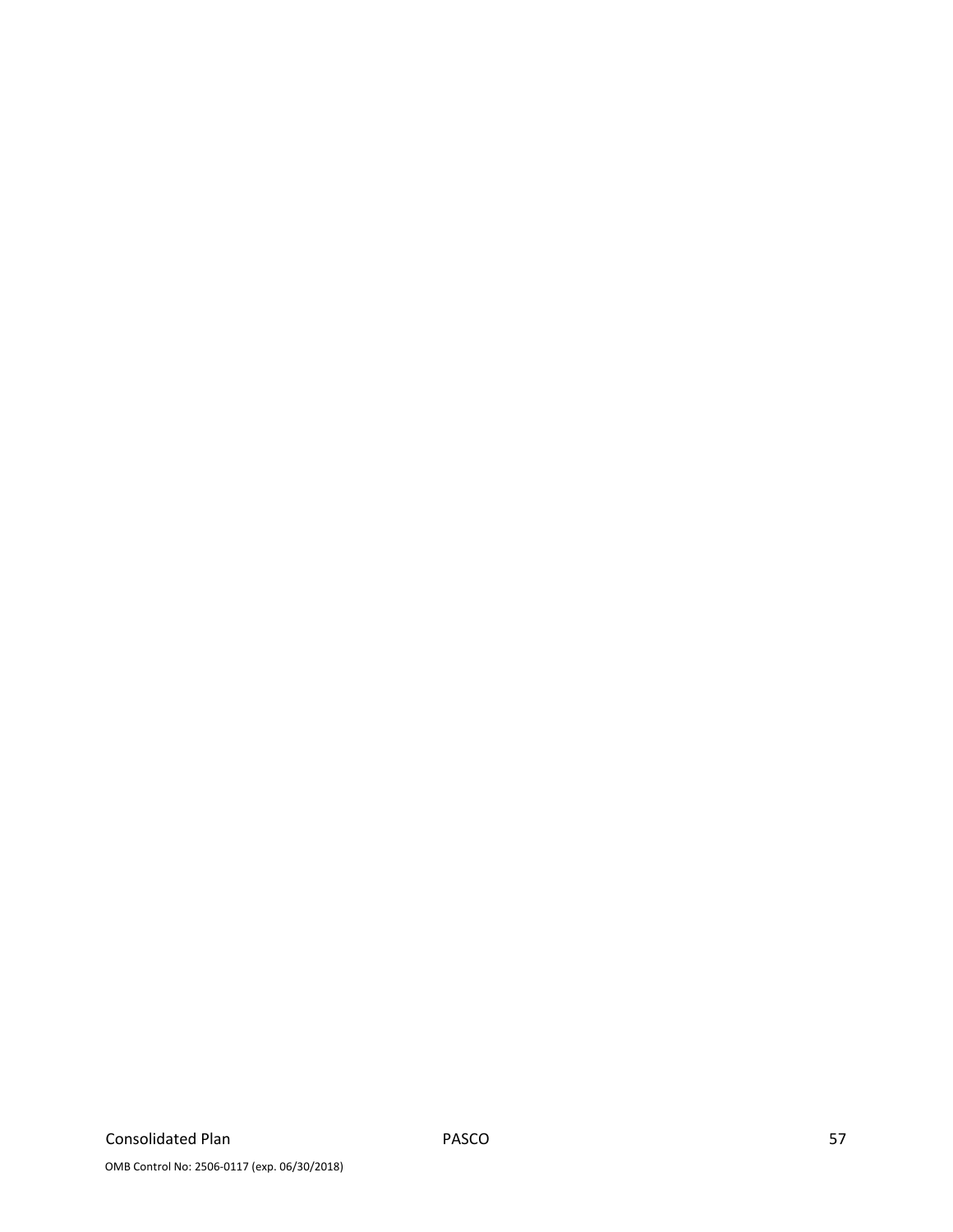## **SP-65 Lead-based Paint Hazards - 91.415, 91.215(i)**

#### **Actions to address LBP hazards and increase access to housing without LBP hazards**

A substantial share of housing in each of the three cities is older and more at risk of having lead-paint hazards, which is particularly true of older units in poor maintenance, such as those in lower-income neighborhoods. The *Market Analysis* shows that nearly half of renter and owners in each city are currently living in homes built before 1980.

Each city will continue to create community awareness as an important component of reducing lead hazards. Education efforts focus on actions to take when rehabilitating or remodeling a home and steps to take if exposure to lead hazards is suspected. Each city will make those materials easily available in pamphlet form, via available links on websites, and in planning and building departments. All materials may be made available in several languages. The cities actively promote safe work practices and information for residents and contractors.

#### **How are the actions listed above integrated into housing policies and procedures?**

The cities use Lead-based Paint (LBP) Safe Checklists to evaluate applicability of the lead safe housing rule to projects funded with CDBG and HOME funds. The cities work with approved contractors to perform testing to identify lead based-paint hazards and will assure compliance after remediation work through risk assessments and clearance exams.

The City of Pasco reduces the cost burden to lower income households by paying for extensive testing to identify lead hazards and assure compliance after remediation work. This will be accomplished by granting the costs of lead-based paint inspections, risk assessments, and one clearance exam for persons assisted by the Rehabilitation Program using CDBG funds.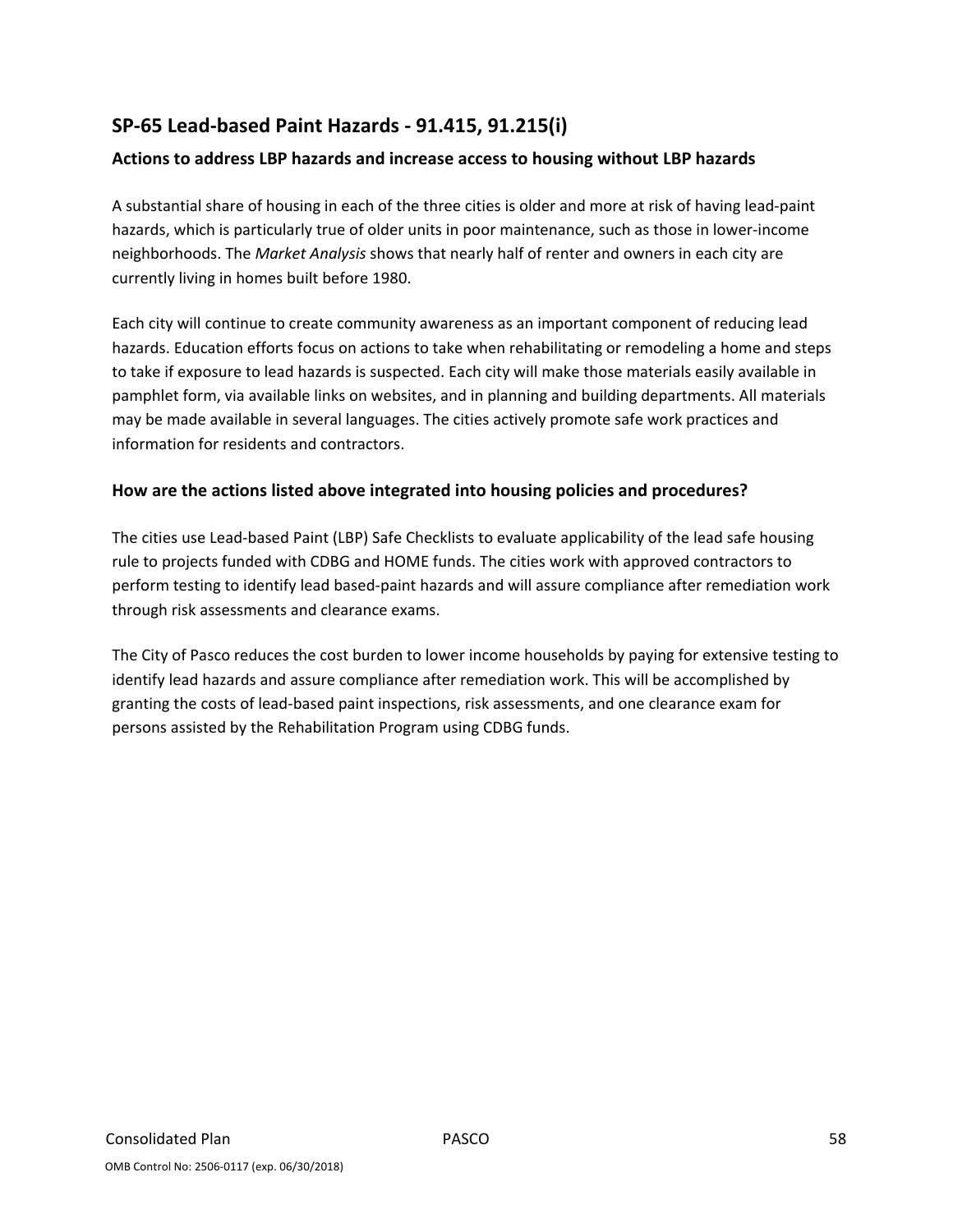## **SP-70 Anti-Poverty Strategy - 91.415, 91.215(j)**

### **Jurisdiction Goals, Programs and Policies for reducing the number of Poverty-Level Families**

Each of the three Consolidated Plan goals has the aim to reduce the number of households in poverty, in addition to providing relief from the financial burdens of poverty. The goal to increase and preserve affordable housing choices (particularly rental housing) will remove some of the burden of cost, increase housing safety, and result in housing stability for some Tri-Cities households. Assisting households in meeting their housing needs, it often frees up that household to focus energy and resources on job skills, work opportunities, and educational opportunities.

To the extent physical environments are improved, streets and roads made safer and more amenable to multiple modes of transportation, and people feel safer on their streets and downtown, the community is more attractive to new residents and new businesses/workers. The three cities have in the past and will continue to explore ways to use CDBG funds to support programs that help employ persons in poverty, such as the Pasco Specialty Kitchen, and to invest in training and support for new and existing businesses that provide quality jobs to the region. Supportive services offer the opportunity to make choices about self-sufficiency and a way out of poverty and the contributing circumstances (e.g., domestic violence, mental illness, loss of employment, illness).

## **How are the Jurisdiction poverty reducing goals, programs, and policies coordinated with this affordable housing plan**

The Tri-Cities Consolidated Plan focuses on meeting the needs of lower-income persons and neighborhoods. The Consortium will use HOME and CDBG funds to support low and moderate income families while supporting broader community-wide strategies to increase self-sufficiency and increase economic opportunities.

The CDBG program staff are active participants in CoC meetings, where needs, resources, and strategies are regularly discussed and coordinated. Each of the three cities has their own Comprehensive Plan, those plans each consider their own cities as part of the region as a whole. Both Benton and Franklin counties continue to expand their housing, behavioral health, and supportive serve systems. Notably, this includes continues work on the Coordinated Entry System (CES) that works to increase efficiencies and outcomes of the CoC in the region.

The cities will continue to coordinate with the Housing Authorities to support opportunities to expand voucher programs and maintain capacity to assist lowest income households. Over the years, a close, cooperative relationship between the Benton Franklin Community Action Committee (CAC) allows the cities to support a coordinated effort to reduce burdens for those living in poverty.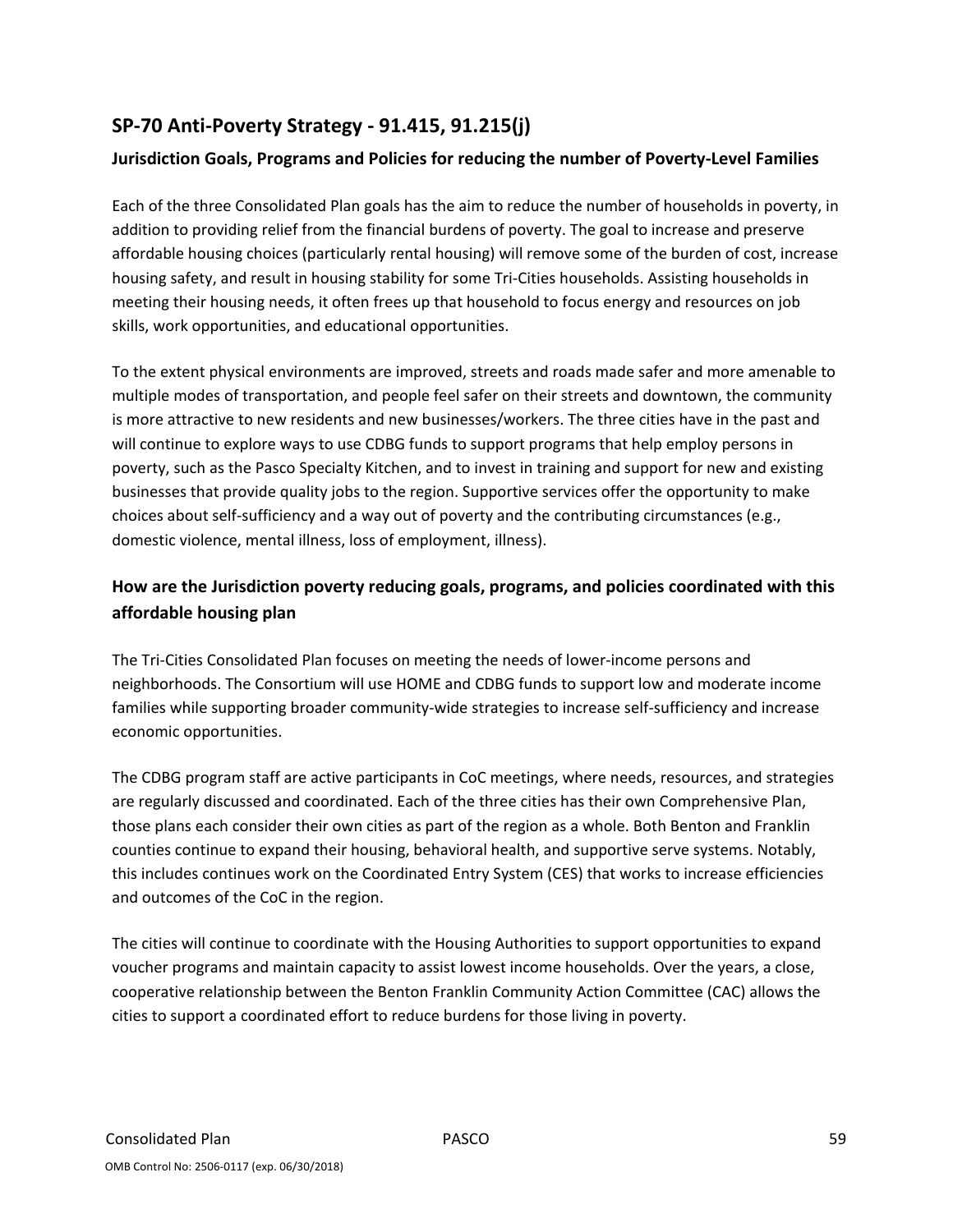## **SP-80 Monitoring - 91.230**

**Describe the standards and procedures that the jurisdiction will use to monitor activities carried out in furtherance of the plan and will use to ensure long-term compliance with requirements of the programs involved, including minority business outreach and the comprehensive planning requirements**

The City of Richland is responsible for monitoring Richland CDBG and HOME Consortium program subrecipients. The Cities of Kennewick and Pasco are responsible for their respective CDBG program subrecipients. All are responsible to ensure compliance with all federal, state, and local rules, regulations and laws.

Monitoring is accomplished through on-site monitoring, desk monitoring, written correspondence, and phone conversations. Technical assistance is offered throughout the year, both to new sub-recipients and existing subrecipients. Subrecipients are required to provide written quarterly reports to identify progress made in the program and how funds have been used.

Housing projects funded by CDBG or HOME Programs are typically made as loans documented by recorded deeds of trust, promissory notes, and other contractual loan agreements. These documents establish the obligations for compliance with CDBG or HOME regulations. All housing projects are required to secure building permits and comply with zoning and building code requirements. Housing units are inspected and corrections are required to meet building codes as part of the permitting process. HOME funded projects to purchase existing units receive an on-site housing quality standards (HQS) inspection and visual paint inspection. Specific language is in the written contractual agreement and Deeds of Trust to assure the assisted unit complies with affordability requirements.

A performance measurement system to determine the impact federal dollars are making in the community assists in monitoring program and subrecipient performance. These actions identify potential areas of concern and assist in making necessary changes to ensure programs operate efficiently and effectively. The cities do not monitor grants or loans awarded directly to other entities by HUD or other Federal or non-Federal agencies.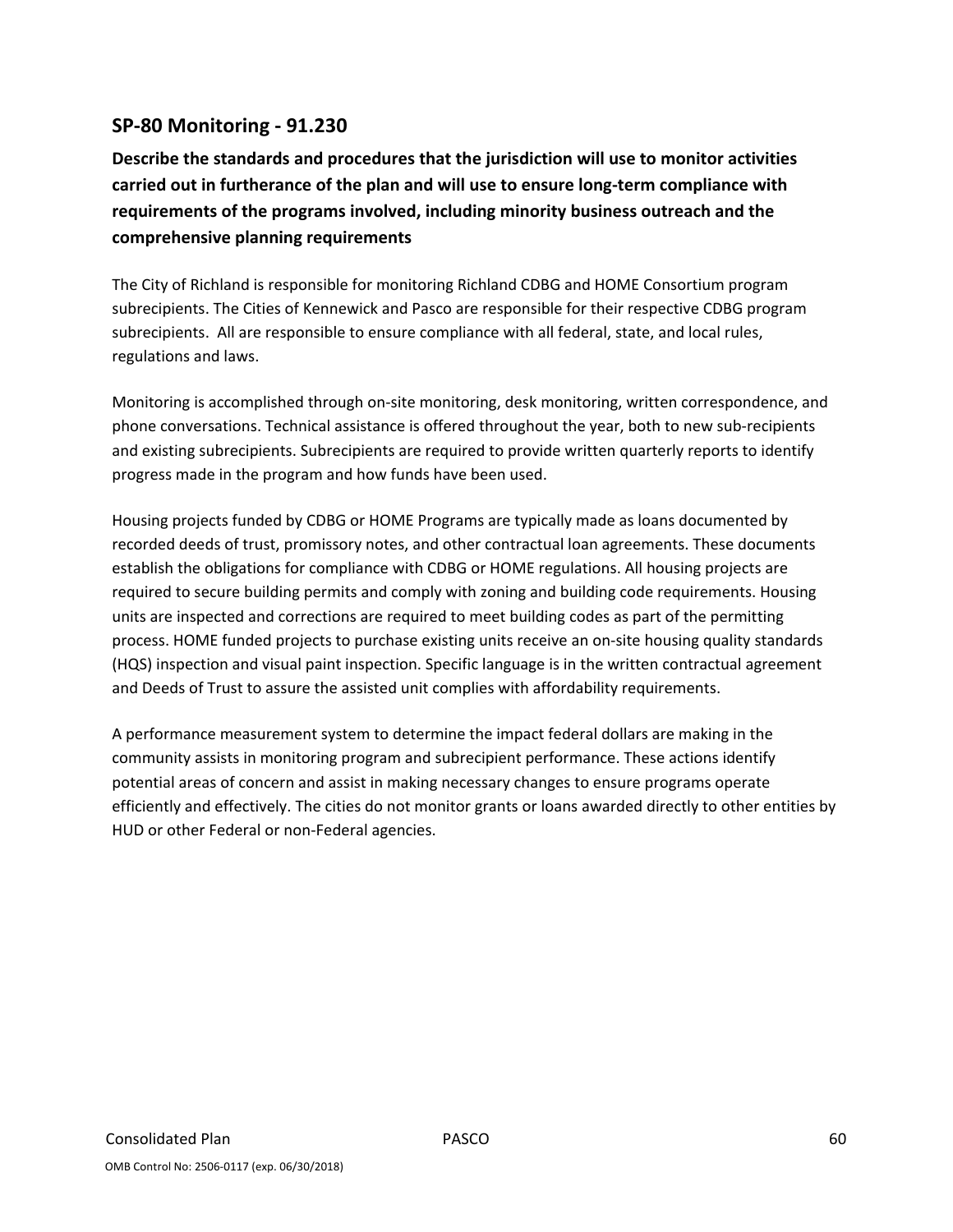# **Expected Resources**

## **AP-15 Expected Resources - 91.420(b), 91.220(c)(1,2)**

#### **Introduction**

As each of the three cities share a common set of goals and directions for meeting the community development and affordable housing needs of lower income persons, the cities collaboratively prepared the 2020-2024 Consortium Consolidated Plan. The Plan provides the community with an assessment of needs and market conditions, establishes priority needs, set goals to respond to the identified needs, and establishes outcome measures for the Strategic Plan and Annual Action Plans. The City anticipates for planning purposes that the CDBG and HOME Programs will be federally funded at 2019 levels. These funding projections are difficult to make given the fluctuations of funding for both the CDBG and HOME programs over the past several years.

#### **Anticipated Resources**

| Program     | <b>Source</b>       | <b>Uses of Funds</b>                                                                                                           | <b>Expected Amount Available Year 1</b> |                    | <b>Expected</b>                        | <b>Narrative Description</b> |                                                                     |                                                                                                                                                                               |
|-------------|---------------------|--------------------------------------------------------------------------------------------------------------------------------|-----------------------------------------|--------------------|----------------------------------------|------------------------------|---------------------------------------------------------------------|-------------------------------------------------------------------------------------------------------------------------------------------------------------------------------|
|             | of Funds            |                                                                                                                                | Annual<br><b>Allocation:</b>            | Program<br>Income: | <b>Prior Year</b><br><b>Resources:</b> | Total:<br>Ş                  | <b>Amount</b><br><b>Available</b><br><b>Remainder</b><br>of ConPlan |                                                                                                                                                                               |
| <b>CDBG</b> | public -<br>federal | Acquisition<br>Admin and<br>Planning<br>Economic<br>Development<br>Housing<br>Public<br>Improvements<br><b>Public Services</b> | 738,042                                 | 202,882            | 226,189                                | 1,167,113                    | 2,817,360                                                           | CDBG funds leverage local, state, and<br>federal funds. Agencies are able to<br>combine funding sources in order to<br>provide a wider range of services to<br>the community. |

Consolidated Plan 61 and 200 and 200 and 200 and 200 and 200 and 200 and 200 and 200 and 200 and 200 and 200 and 200 and 200 and 200 and 200 and 200 and 200 and 200 and 200 and 200 and 200 and 200 and 200 and 200 and 200 a

OMB Control No: 2506-0117 (exp. 06/30/2018)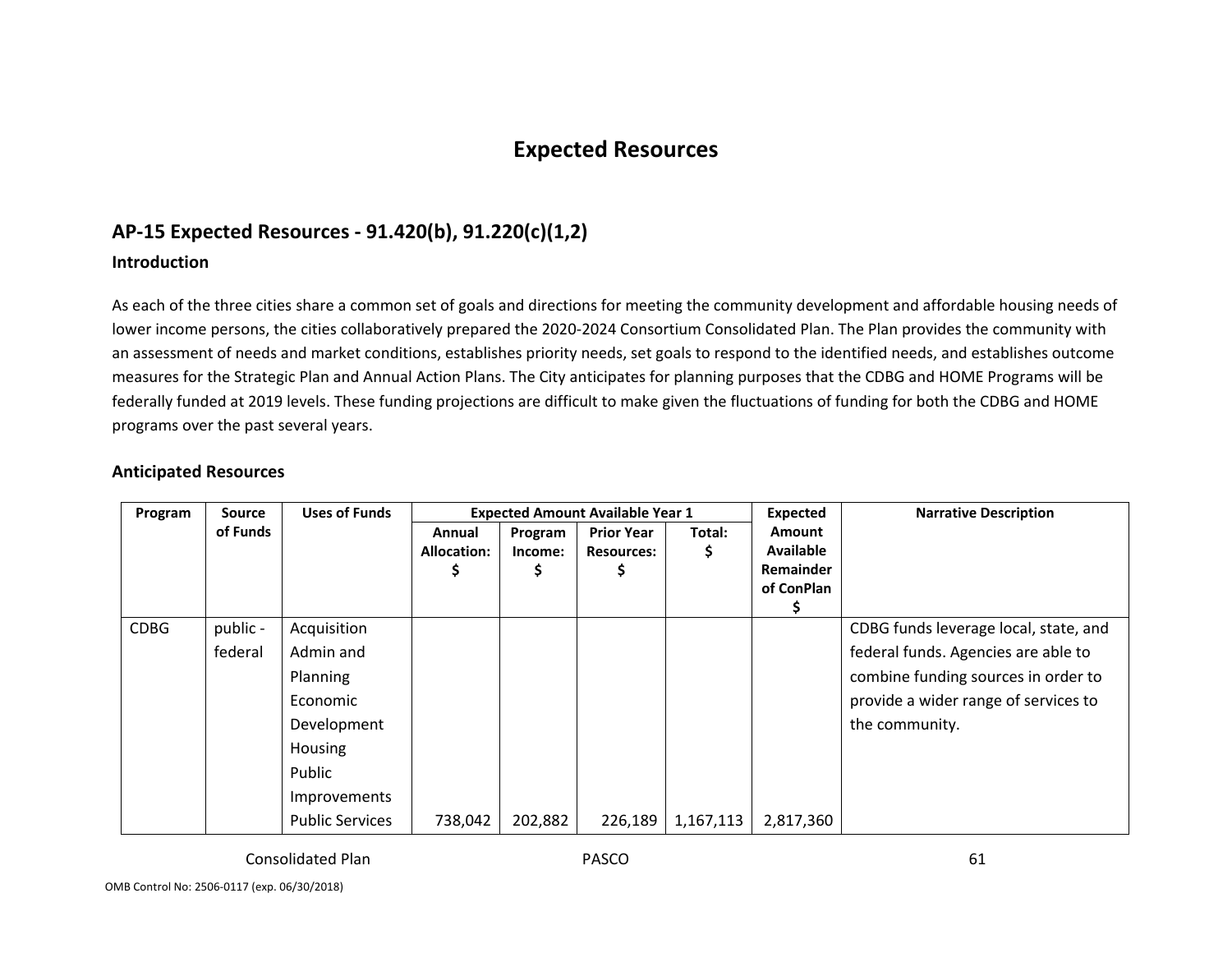#### **Table 18 - Expected Resources – Priority Table**

## **Explain how federal funds will leverage those additional resources (private, state and local funds), including a description of how matching requirements will be satisfied**

CDBG and HOME funds are important resources in the community and used in conjunction with local, state, other federal and private funds to support housing and other projects. Each of the cities is supportive of efforts by other organizations to obtain funding for projects to address needs and goals outlined in this plan and in meeting needs in the Tri-Cities. Cities also assist community organizations in strategizing, applying for, accessing, and developing new resources and partnerships. CDBG and HOME funds are frequently used to leverage local, state and federal funds such as United Way, Washington State Housing Trust Funds, Emergency Solutions Grant, housing and homeless funds generated by recording feed and county or city general funds.

Each city, as a HOME Consortium participant, is required to match HOME funds. That match is met using city general funds or other non-federal funds, land made available at reduced cost (below appraised value), in the form of reduced financing fees from lenders and appraisers, grants for affordable housing from nonfederal sources, donated construction/housing materials and volunteer labor.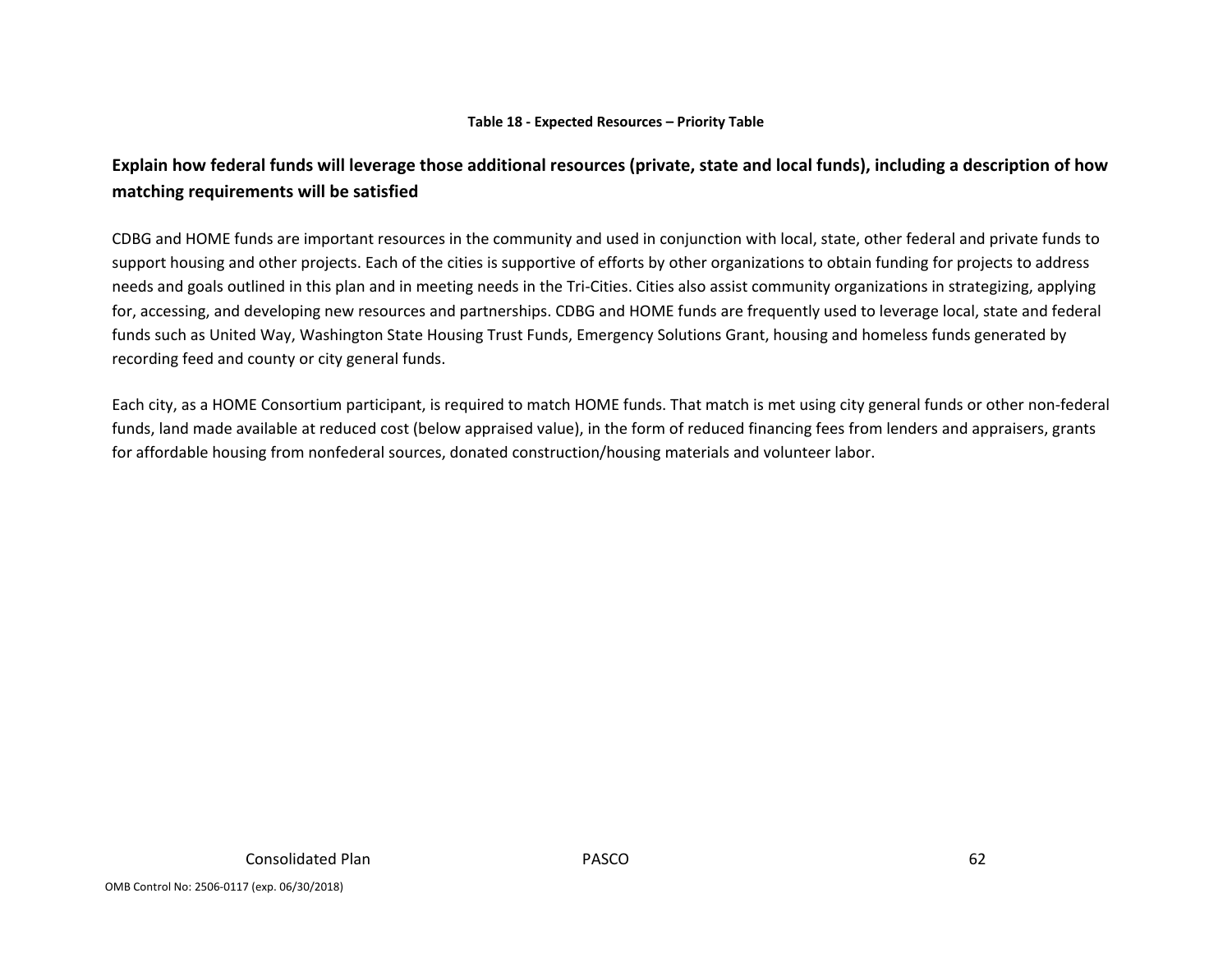# **If appropriate, describe publically owned land or property located within the jurisdiction that may be used to address the needs identified in the plan**

Not applicable

**Discussion**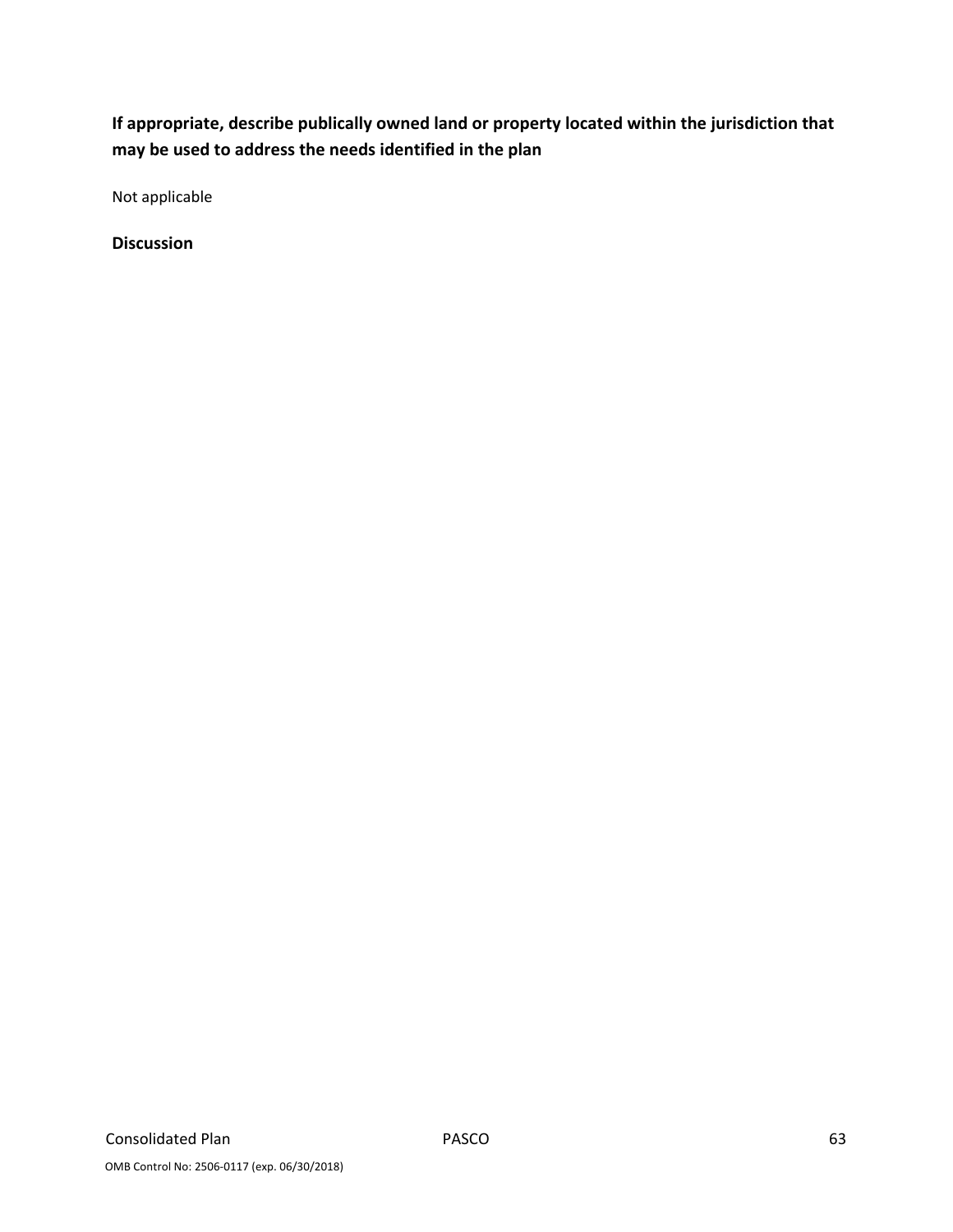# **Annual Goals and Objectives**

# **AP-20 Annual Goals and Objectives - 91.420, 91.220(c)(3)&(e)**

### **Goals Summary Information**

| Sort           | <b>Goal Name</b>       | <b>Start</b> | End  | Category             | Geographic | <b>Needs Addressed</b> | <b>Funding</b> | <b>Goal Outcome Indicator</b>        |
|----------------|------------------------|--------------|------|----------------------|------------|------------------------|----------------|--------------------------------------|
| Order          |                        | Year         | Year |                      | Area       |                        |                |                                      |
|                | Increase and           | 2020         | 2024 | Affordable           |            | Affordable             | CDBG:          | Homeowner Housing Rehabilitated: 3   |
|                | Preserve Affordable    |              |      | <b>Housing</b>       |            | <b>Housing Choice</b>  | \$172,882      | <b>Household Housing Unit</b>        |
|                | <b>Housing Choice</b>  |              |      |                      |            |                        |                | <b>Housing Code</b>                  |
|                |                        |              |      |                      |            |                        |                | Enforcement/Foreclosed Property      |
|                |                        |              |      |                      |            |                        |                | Care: 500 Household Housing Unit     |
| $\overline{2}$ | Community,             | 2020         | 2024 | Non-Housing          |            | Community and          | CDBG:          | Public Facility or Infrastructure    |
|                | Neighborhood, and      |              |      | Community            |            | Economic               | \$727,189      | Activities other than Low/Moderate   |
|                | Economic               |              |      | Development          |            | Development            |                | Income Housing Benefit: 10760        |
|                | Development            |              |      |                      |            |                        |                | Persons Assisted                     |
|                |                        |              |      |                      |            |                        |                | Jobs created/retained: 15 Jobs       |
| 3              | <b>Homeless</b>        | 2020         | 2024 | <b>Homeless</b>      |            | <b>Public Services</b> | CDBG:          | Public service activities other than |
|                | Intervention and       |              |      | Non-Homeless         |            |                        | \$89,000       | Low/Moderate Income Housing          |
|                | <b>Public Services</b> |              |      | <b>Special Needs</b> |            |                        |                | Benefit: 76500 Persons Assisted      |

**Table 19 – Goals Summary**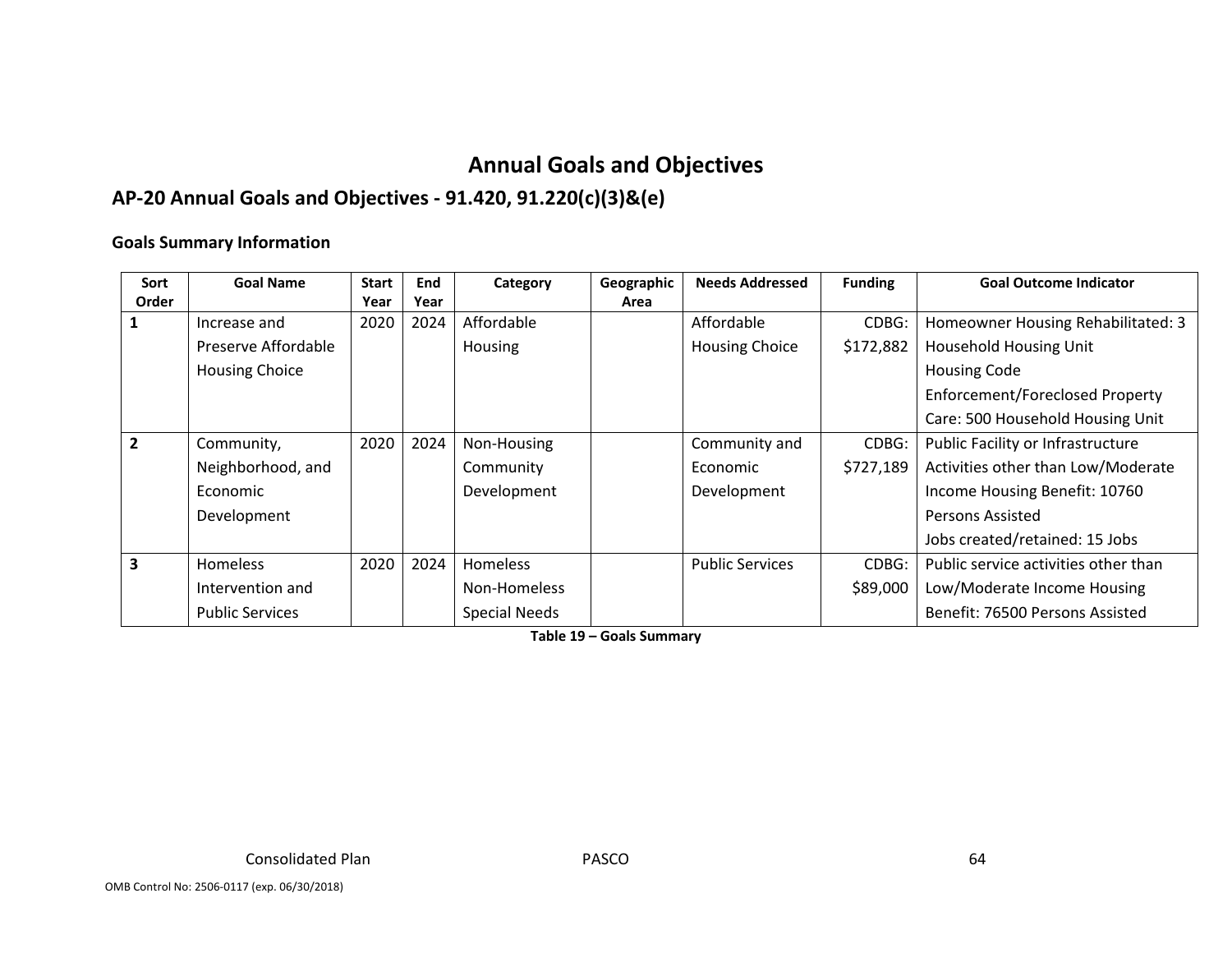## **Goal Descriptions**

| $\mathbf{1}$            | <b>Goal Name</b>           | Increase and Preserve Affordable Housing Choice                                                                                                                                                                                                                                                                                                                                                                                                                                                                                                                                                                                                                                                                                                                             |  |
|-------------------------|----------------------------|-----------------------------------------------------------------------------------------------------------------------------------------------------------------------------------------------------------------------------------------------------------------------------------------------------------------------------------------------------------------------------------------------------------------------------------------------------------------------------------------------------------------------------------------------------------------------------------------------------------------------------------------------------------------------------------------------------------------------------------------------------------------------------|--|
|                         | Goal<br><b>Description</b> | CDBG funds provide minor rehabilitation, emergency repairs and/or construction of wheelchair ramps or bathroom<br>accessibility remodels for very low to low income households. This population includes frail, elderly and disabled (City-<br>wide).<br>CDBG funds provide a portion of the salary and benefits for one of five code enforcement officers to help bring                                                                                                                                                                                                                                                                                                                                                                                                    |  |
|                         |                            | approximately 500 properties into compliance with City codes. Code enforcement encourages property owners to<br>maintain housing units to minimum property standards and improves neighborhood appearance in primarily low to<br>moderate income neighborhoods (Census Tracts 201, 202, 203, 204).                                                                                                                                                                                                                                                                                                                                                                                                                                                                          |  |
| $\overline{2}$          | <b>Goal Name</b>           | Community, Neighborhood, and Economic Development                                                                                                                                                                                                                                                                                                                                                                                                                                                                                                                                                                                                                                                                                                                           |  |
|                         | Goal<br><b>Description</b> | CDBG funds provide for wages, salaries and benefits for Technical Assistance at the Pasco Specialty Kitchen, a certified<br>commercial incubator kitchen. By providing technical assistance to small startup food-related businesses the Pasco<br>Specialty Kitchen improves their success rate by helping them to establish and achieve their goals. In consideration for<br>technical assistance, the startup businesses agree to create and/or make jobs available to 15 low-to-moderate income<br>persons.<br>Additional CDBG funds are requested for pedestrian safety and disability access improvements to downtown Pasco<br>Neighborhood Business District in the Vicinity of 4th and Lewis Streets between 2nd and 5th Avenues, and Clark and<br>Columbia Streets. |  |
| $\overline{\mathbf{3}}$ | <b>Goal Name</b>           | Homeless Intervention and Public Services                                                                                                                                                                                                                                                                                                                                                                                                                                                                                                                                                                                                                                                                                                                                   |  |
|                         | Goal<br><b>Description</b> | CDBG funds provide a portion of the salary and benefits for recreation specialists at the Civic Center, Martin Luther King<br>Center and Pasco Senior Center. The facility's' programs provide recreation programs for at risk youth and families in<br>the service areas, and seniors.                                                                                                                                                                                                                                                                                                                                                                                                                                                                                     |  |
|                         |                            | CDBG funds provide scholarship funds to help low-income youth and disabled adults participate in recreation programs.                                                                                                                                                                                                                                                                                                                                                                                                                                                                                                                                                                                                                                                       |  |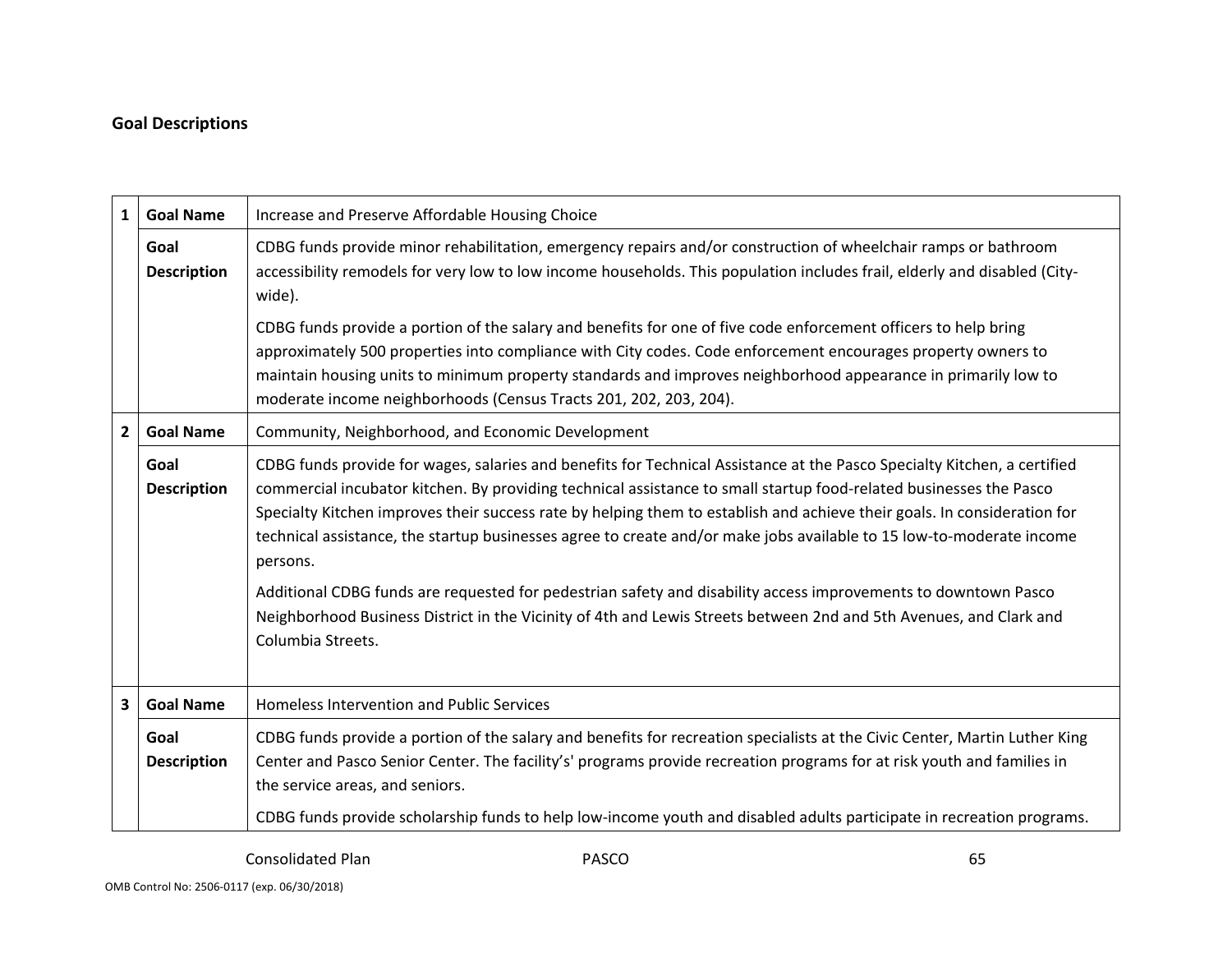Consolidated Plan 66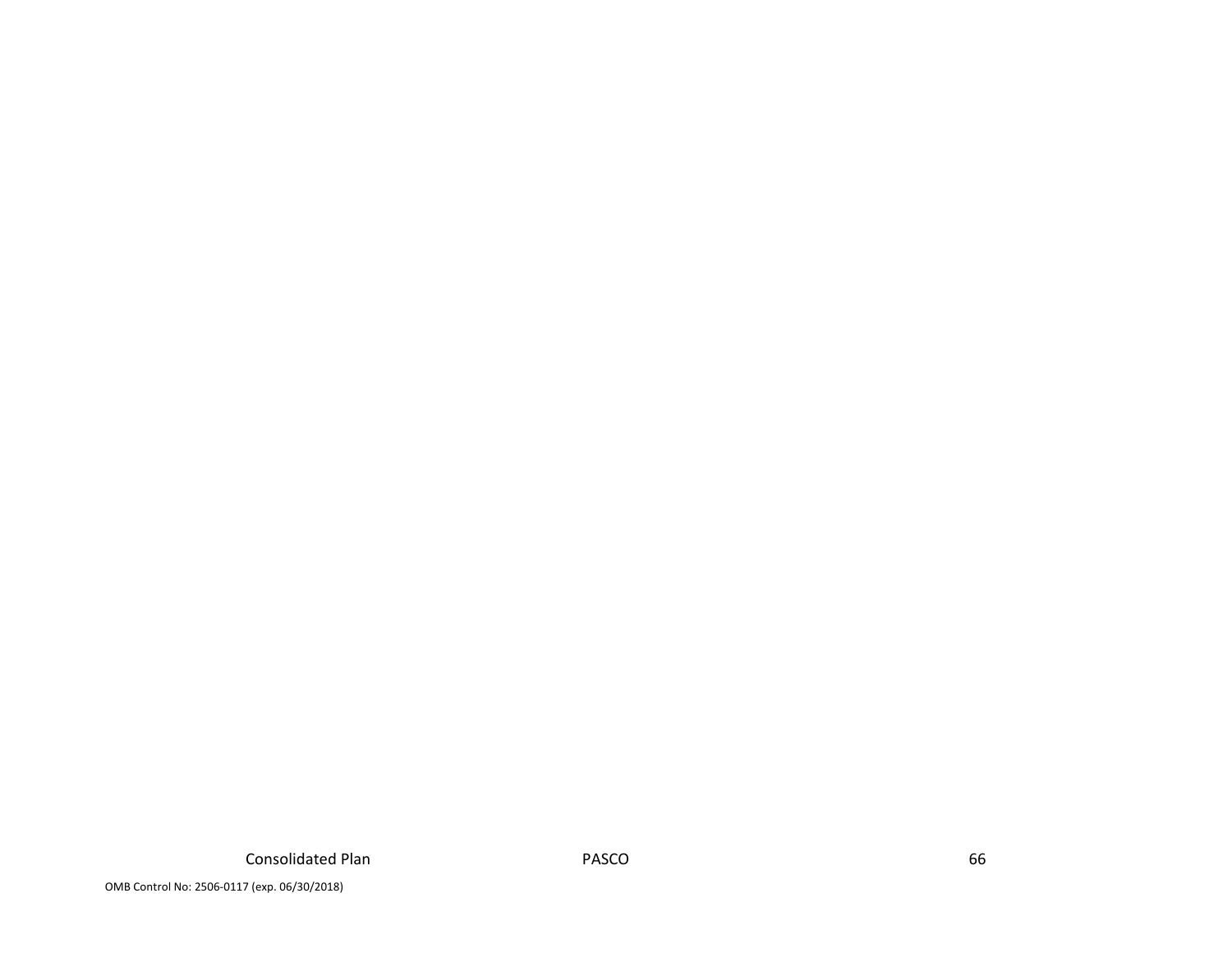## **AP-35 Projects - 91.420, 91.220(d)**

### **Introduction**

This Annual Action Plan provides descriptions of how funds will be used to support the goals and priorities identified in previous sections of this Consolidated Plan. Projects and activities are carefully chosen, many through a competitive process, to ensure the maximum effectiveness in the use of these funds.

| #              | <b>Project Name</b>                 |  |
|----------------|-------------------------------------|--|
| 1              | PROGRAM ADMINISTRATION              |  |
| $\mathfrak{p}$ | <b>PUBLIC SERVICES</b>              |  |
| 3              | ECONOMIC OPPORTUNITIES              |  |
| 4              | <b>DECENT HOUSING</b>               |  |
| 5              | PUBLIC FACILITY IMPROVEMENTS        |  |
| 6              | <b>CODE ENFORCEMENT</b>             |  |
| 7              | <b>COMMUNITY INFRASTRUCTURE</b>     |  |
| 8              | SECTION 108 GUARANTEED LOAN PROGRAM |  |

**Table 20 – Project Information**

#### **Describe the reasons for allocation priorities and any obstacles to addressing underserved needs**

Funding priorities are consistent with those stated in the Strategic Plan. The City of Pasco intends to maximize the use of limited resources to ensure the highest benefit within the capacity to administer the program. Reduced funds have increased the challenge. Given the limited capacity, bricks and mortar projects resulting in visual physical improvements are important when those projects reduce barriers for physically impaired persons; result in the acquisition, construction or improvement to public facilities; and/or, result in neighborhood preservation and revitalization. High priority is also placed on projects that would result in enhancing the economic opportunities of residents.

Whenever feasible, projects that leverage additional funds and/or are coordinated with community partners are emphasized and given priority. The City does not anticipate obstacles to meeting the underserved needs addressed in the projects.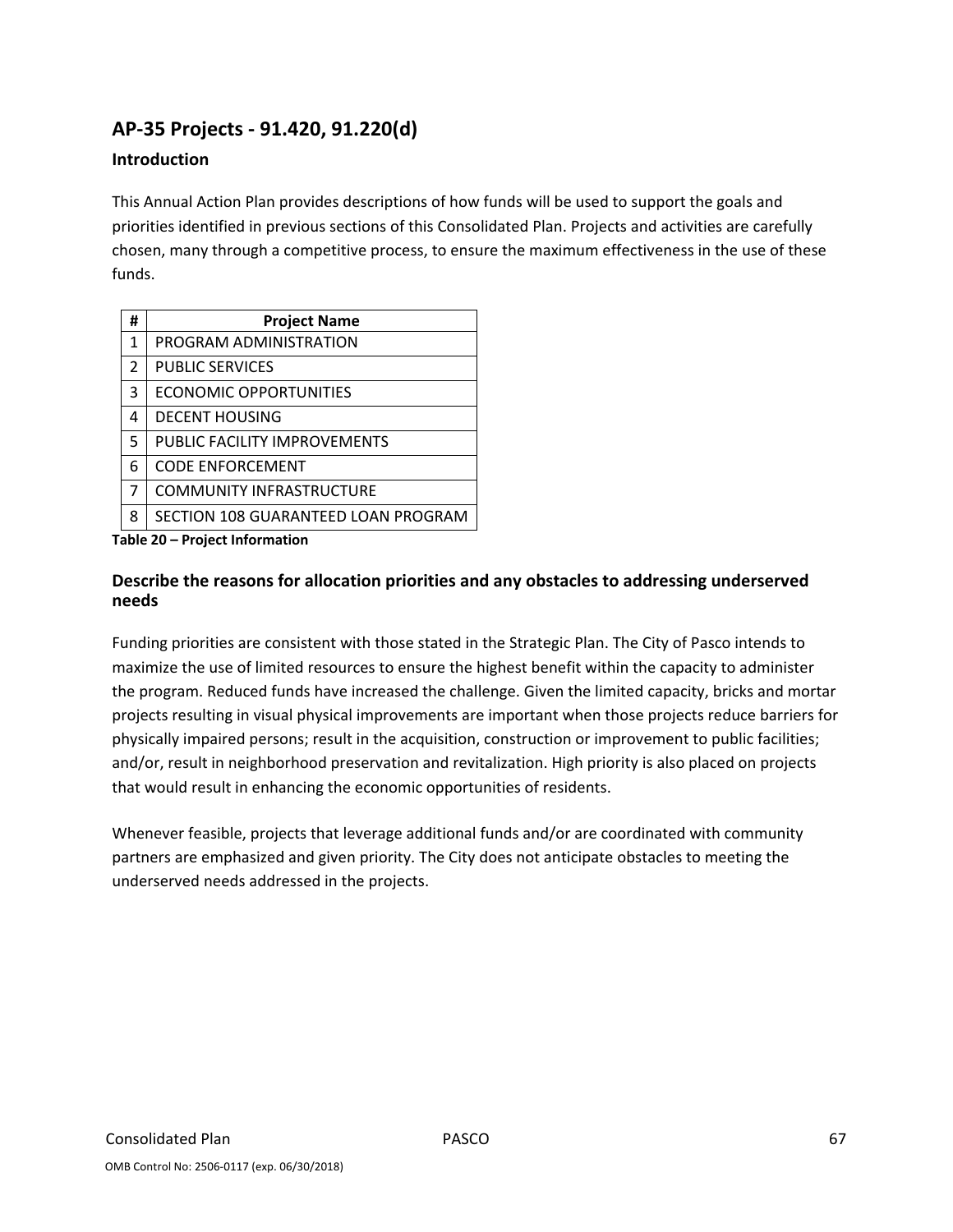# **AP-38 Project Summary**

**Project Summary Information**

| $\mathbf{1}$   | <b>Project Name</b>                                                                           | PROGRAM ADMINISTRATION                                                                                                                                                                                                                                                                                                                                                                                                                                       |
|----------------|-----------------------------------------------------------------------------------------------|--------------------------------------------------------------------------------------------------------------------------------------------------------------------------------------------------------------------------------------------------------------------------------------------------------------------------------------------------------------------------------------------------------------------------------------------------------------|
|                | <b>Target Area</b>                                                                            |                                                                                                                                                                                                                                                                                                                                                                                                                                                              |
|                | <b>Goals Supported</b>                                                                        |                                                                                                                                                                                                                                                                                                                                                                                                                                                              |
|                | <b>Needs Addressed</b>                                                                        |                                                                                                                                                                                                                                                                                                                                                                                                                                                              |
|                | <b>Funding</b>                                                                                | CDBG: \$140,000                                                                                                                                                                                                                                                                                                                                                                                                                                              |
|                | <b>Description</b>                                                                            | PROGRAM ADMINISTRATION FOR CDBG AND HOME                                                                                                                                                                                                                                                                                                                                                                                                                     |
|                | <b>Target Date</b>                                                                            | 12/31/2020                                                                                                                                                                                                                                                                                                                                                                                                                                                   |
|                | Estimate the number and type<br>of families that will benefit<br>from the proposed activities |                                                                                                                                                                                                                                                                                                                                                                                                                                                              |
|                | <b>Location Description</b>                                                                   |                                                                                                                                                                                                                                                                                                                                                                                                                                                              |
|                | <b>Planned Activities</b>                                                                     | CDBG funds provide for salary and benefits for the Block Grant Administrator to plan, administer and<br>provide for the successful delivery of housing, community development and economic activities. The City<br>receives funds for CDBG and HOME activities. The Block Grant Administrator ensures compliance with<br>local, state and federal rules, regulations and laws for programs that primarily benefit low to moderate<br>income people in Pasco. |
| $\overline{2}$ | <b>Project Name</b>                                                                           | <b>PUBLIC SERVICES</b>                                                                                                                                                                                                                                                                                                                                                                                                                                       |
|                | <b>Target Area</b>                                                                            |                                                                                                                                                                                                                                                                                                                                                                                                                                                              |
|                | <b>Goals Supported</b>                                                                        | Homeless Intervention and Public Services                                                                                                                                                                                                                                                                                                                                                                                                                    |
|                | <b>Needs Addressed</b>                                                                        | <b>Public Services</b>                                                                                                                                                                                                                                                                                                                                                                                                                                       |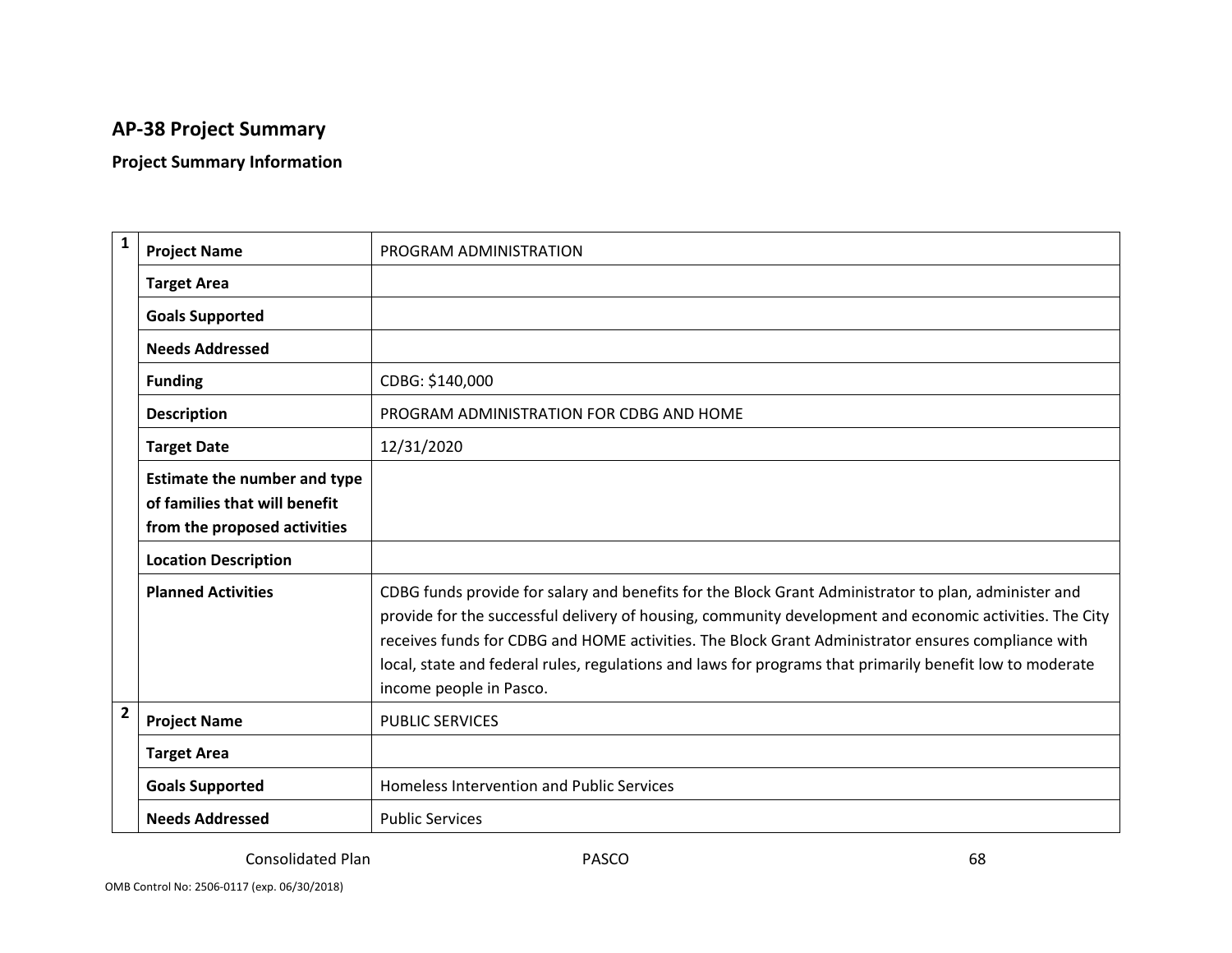|                         | <b>Funding</b>                                                                                                                      | CDBG: \$89,000                                                                                                                                                                                                                                                         |
|-------------------------|-------------------------------------------------------------------------------------------------------------------------------------|------------------------------------------------------------------------------------------------------------------------------------------------------------------------------------------------------------------------------------------------------------------------|
|                         | <b>Description</b>                                                                                                                  | PUBLIC SERVICE ACTIVITIES                                                                                                                                                                                                                                              |
|                         | <b>Target Date</b>                                                                                                                  | 12/31/2020                                                                                                                                                                                                                                                             |
|                         | <b>Estimate the number and type</b><br>of families that will benefit<br>from the proposed activities                                |                                                                                                                                                                                                                                                                        |
|                         | <b>Location Description</b>                                                                                                         |                                                                                                                                                                                                                                                                        |
|                         | <b>Planned Activities</b>                                                                                                           | CDBG funds provide a portion of the salary and benefits for recreation specialists at the Pasco Civic<br>Center, Martin Luther King Center and Senior Center. The programs provide recreation programs for at<br>risk youth, families and seniors in the service area. |
|                         |                                                                                                                                     | The Arc of Tri-Cities provide scholarships for disabled adults living in Pasco and Pasco Recreation<br>Department provides scholarships for low-income children to participate in recreational activities.                                                             |
| $\overline{\mathbf{3}}$ | <b>Project Name</b>                                                                                                                 | <b>ECONOMIC OPPORTUNITIES</b>                                                                                                                                                                                                                                          |
|                         | <b>Target Area</b>                                                                                                                  |                                                                                                                                                                                                                                                                        |
|                         | <b>Goals Supported</b>                                                                                                              | Community, Neighborhood, and Economic Development                                                                                                                                                                                                                      |
|                         | <b>Needs Addressed</b>                                                                                                              | Community and Economic Development                                                                                                                                                                                                                                     |
|                         | <b>Funding</b>                                                                                                                      | CDBG: \$167,500                                                                                                                                                                                                                                                        |
|                         | <b>Description</b>                                                                                                                  | ECONOMIC OPPORTUNITY ACTIVITIES                                                                                                                                                                                                                                        |
|                         | <b>Target Date</b>                                                                                                                  | 12/31/2020                                                                                                                                                                                                                                                             |
|                         | <b>Estimate the number and type</b><br>of families that will benefit<br>from the proposed activities<br><b>Location Description</b> |                                                                                                                                                                                                                                                                        |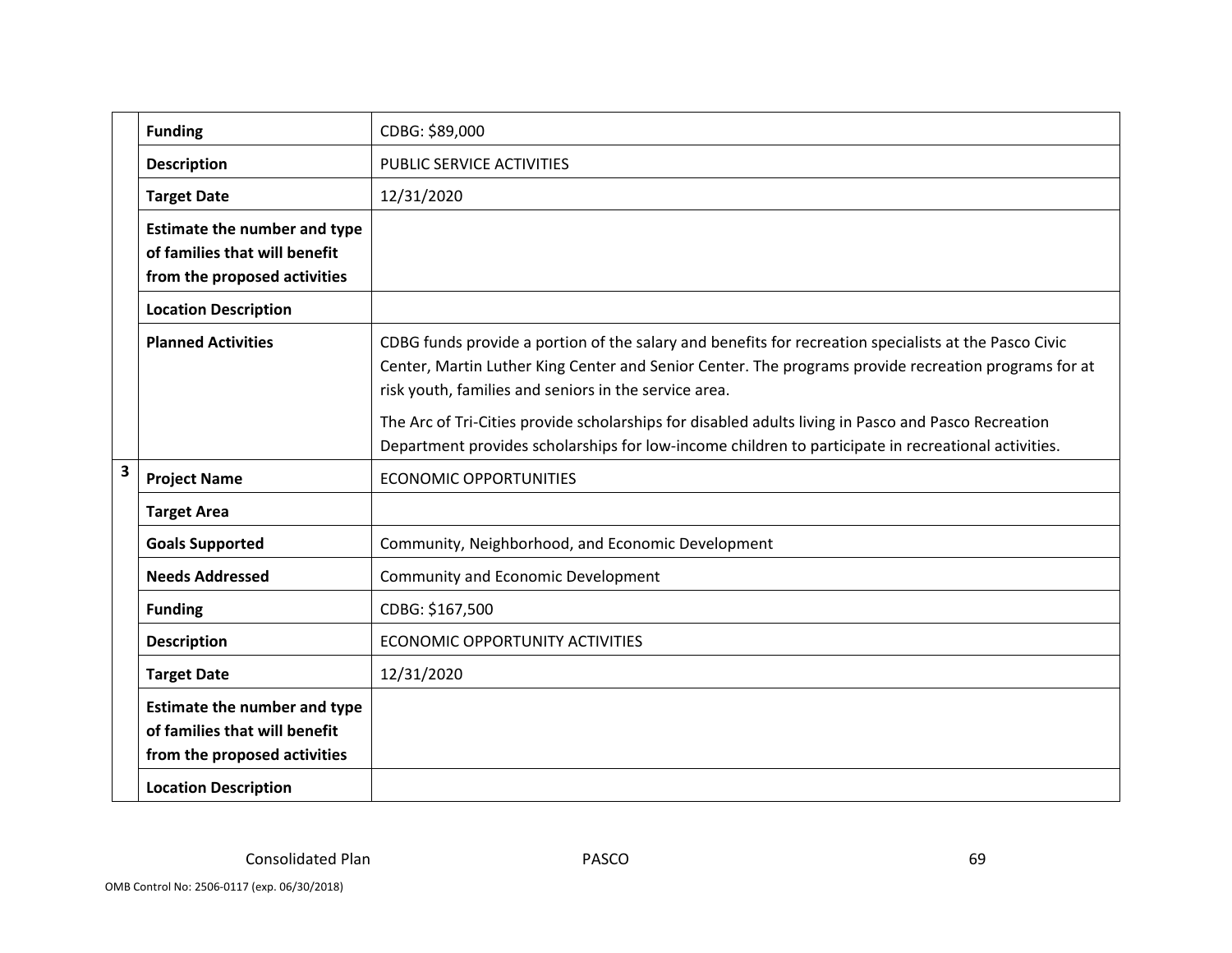|   | <b>Planned Activities</b>                                                                            | CDBG funds provide for wages, salaries and benefits for Technical Assistance at the Pasco Specialty<br>Kitchen, a certified commercial incubator kitchen. By providing technical assistance to small startup<br>food-related businesses the Pasco Specialty Kitchen improves their success rate by helping them to<br>establish and achieve their goals. In consideration for technical assistance, the startup businesses agree<br>to create and/or make jobs available to low-to-moderate income persons. |
|---|------------------------------------------------------------------------------------------------------|-------------------------------------------------------------------------------------------------------------------------------------------------------------------------------------------------------------------------------------------------------------------------------------------------------------------------------------------------------------------------------------------------------------------------------------------------------------------------------------------------------------|
| 4 | <b>Project Name</b>                                                                                  | <b>DECENT HOUSING</b>                                                                                                                                                                                                                                                                                                                                                                                                                                                                                       |
|   | <b>Target Area</b>                                                                                   |                                                                                                                                                                                                                                                                                                                                                                                                                                                                                                             |
|   | <b>Goals Supported</b>                                                                               | Increase and Preserve Affordable Housing Choice                                                                                                                                                                                                                                                                                                                                                                                                                                                             |
|   | <b>Needs Addressed</b>                                                                               | Affordable Housing Choice                                                                                                                                                                                                                                                                                                                                                                                                                                                                                   |
|   | <b>Funding</b>                                                                                       | CDBG: \$102,882                                                                                                                                                                                                                                                                                                                                                                                                                                                                                             |
|   | <b>Description</b>                                                                                   | <b>DECENT HOUSING ACTIVITIES</b>                                                                                                                                                                                                                                                                                                                                                                                                                                                                            |
|   | <b>Target Date</b>                                                                                   | 12/31/2021                                                                                                                                                                                                                                                                                                                                                                                                                                                                                                  |
|   | <b>Estimate the number and type</b><br>of families that will benefit<br>from the proposed activities |                                                                                                                                                                                                                                                                                                                                                                                                                                                                                                             |
|   | <b>Location Description</b>                                                                          |                                                                                                                                                                                                                                                                                                                                                                                                                                                                                                             |
|   | <b>Planned Activities</b>                                                                            | CDBG funds provide minor rehabilitation, emergency repairs and/or construction of wheelchair ramps or<br>bathroom accessibility remodels for very low to low income households. This population includes frail,<br>elderly and disabled (City-wide).                                                                                                                                                                                                                                                        |
| 5 | <b>Project Name</b>                                                                                  | PUBLIC FACILITY IMPROVEMENTS                                                                                                                                                                                                                                                                                                                                                                                                                                                                                |
|   | <b>Target Area</b>                                                                                   |                                                                                                                                                                                                                                                                                                                                                                                                                                                                                                             |
|   | <b>Goals Supported</b>                                                                               | Community, Neighborhood, and Economic Development                                                                                                                                                                                                                                                                                                                                                                                                                                                           |
|   | <b>Needs Addressed</b>                                                                               | Community and Economic Development                                                                                                                                                                                                                                                                                                                                                                                                                                                                          |
|   | <b>Funding</b>                                                                                       |                                                                                                                                                                                                                                                                                                                                                                                                                                                                                                             |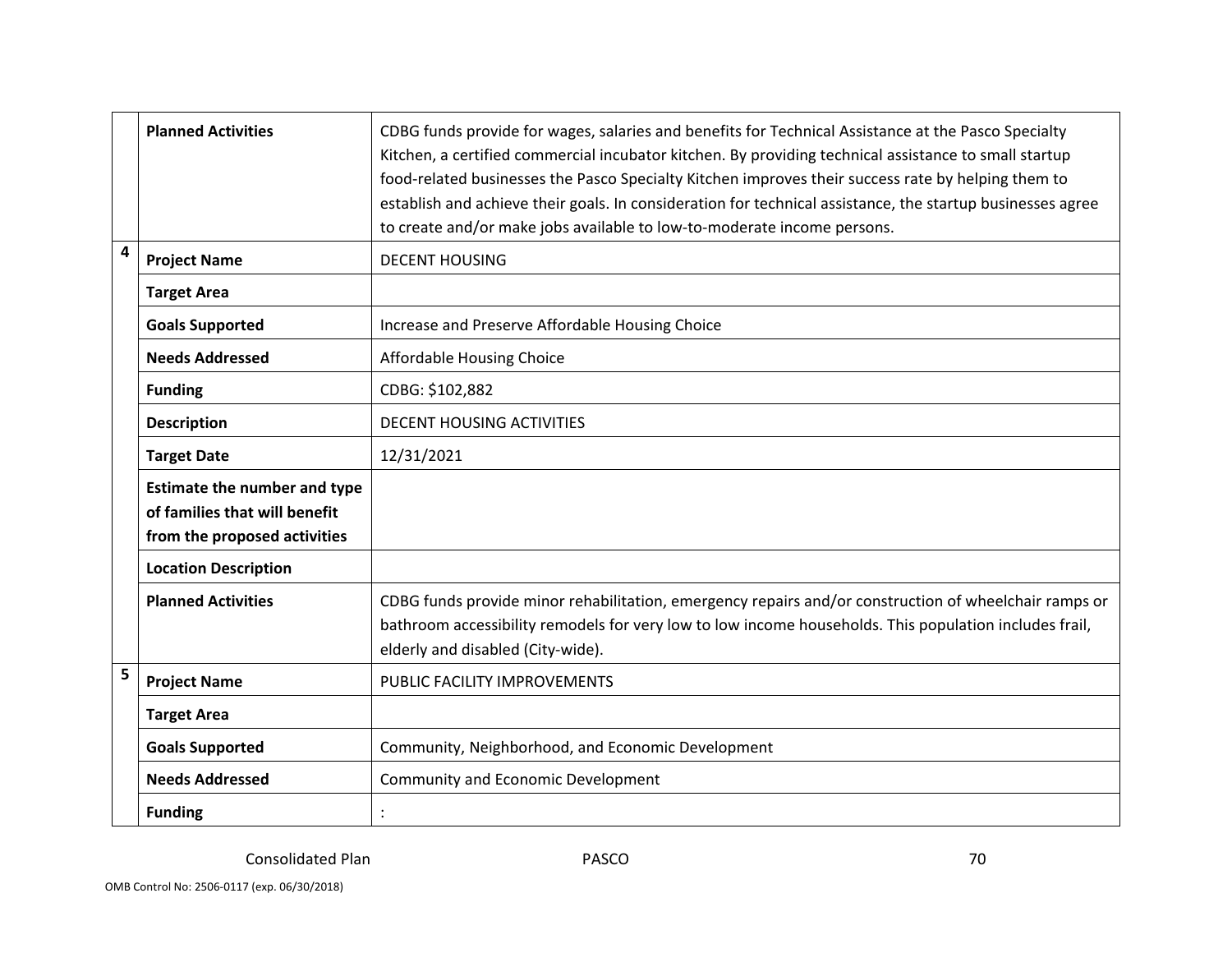|                         | <b>Description</b>                                                                                   | PUBLIC FACILITY IMPROVEMENT ACTIVITIES FOR PARKS AND BUILDINGS                                                                                                                                                                                                                                                                                                                 |
|-------------------------|------------------------------------------------------------------------------------------------------|--------------------------------------------------------------------------------------------------------------------------------------------------------------------------------------------------------------------------------------------------------------------------------------------------------------------------------------------------------------------------------|
|                         | <b>Target Date</b>                                                                                   |                                                                                                                                                                                                                                                                                                                                                                                |
|                         | <b>Estimate the number and type</b><br>of families that will benefit<br>from the proposed activities |                                                                                                                                                                                                                                                                                                                                                                                |
|                         | <b>Location Description</b>                                                                          |                                                                                                                                                                                                                                                                                                                                                                                |
|                         | <b>Planned Activities</b>                                                                            |                                                                                                                                                                                                                                                                                                                                                                                |
| 6                       | <b>Project Name</b>                                                                                  | <b>CODE ENFORCEMENT</b>                                                                                                                                                                                                                                                                                                                                                        |
|                         | <b>Target Area</b>                                                                                   |                                                                                                                                                                                                                                                                                                                                                                                |
|                         | <b>Goals Supported</b>                                                                               | Increase and Preserve Affordable Housing Choice                                                                                                                                                                                                                                                                                                                                |
|                         | <b>Needs Addressed</b>                                                                               | Affordable Housing Choice                                                                                                                                                                                                                                                                                                                                                      |
|                         | <b>Funding</b>                                                                                       | CDBG: \$70,000                                                                                                                                                                                                                                                                                                                                                                 |
|                         | <b>Description</b>                                                                                   | CODE ENFORCEMENT ACTIVITIES                                                                                                                                                                                                                                                                                                                                                    |
|                         | <b>Target Date</b>                                                                                   | 12/31/2020                                                                                                                                                                                                                                                                                                                                                                     |
|                         | <b>Estimate the number and type</b><br>of families that will benefit<br>from the proposed activities |                                                                                                                                                                                                                                                                                                                                                                                |
|                         | <b>Location Description</b>                                                                          |                                                                                                                                                                                                                                                                                                                                                                                |
|                         | <b>Planned Activities</b>                                                                            | CDBG funds provide a portion of the salary and benefits for one of five code enforcement officers to help<br>bring approximately properties into compliance with City codes. Code enforcement encourages property<br>owners to maintain housing units to minimum property standards and improves neighborhood<br>appearance in primarily low to moderate income neighborhoods. |
| $\overline{\mathbf{z}}$ | <b>Project Name</b>                                                                                  | <b>COMMUNITY INFRASTRUCTURE</b>                                                                                                                                                                                                                                                                                                                                                |
|                         | <b>Target Area</b>                                                                                   |                                                                                                                                                                                                                                                                                                                                                                                |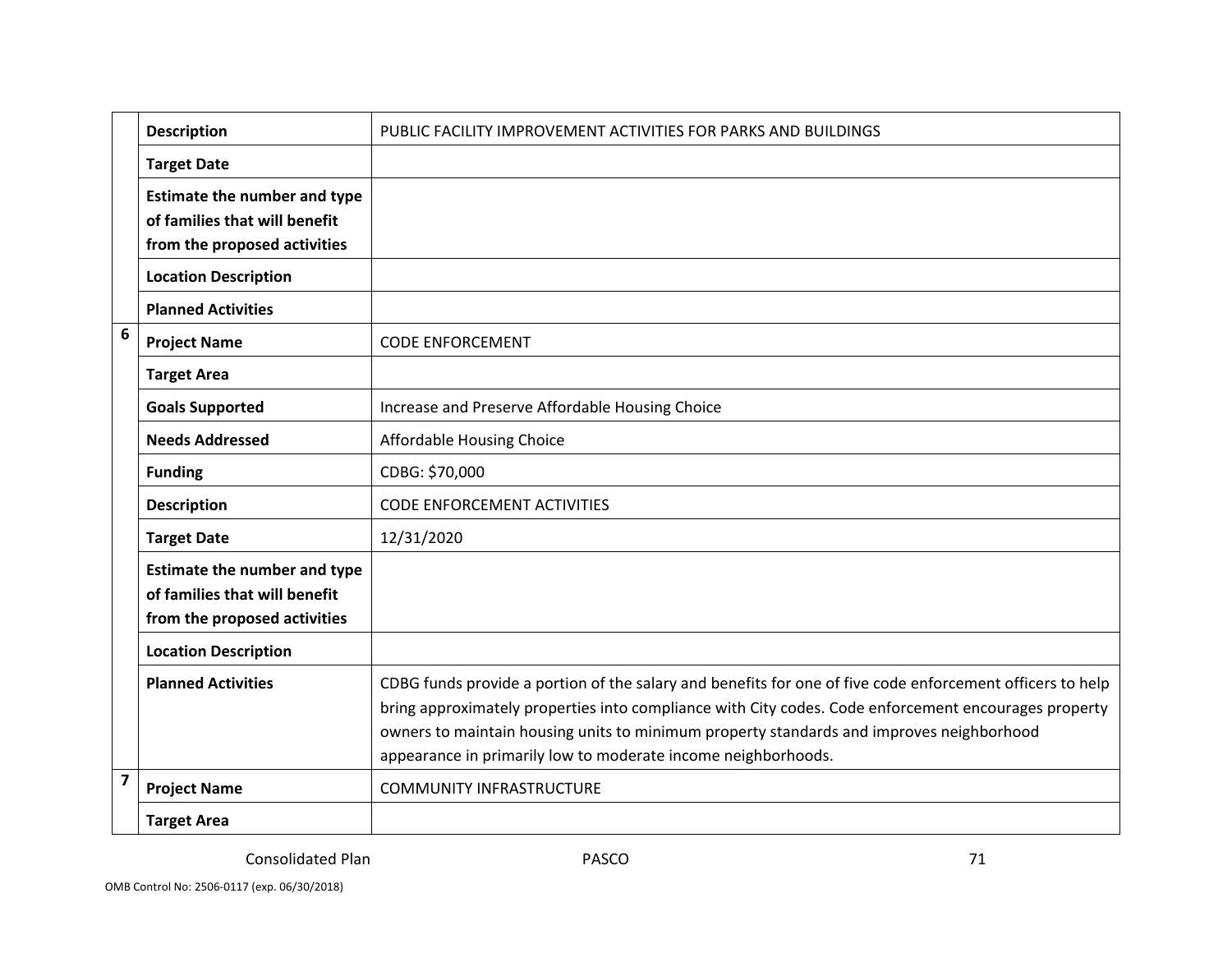|   | <b>Goals Supported</b>                                                                               | Community, Neighborhood, and Economic Development                                                                                                                                                                                   |
|---|------------------------------------------------------------------------------------------------------|-------------------------------------------------------------------------------------------------------------------------------------------------------------------------------------------------------------------------------------|
|   | <b>Needs Addressed</b>                                                                               | Community and Economic Development                                                                                                                                                                                                  |
|   | <b>Funding</b>                                                                                       | CDBG: \$398,126                                                                                                                                                                                                                     |
|   | <b>Description</b>                                                                                   | Expand or improve basic community infrastructure in lower income neighborhoods while minimizing<br>costs to households below 80% of area median income.                                                                             |
|   | <b>Target Date</b>                                                                                   | 12/31/2022                                                                                                                                                                                                                          |
|   | <b>Estimate the number and type</b><br>of families that will benefit<br>from the proposed activities |                                                                                                                                                                                                                                     |
|   | <b>Location Description</b>                                                                          |                                                                                                                                                                                                                                     |
|   | <b>Planned Activities</b>                                                                            | CDBG funds are requested for pedestrian safety and disability access improvements to downtown Pasco<br>Neighborhood Business District in the Vicinity of 4th and Lewis Streets between 2nd and 5th, and Clark<br>and Columbia.      |
| 8 | <b>Project Name</b>                                                                                  | SECTION 108 GUARANTEED LOAN PROGRAM                                                                                                                                                                                                 |
|   | <b>Target Area</b>                                                                                   |                                                                                                                                                                                                                                     |
|   | <b>Goals Supported</b>                                                                               | Increase and Preserve Affordable Housing Choice                                                                                                                                                                                     |
|   | <b>Needs Addressed</b>                                                                               | Affordable Housing Choice                                                                                                                                                                                                           |
|   | <b>Funding</b>                                                                                       | CDBG: \$200,000                                                                                                                                                                                                                     |
|   | <b>Description</b>                                                                                   | Section 108 Guaranteed Loan Program Activities to include finance fees, public facility/infrastructure<br>construction, economic development, and administration. In 2019, \$200,000 will be used for finance<br>fees/debt service. |
|   | <b>Target Date</b>                                                                                   |                                                                                                                                                                                                                                     |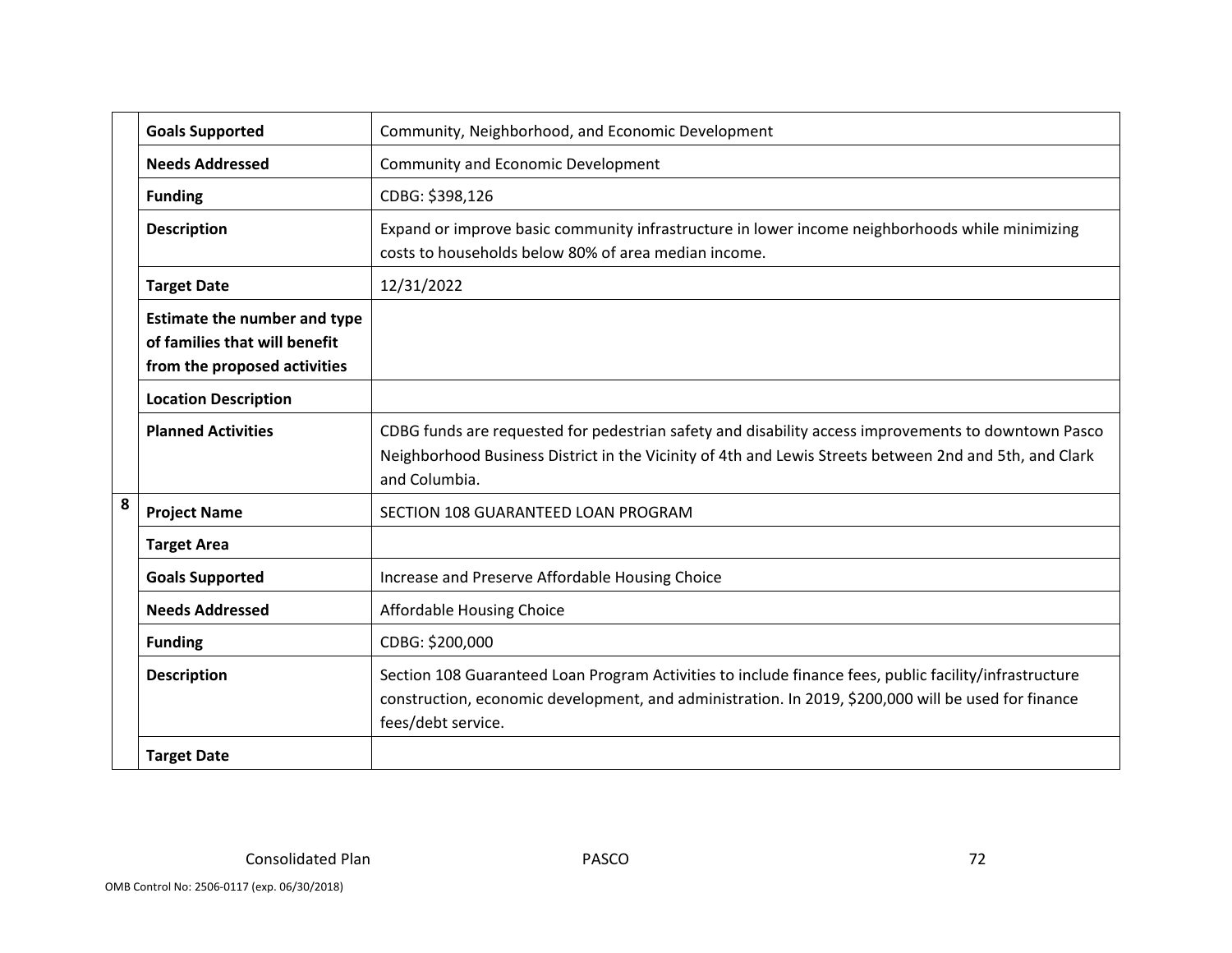|  | <b>Estimate the number and type</b> |  |
|--|-------------------------------------|--|
|  | of families that will benefit       |  |
|  | from the proposed activities        |  |
|  | <b>Location Description</b>         |  |
|  | <b>Planned Activities</b>           |  |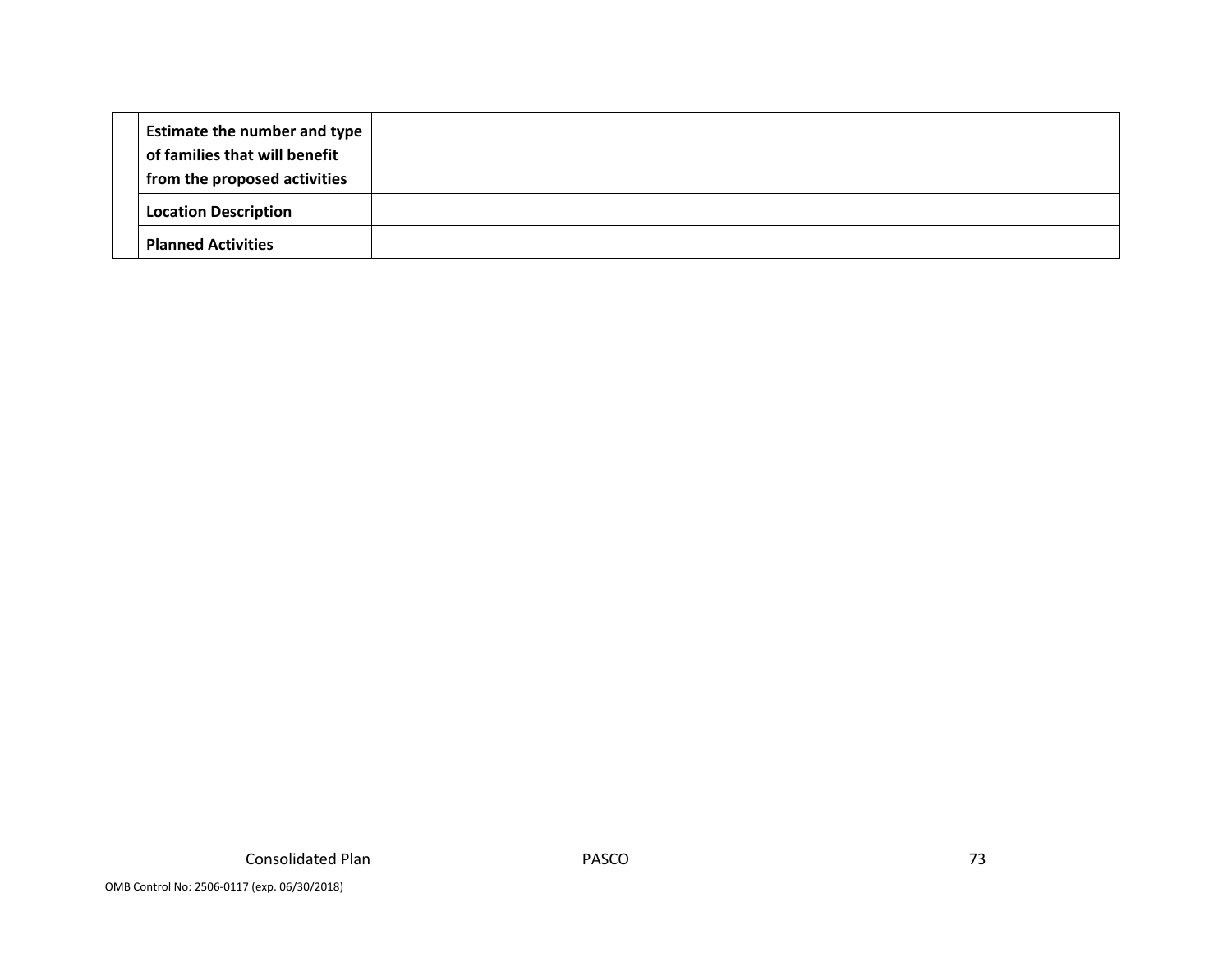## **AP-50 Geographic Distribution - 91.420, 91.220(f)**

### **Description of the geographic areas of the entitlement (including areas of low-income and minority concentration) where assistance will be directed**

No specific geographic target areas have been identified. Pasco's CDBG funds will be available to assist lower income residents within Pasco city limits with priority placed on those activities that provide a benefit in the oldest neighborhoods of Pasco.

#### **Geographic Distribution**

| Target Area   Percentage of Funds |  |
|-----------------------------------|--|
|                                   |  |

**Table 21 - Geographic Distribution** 

#### **Rationale for the priorities for allocating investments geographically**

**Discussion**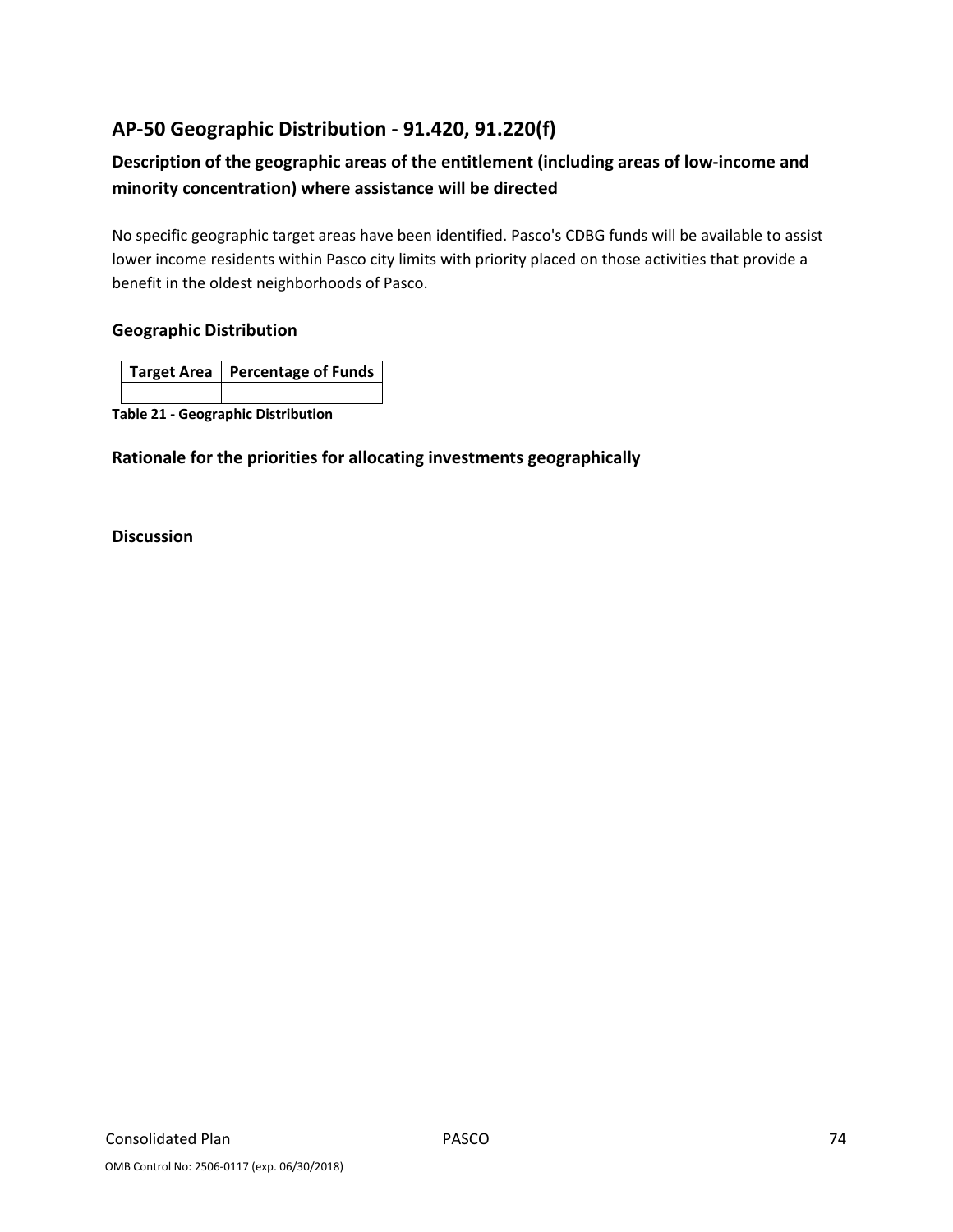# **AP-85 Other Actions - 91.420, 91.220(k)**

#### **Introduction**

One of the challenges to meeting underserved needs by any one group is the lack of staff capacity, financial resources, and supportive services necessary to address all needs. All three cities attend, support and are active members of Continuum of Care (CoC), an organization comprised of local nonprofit, housing, public service, correctional, and government agencies throughout Benton and Franklin counties. The CoC has established a Coordinated Entry System (CES) that is fully implemented that aims to create efficiencies in the service provider network by not duplicating services and matching those in need of services to those organizations most suited to meet those needs.

#### **Actions planned to address obstacles to meeting underserved needs**

Decent housing can be made available to those below 30% median income by joining forces with community advocates such as the Benton Franklin Home Base Housing Network, Benton Franklin Community Action Committee and the Department of Human Services to provide affordable housing for this underserved population. Typical projects to meet this goal would be family shelter, domestic violence shelter, developmentally disabled and chronically mentally disabled housing, elderly housing, migrant farmworker housing, homeless prevention rapid rehousing programs and state and local housing trust funds. The City supports the efforts of local non-profit agencies to meet needs of underserved populations.

#### **Actions planned to foster and maintain affordable housing**

The City will continue to support the efforts of various nonprofit agencies, housing authorities and CHDO's to provide affordable housing opportunities for special needs populations through the use of CDBG and HOME funds. Rehabilitation priority is given by the City and by Benton Franklin CAC Energy Efficient Healthy House Program to those homes occupied by frail elderly or homeowners and renters with disabilities. City staff will be available to assist in identifying potential funding sources and provide technical assistance within staff capacity, and will remain receptive to forming partnerships with other entities to assure vulnerable populations are able to reside in decent, safe housing.

#### **Actions planned to reduce lead-based paint hazards**

The City will provide education on lead-based paint including information on Safe Work Practices, actions to take when rehabbing or remodeling a home, and steps to take if exposure to lead hazards is suspected.

The pamphlets "Renovate Right" and "Protect Your Family from Lead in Your Home" published by Washington Department of Commerce and Environmental Protection Agency (EPA) will be distributed to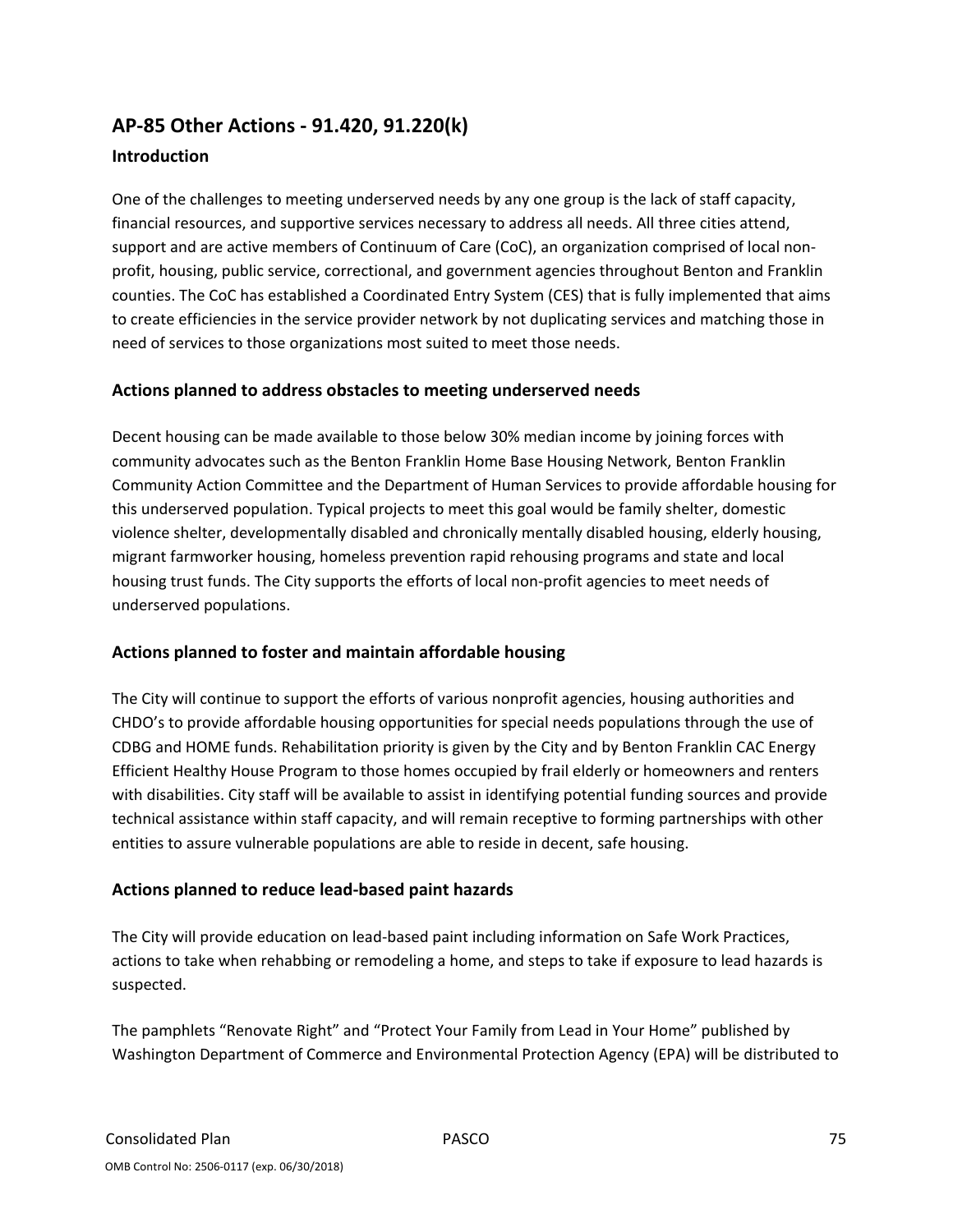all potential housing clients and be available via online links from the City's website.

In compliance with Program Update 05-11, the Lead Based Paint (LBP) Safe Checklist is utilized to evaluate applicability of the lead safe housing rule to CDBG and HOME funded projects. The City will work with pre-qualified contractors to perform testing as necessary to identify lead hazards, and assure compliance after remediation work through clearance exams as required for persons assisted with CDBG or HOME funds.

#### **Actions planned to reduce the number of poverty-level families**

The activities outlined in this plan will work to increase economic opportunities in the Tri-Cities area. Through working with local businesses and, creating needed infrastructure and facilities updates/maintenance, the cities are working to increase the number of opportunities for financial security in the area.

Also, each city funds public services that increase capacity for local non-profit service organizations that work directly with low-income households with the aims of first creating stability and then working to identify opportunities to transition out of poverty.

#### **Actions planned to develop institutional structure**

The City will pursue various activities outlined in the 2020-2024 Consolidated Plan to strengthen and coordinate actions with housing, nonprofit, and economic development agencies. Staff will continue to participate in the Continuum of Care Task Force to assist in the coordination of government agencies, nonprofit organizations, housing developers, social service providers, and Continuum of Care providers to meet the needs of homeless individuals and families. Richland staff will participate in the Point-in-Time Count, used to measure community trends and shifts that are impacting those individuals and families experiencing homelessness.

## **Actions planned to enhance coordination between public and private housing and social service agencies**

The City supports efforts by agencies to apply for or leverage other funding sources that might become available during the year. City staff will be available to provide some technical assistance support of projects that meet a Housing and Community Development need as identified in the 2020-2024 Consolidated Plan and will assist organizations to apply for funds from other local, state or federal resources within staff capacity.

#### **Discussion**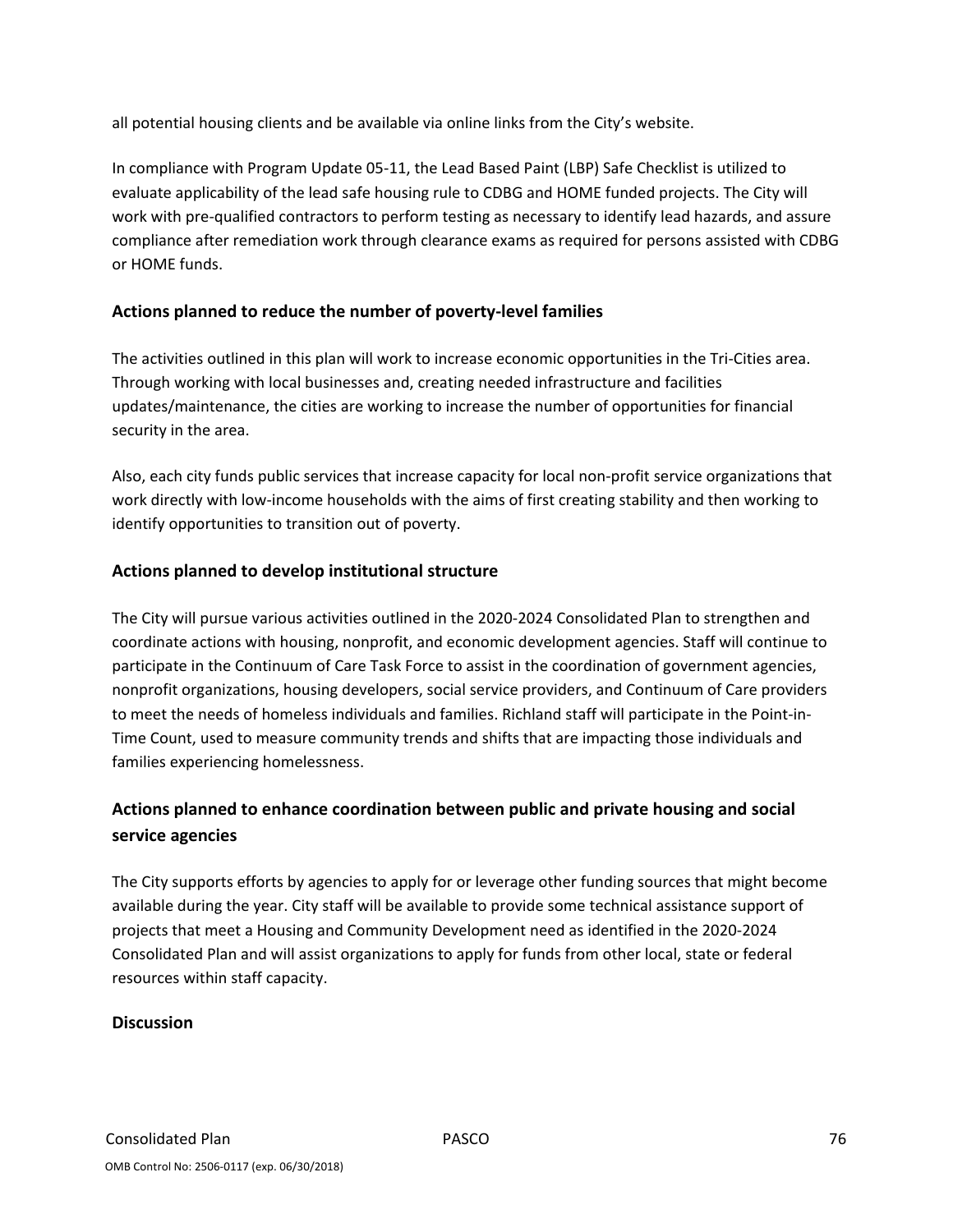# **Program Specific Requirements**

## **AP-90 Program Specific Requirements - 91.420, 91.220(l)(1,2,4)**

#### **Introduction**

#### **Community Development Block Grant Program (CDBG) Reference 24 CFR 91.220(l)(1)**

Projects planned with all CDBG funds expected to be available during the year are identified in the Projects Table. The following identifies program income that is available for use that is included in projects to be carried out.

| 1. The total amount of program income that will have been received before the start of the next   |          |  |
|---------------------------------------------------------------------------------------------------|----------|--|
| program year and that has not yet been reprogrammed                                               | 0        |  |
| 2. The amount of proceeds from section 108 loan guarantees that will be used during the year to   |          |  |
| address the priority needs and specific objectives identified in the grantee's strategic plan.    | 0        |  |
| 3. The amount of surplus funds from urban renewal settlements                                     | 0        |  |
| 4. The amount of any grant funds returned to the line of credit for which the planned use has not |          |  |
| been included in a prior statement or plan                                                        | 0        |  |
| 5. The amount of income from float-funded activities                                              | $\Omega$ |  |
| <b>Total Program Income:</b>                                                                      |          |  |
|                                                                                                   |          |  |

#### **Other CDBG Requirements**

| 1. The amount of urgent need activities                                          |         |  |
|----------------------------------------------------------------------------------|---------|--|
| 2. The estimated percentage of CDBG funds that will be used for activities that  |         |  |
| benefit persons of low and moderate income. Overall Benefit - A consecutive      |         |  |
| period of one, two or three years may be used to determine that a minimum        |         |  |
| overall benefit of 70% of CDBG funds is used to benefit persons of low and       |         |  |
| moderate income. Specify the years covered that include this Annual Action Plan. | 100.00% |  |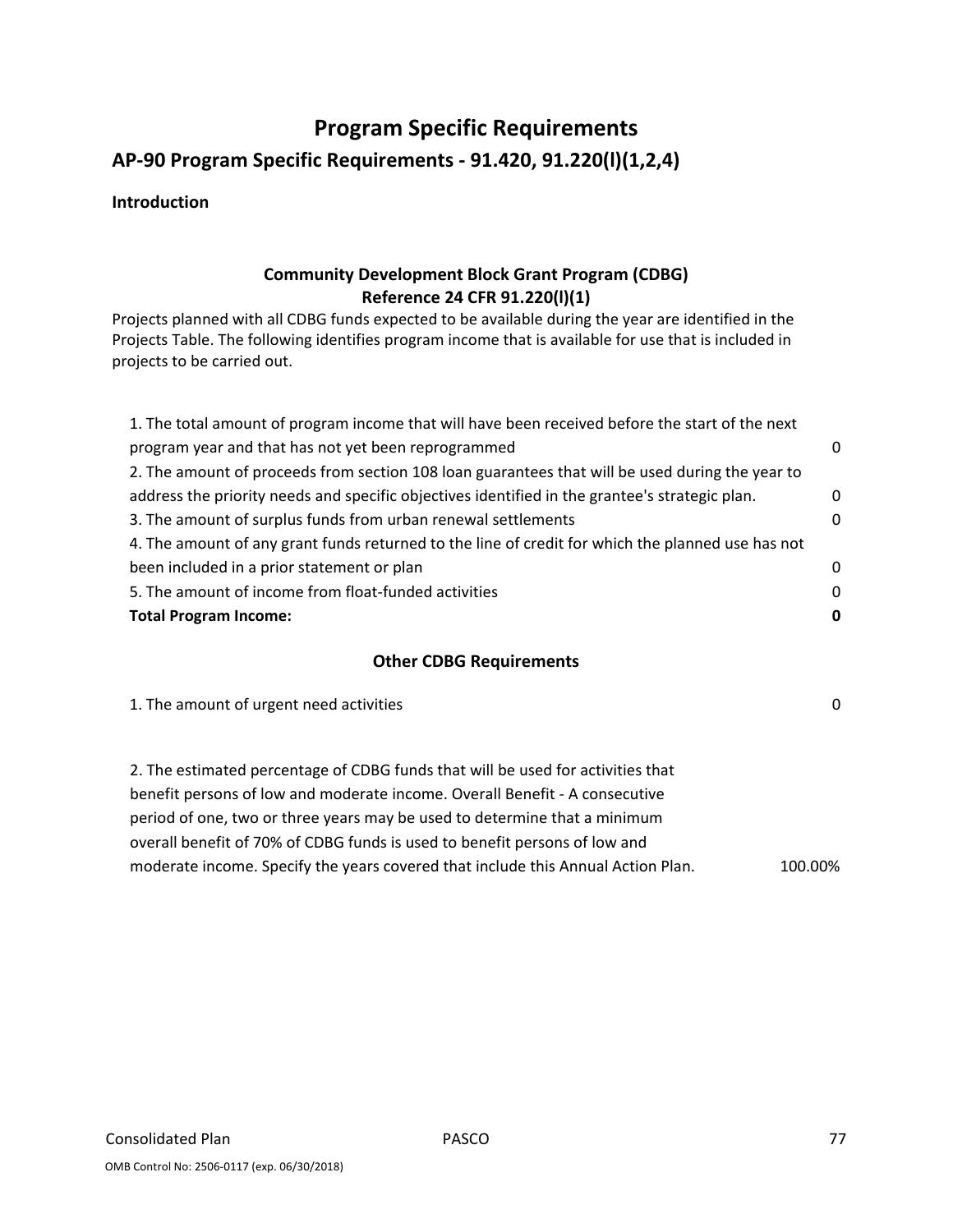**Discussion**